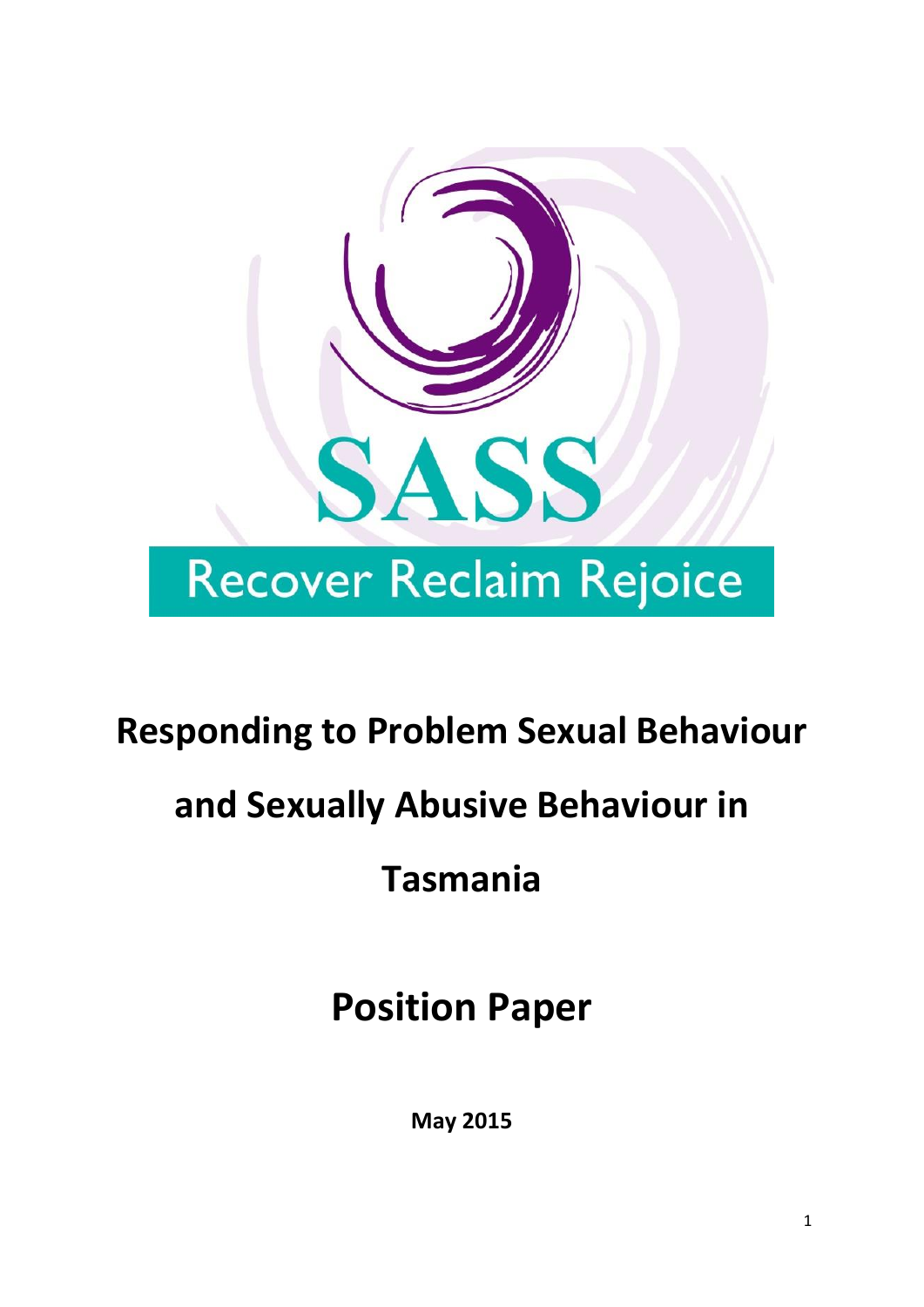

Researched and written by Holly Mason-White and Sara Pane, Sexual Assault Support Service (SASS). Thanks go to SASS CEO Liz Little and Policy Officer Alexis Martin for providing valuable guidance, review and input into the report.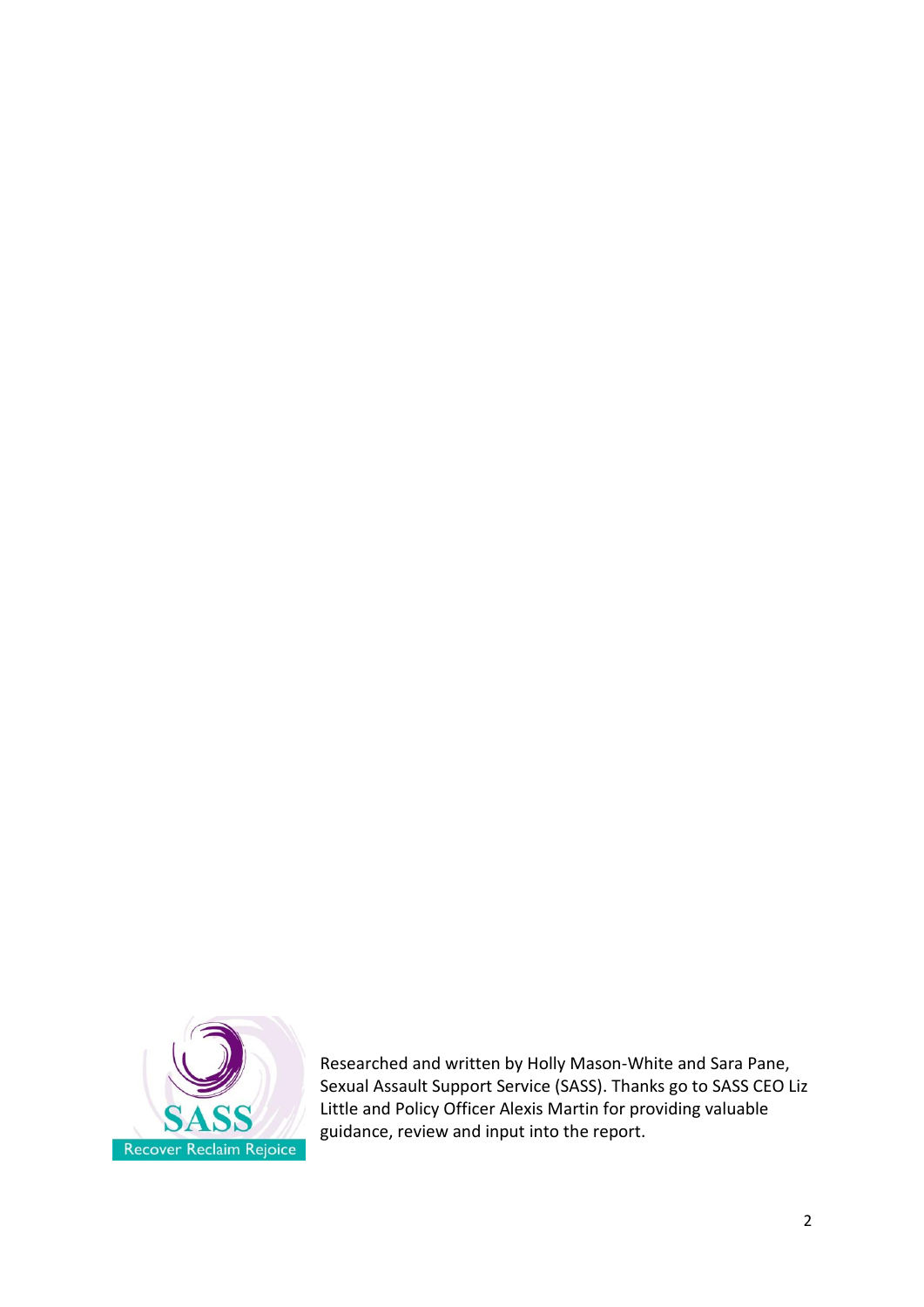## **Position Paper** *Pathways to Change: Responding to Problem Sexual Behaviour and Sexually Abusive Behaviour in Tasmania*

## **Contents**

| Part 2: Context of Problem Sexual Behaviour and Sexually Abusive Behaviour within Australia  11 |       |                                                                                      |     |  |  |
|-------------------------------------------------------------------------------------------------|-------|--------------------------------------------------------------------------------------|-----|--|--|
| А.                                                                                              |       | Characteristics of children displaying Problem Sexual Behaviour and Sexually Abusive |     |  |  |
|                                                                                                 |       |                                                                                      |     |  |  |
| В.                                                                                              |       | Prevalence of Problem Sexual Behaviour and Sexually Abusive Behaviour 11             |     |  |  |
| C.                                                                                              |       |                                                                                      |     |  |  |
| D.                                                                                              |       |                                                                                      |     |  |  |
| Ε.                                                                                              |       |                                                                                      |     |  |  |
|                                                                                                 |       |                                                                                      |     |  |  |
| 1.                                                                                              |       | Definitions of Problem Sexual Behaviour and Sexually Abusive Behaviour  15           |     |  |  |
| 2.                                                                                              |       |                                                                                      |     |  |  |
|                                                                                                 | 2.1   |                                                                                      |     |  |  |
|                                                                                                 | 2.2   | National Plan to Reduce Violence against Women and their Children 2010-202217        |     |  |  |
|                                                                                                 | 2.3   | Primary Prevention Strategy to Reduce Family Violence and Sexual Assault in Tasmania |     |  |  |
|                                                                                                 |       |                                                                                      |     |  |  |
|                                                                                                 |       |                                                                                      |     |  |  |
|                                                                                                 | 2.4   | Sharing Responsibility for Our Children, Young People and their Families  18         |     |  |  |
|                                                                                                 | 2.5   |                                                                                      |     |  |  |
|                                                                                                 | 2.6   |                                                                                      |     |  |  |
| 3.                                                                                              |       |                                                                                      |     |  |  |
|                                                                                                 | 3.1   |                                                                                      |     |  |  |
|                                                                                                 | 3.1.1 |                                                                                      |     |  |  |
|                                                                                                 | 3.1.2 |                                                                                      |     |  |  |
|                                                                                                 | 3.1.3 |                                                                                      | .30 |  |  |
|                                                                                                 | 3.2   |                                                                                      |     |  |  |
|                                                                                                 | 3.3   |                                                                                      |     |  |  |
| 4.                                                                                              |       | Working with Aboriginal and Torres Strait Islander children and their families 38    |     |  |  |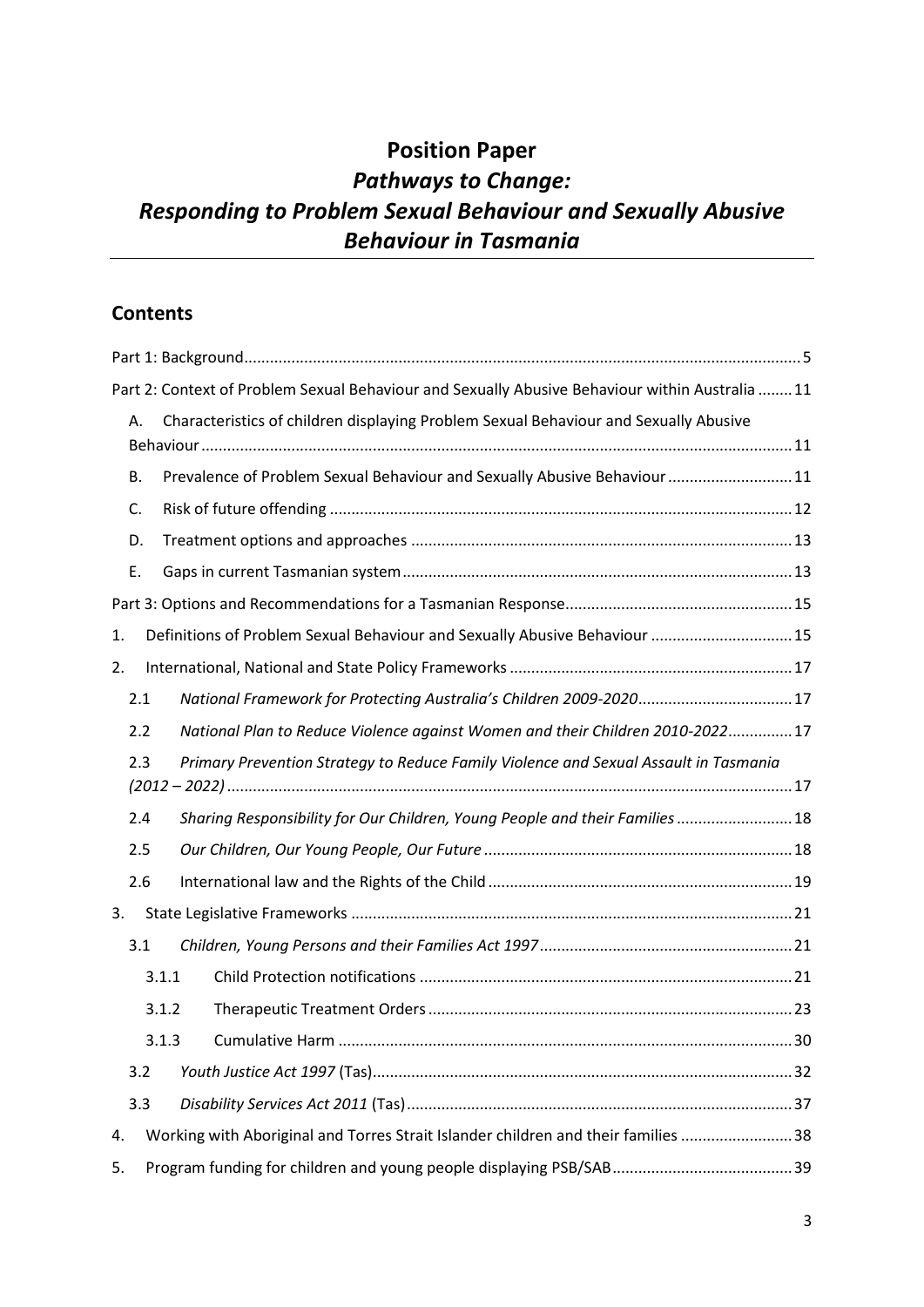| 6. |     |                                                                                      |  |  |  |
|----|-----|--------------------------------------------------------------------------------------|--|--|--|
| 7. |     |                                                                                      |  |  |  |
| 8. |     |                                                                                      |  |  |  |
|    | 8.1 |                                                                                      |  |  |  |
|    | 8.2 |                                                                                      |  |  |  |
|    | 8.3 |                                                                                      |  |  |  |
| 9. |     |                                                                                      |  |  |  |
|    | 9.1 |                                                                                      |  |  |  |
|    | 9.2 |                                                                                      |  |  |  |
|    | 9.3 | Sexualisation of children and exposure of children to inappropriate sexual content54 |  |  |  |
|    | 9.4 |                                                                                      |  |  |  |
|    | 9.5 |                                                                                      |  |  |  |
|    |     |                                                                                      |  |  |  |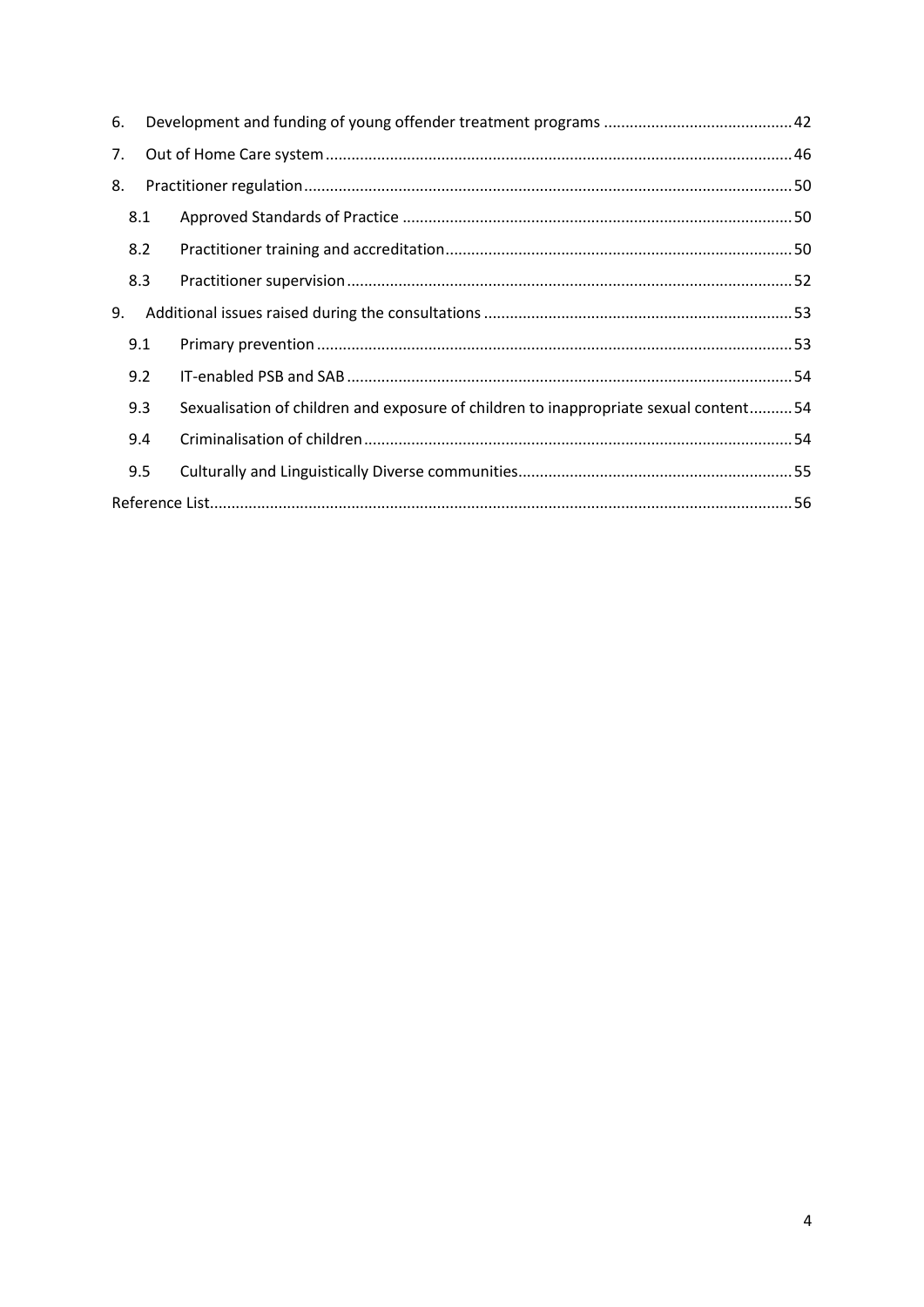<span id="page-4-0"></span>This Position Paper makes recommendations in relation to the design of a Tasmanian response to children and adolescents who display problem sexual behaviour (PSB) and sexually abusive behaviour (SAB). In 2014 the Sexual Assault Support Service (SASS) developed an Options Paper on this issue and opened this up for public comment. This Position Paper presents SASS's final recommendations on the design of a Tasmanian approach, synthesising the comments received on the Options Paper, the literature and SASS's experience in this area.

The project has its origins in the 2012 SASS-led project *Pathways to Change*, funded through the Child Aware Grants Program administered by the former Australian Government Department of Families, Housing, Community Services and Indigenous Affairs (FAHCSIA). The objectives of the *Pathways to Change* project were to:

- Identify key service deliverers supporting children with PSB and SAB; and
- Develop a consistent practice response, built on best practice principles and involving effective intervention and collaborative case management, as part of a Tasmanian response to the issue of PSB and SAB.

The SASS Options Paper was the next element in this project, and aimed to:

- Outline the key issues arising in the consideration of a Tasmanian response to children and adolescents displaying PSB and SAB;
- Gather responses and comments from relevant stakeholders regarding the approach required to address this critical issue;
- Contribute to the Tasmanian Government's ability to implement the *National Plan to Reduce Violence against Women and their Children 2010-2022* and the State's own framework, *Taking Action: Tasmania's Primary Prevention Strategy to Reduce Violence Against Women and Children 2012-2022*;
- Contribute to the Tasmanian Government's ability to implement the *National Framework for Protecting Australia's Children 2009–2020*; and
- Support the Tasmanian Government in defining the context and focus of a program for young people displaying PSB and SAB, as per the Government's *Plan for Children, Young People and Families*.

#### **Acknowledgements**

SASS received a number of valuable and insightful comments in response to the Options Paper. In the preparation of this Report detailed consideration has been given to all responses. The Sexual Assault Support Service expresses our sincere appreciation to all those who submitted comments.

Responses to the Options Paper were received from:

- 1. Migrant Resource Centre (oral submission)
- 2. Mr Richard James, South Eastern Centre Against Sexual Assault (SECASA), Victoria
- 3. Ms Jenny Forward, Refugee Migrant Health Liaison, Royal Hobart Hospital
- 4. Dr Julianne Read, Forensic Psychologist
- 5. Ms Anne Costin, individual submission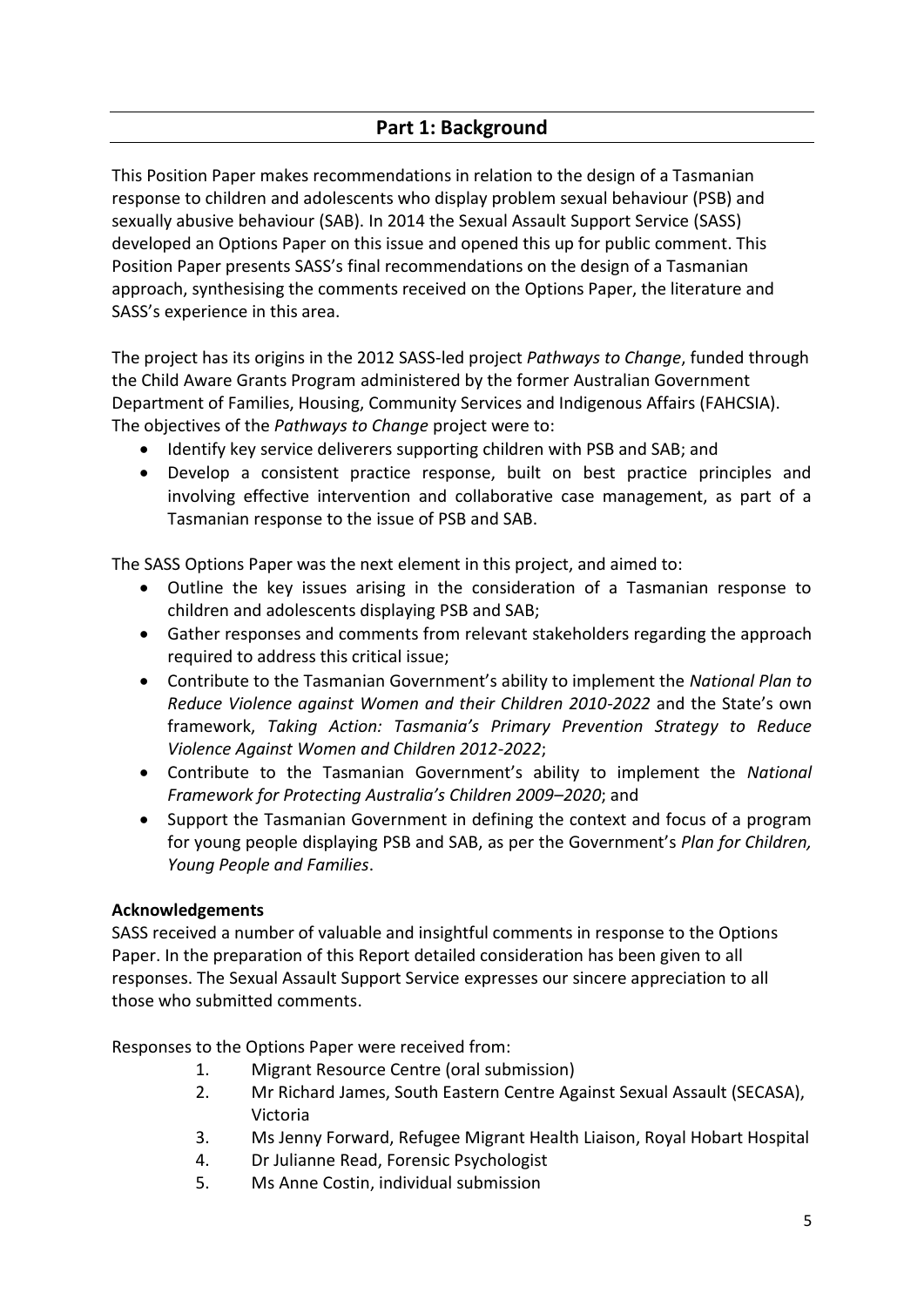- 6. Dr Jeremy Prichard, Faculty of Law, University of Tasmania
- 7. YNOT Network of Tasmania
- 8. Colony 47
- 9. Anglicare
- 10. Dr Caroline Spiranovic, Faculty of Law, University of Tasmania
- 11. Ms Carolyn Worth, SECASA
- 12. Dr Georgina O'Donnell, Forensiclinic
- 13. Mr Mark Morrissey, Commissioner for Children, Tasmania
- 14. Dr Wendy O'Brien, School of Humanities and Social Sciences, Deakin University
- 15. Mr Darren Hine, Commissioner for Police, Tasmania
- 16. Mr D G Coates SC, Acting Director of Public Prosecutions, Office of the Director of Public Prosecutions

#### **About SASS**

SASS is a community-based support and counselling service for female and male victims of sexual assault in the Southern region of Tasmania. It provides a range of services to children, young people and adults including sexual assault crisis intervention, counselling and community education. SASS also provides counselling and support services in relation to PSB/SAB to children under the age of 12 years and their families, carers or service providers (e.g. schools).

#### **Terminology**

The word 'child' is used throughout the report to mean a child or young person aged between 0-17 years.

#### **Recommendations**

- 1. The following terms be used:
	- *Problem Sexual Behaviour* (PSB) for behaviour of a sexual nature irrespective of age that is both outside that behaviour accepted as 'normal' for their age and level of development and occurs to the detriment of the child's or young person's engagement in activities of normal functioning. This may include behaviours such as excessive self-stimulation or excessive preoccupation with pornography that isolates them from normal social and/or learning opportunities and does not include the sexual abuse of others. This term is to be used generally in reference to children and young people up to and including the age of 17;
	- *Sexually Abusive Behaviour* (SAB) to describe a subset of behaviours displayed by children and young people irrespective of age, which involves any of the following: the absence of consent; the use of threat or threat of force; coercion; and a disparity of age, level of development or size. Policy and service provision responses in Tasmania will take into consideration that young people aged 10 years and older may be subject to legal consequences of such behaviour; and
	- *Child who is the target of the sexual behaviour*, to describe the child targeted by another child's sexually abusive actions.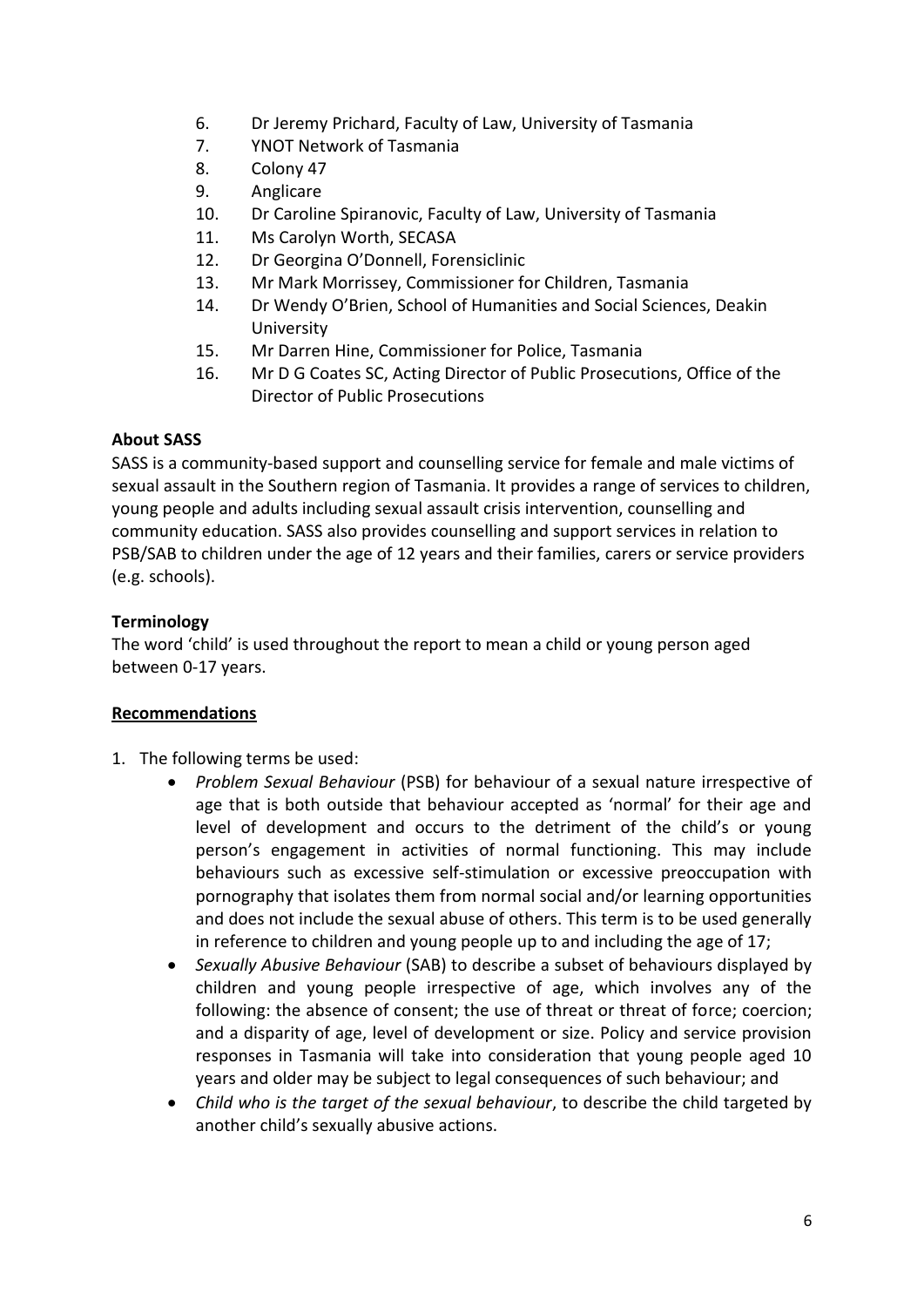- 2. The future goal of the development of a comprehensive service system response to PSB and SAB be recognised and supported by the Tasmanian Government as part of its commitment to developing secondary and tertiary prevention strategies for sexual assault.
- 3. The Tasmanian Government commits to the implementation of Strategy 6.2 of the *National Framework for Protecting Australia's Children* which explicitly recognises the need to address PSB and SAB and outlines a strategic framework for how the state will tackle the issue through policies, research and funded programs.
- 4. The Tasmanian Government commits to the implementation, under *the National Plan to Reduce Violence Against Women and their Children*, of the provisions of the *Primary Prevention Strategy to Reduce Family Violence and Sexual Assault in Tasmania (2012 – 2022)* which explicitly recognises the need to address PSB and SAB, and outlines a strategic framework for how the state will tackle the issue through policies and funded programs.
- 5. Any future development of the Tasmanian child protection system considers the need to acknowledge and systematically respond to the issue of problem sexual behaviour and sexually abusive behaviour in children.
- 6. Any policy, practice or law regarding children/young people with PSB/SAB take into account Tasmania's international legal obligations, including all relevant Articles from the United Nations *Convention for the Rights of the Child* and the *International Covenant on Civil and Political Rights*.
- 7. The Tasmanian *Children, Young Persons and their Families Act 1997* be amended to state that children and young people up to and including 17 years of age displaying PSB/SAB require a child protection intervention, whether or not they are themselves at risk of neglect or abuse; and
- 8. That under the Act, a child protection intervention in these cases focus on both the safety management of other vulnerable children and the provision of rehabilitative treatment (including a mandated intervention) to the child that poses a risk to others.
- 9. Notifications regarding a child displaying sexually abusive behaviour should also attract mandatory notification to the police.
- 10. Legislative reform be accompanied by professional training for frontline child protection workers to ensure that where a notification is made regarding a child displaying PSB/SAB, this is appropriately responded to the first time the report is made.
- 11. The Children's and/or Youth Justice Divisions of the Magistrates Court be granted power to order a young person up to and including 17 years of age, and their family, to undergo therapeutic counselling for sexually abusive behaviours where it is clear that they would not otherwise access voluntary treatment.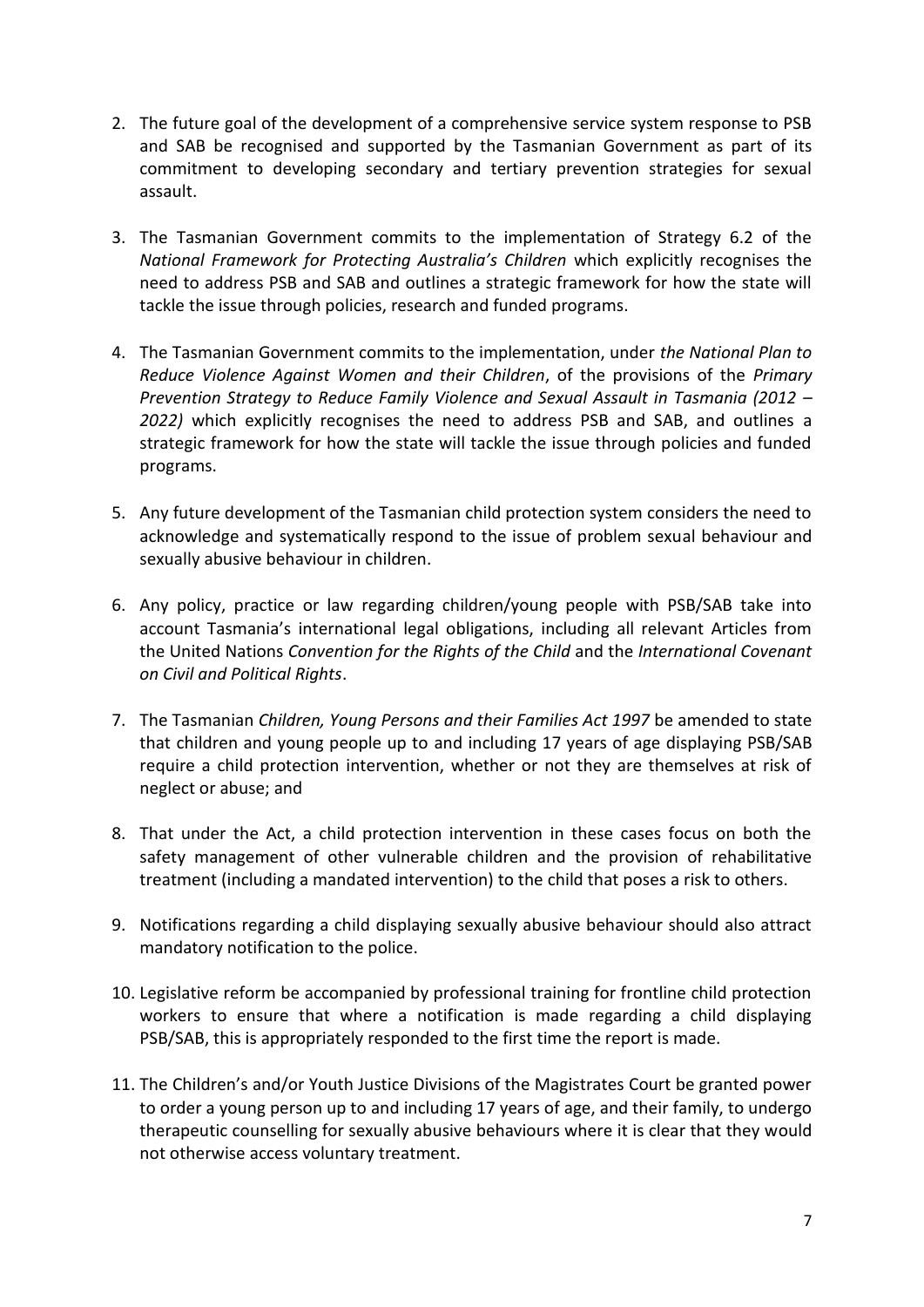- 12. Any statements made by a child or young person whilst participating in voluntary, or non-voluntary counselling, are not admissible in court.
- 13. The *Children, Young Persons and their Families Act 1997* (Tas) be amended to enable a child to be placed out of home where this is necessary to ensure their attendance and participation in an appropriate treatment program, through a Therapeutic Treatment Placement Order.
- 14. The *Children, Young Persons and their Families Act 1997* be amended to expressly consider the effects of cumulative harm, rather than just episodic interventions.
- 15. Amendments be made to the *Youth Justice Act* 1997 to:
	- o Enable the Magistrate's Court (Children's Division) to refer children and young people (aged between 10-17 inclusive) convicted of a sexual offence to an individual assessment, and then based on this, to an appropriate therapeutic treatment program;
	- $\circ$  Enable the Court to adjourn criminal matters when a child or young person (aged between 10-17 inclusive) is made subject to a Therapeutic Treatment Order (assuming that the *Child, Youth and Families Act* 1997 is amended to adopt this approach); and
	- $\circ$  To dismiss charges where a child or young person (aged 10-17 inclusive) successfully completes a treatment program – whether this is voluntary or non-voluntary. In making a decision as to whether a young person has 'successfully completed' a program, the Magistrate is to have regard to:
		- i. the young person's attendance records;
		- ii. the nature and extent of the young person's participation;
		- iii. whether or not the young person's participation was to the satisfaction of the therapeutic treatment provider; and
		- iv. the opinion of the therapeutic treatment provider as to the effectiveness of the treatment.
- 16. The development of a Tasmanian service delivery model for children/young people with PSB or SAB take into account the specific needs of children/young people with an intellectual disability, including the development of specialised programs, resources, education and monitoring, as well as appropriate practitioner training.
- 17. The draft Tasmanian Standards adopt a modified (Tasmania-specific) form of the Victorian *Aboriginal Cultural Competence Framework*, that include:
	- a statement of principles for working with Aboriginal families whose children display PSB/SAB; and
	- a commitment to consulting with the Tasmanian Aboriginal community in all matters affecting Aboriginal children and families.
- 18. The Tasmanian Government commit to ongoing, adequate funding for voluntary treatment programs for children and young people up to 17 years of age who are displaying PSB or SAB, but who:
	- o Have not been found guilty of a sexual offence; and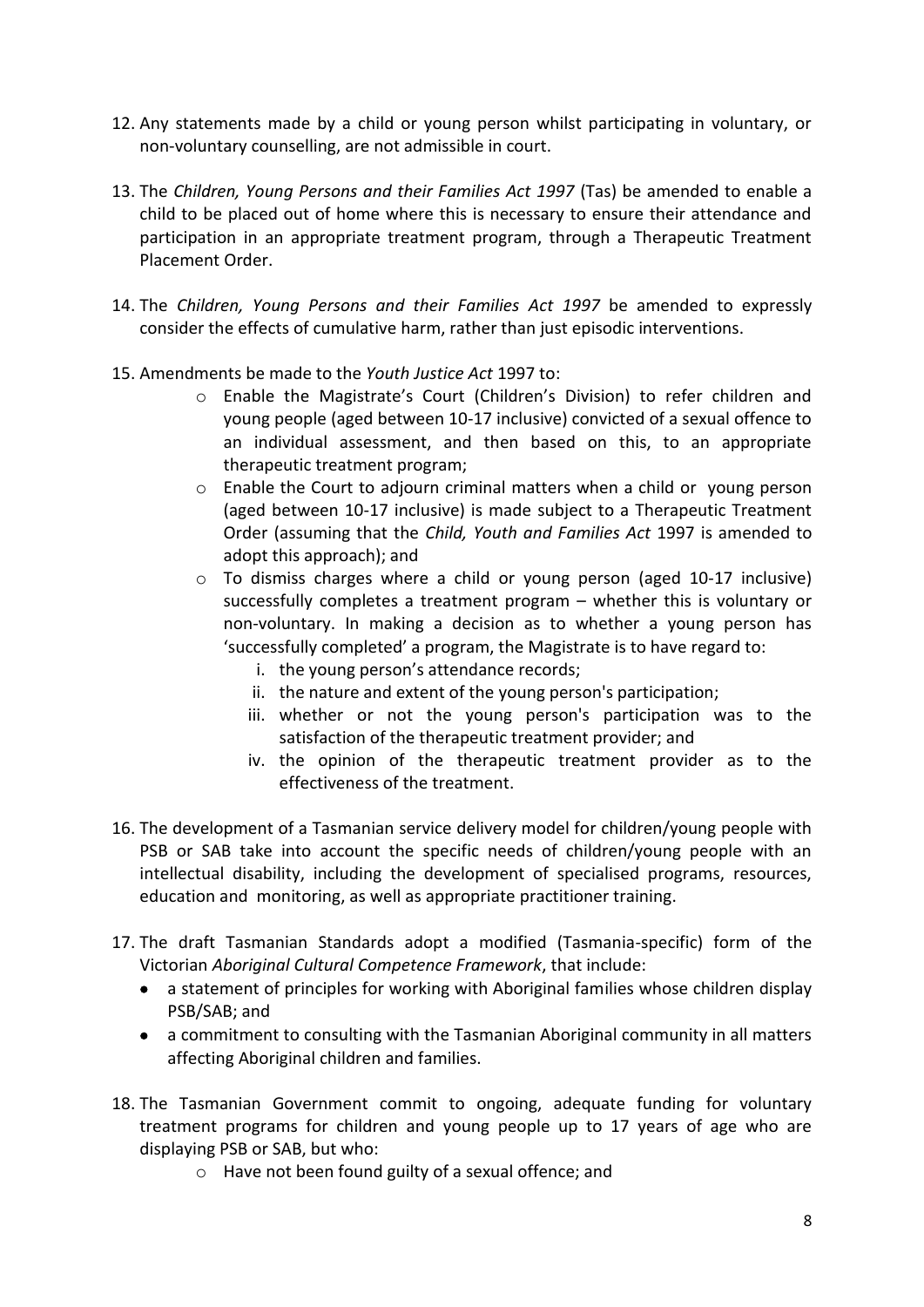- o Are not subject to a Therapeutic Treatment Order.
- 19. Treatment programs are to involve working with the child or young person and their family, and to include brokerage support to ensure that children and families can be linked to additional relevant support services.
- 20. Issues of access are considered, and any planned treatment programs include outreach services and/or appropriate transport options that will enable children and young people in regional and outlying areas to participate.
- 21. As part of a comprehensive child protection and sexual assault prevention strategy, the Tasmanian Government support the development and ongoing provision of nonvoluntary treatment programs for children and young people displaying SAB and subject to a substantiated child protection notification and ensuing Therapeutic Treatment Order as a result of the behaviour.
- 22. The development of the Tasmanian sexual assault prevention and support sector should include the creation of a young offender treatment program. This program would operate as a tertiary intervention strategy that functions within a comprehensive system of secondary and tertiary prevention programs.
- 23. The young offender treatment program would be open to both young men and young women, although we note that practice understandings in the area of treatment programs for young women are under-researched.
- 24. The young offender treatment program would be open to young people up to and including 18 years of age.
- 25. The young offender treatment program would draw on the burgeoning evidence base of best practice from Australia and overseas.
- 26. Child protection services implement a comprehensive strategy towards the provision of care to children and young people displaying PSB/SAB that includes:
	- Appropriate placement choices so that children displaying PSB/SAB are matched with carers with the appropriate skills and temperaments, and with households where other children will not be put at risk;
	- Full disclosure to carers of all details of the child's past and current behaviour, and any past trauma that may be contributing to the behaviour, prior to the child commencing the placement;
	- The provision of comprehensive and targeted training in identifying, responding to and providing care to children displaying PSB/SAB for all carers;
	- In addition to the above, kinship carers receive particular training on managing PSB/SAB within a family environment and context.
	- Every case to have a comprehensive case plan detailing how the child's PSB/SAB will be addressed and managed. These are to be developed collaboratively by Child Protection Services, the child's family and carer/s and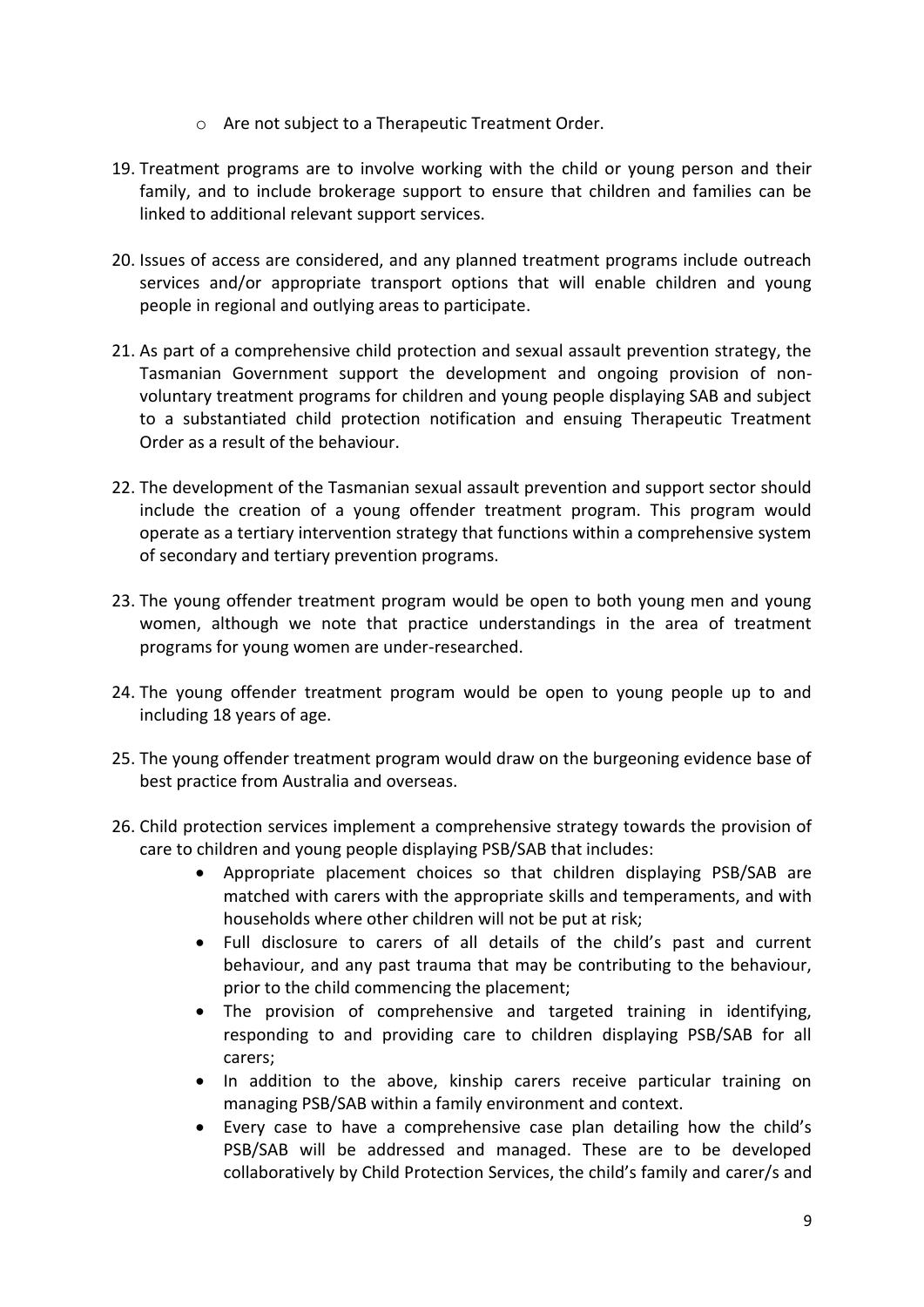the relevant support providers who will be providing the therapeutic programs;

- Where assessed as potentially beneficial for the child, children displaying PSB or SAB to receive early intervention in the form of therapeutic care with a provider trained in working with children and young people displaying PSB/SAB; and
- The appointment of a Therapeutic Treatment adviser to provide ongoing support and consultation to foster and residential carers and agencies working with children displaying PSB/SAB. This position could be located either within the DHHS or within a sexual assault support service.
- 27. The *Pathways to Change Standards of Practice for Problem Sexual Behaviours and Sexually Abusive Behaviours* and complementary practitioner resources be recognised and formally adopted by the Tasmanian Government.
- 28. The Tasmanian Government explore options for an appropriate system of accreditation and ongoing professional development for practitioners working with children displaying PSB/SAB, whether through a state-based system or through utilising existing networks across Australia.
- 29. Standards for supervision within the sexual assault field are developed and upheld by services working with SAB and PSB clientele in Tasmania.
- 30. The Tasmanian government fund supervisors from across Australia to supervise and advise Tasmanian practitioners until a sufficient pool of qualified practitioners can provide supervision within the state.
- 31. When working with families from CALD backgrounds, practitioners are to consult with cultural experts.
- 32. Where needed qualified and accredited interpreters are to be provided, accommodating as far as possible the client's preference for a particular gender of interpreter.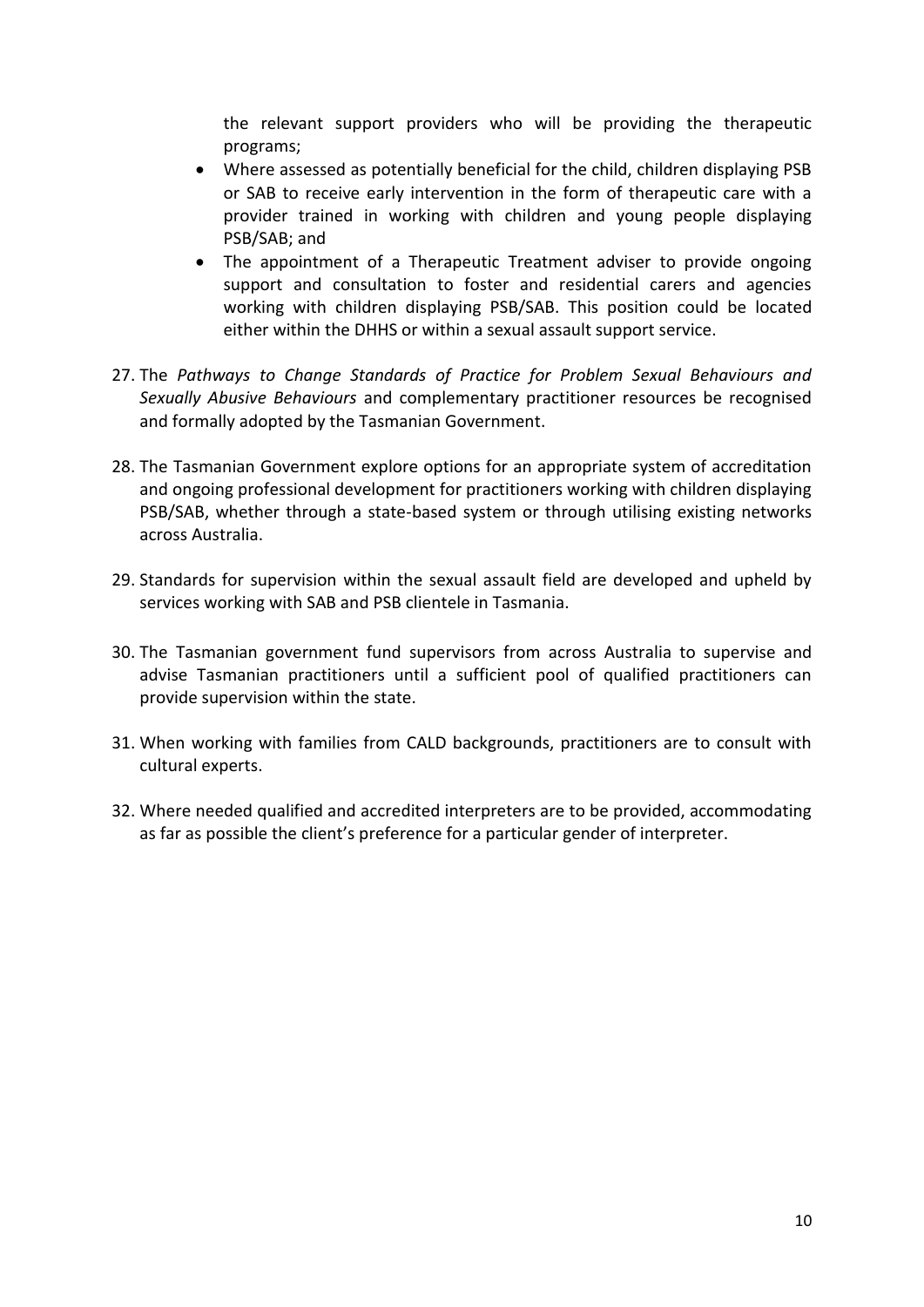## <span id="page-10-0"></span>**Part 2: Context of Problem Sexual Behaviour and Sexually Abusive Behaviour within Australia**

## <span id="page-10-1"></span>**A. Characteristics of children displaying Problem Sexual Behaviour and Sexually Abusive Behaviour**

Research is limited on the causational pathways to children displaying PSB or SAB. A 2010 Australian Crime Commission (ACC) Report states that children displaying PSB or SAB are likely to have experienced or to be experiencing a combination of:

- childhood trauma:
- compromised educational outcomes;
- adverse socio-economic conditions;
- homelessness;
- intellectual impairment or developmental delays;
- social isolation; and
- exposure to drug or alcohol misuse.<sup>1</sup>

The Australian Childhood Foundation confirms this, highlighting that key familial characteristics associated with children displaying PSB include:

- **.** lower socioeconomic status;
- sexually and/or physically abusive caregivers;
- parents'/caregivers' own histories of abuse;
- criminality;

 $\overline{a}$ 

- clinical disorders such as depression; and
- $\bullet$  drug and alcohol misuse.<sup>2</sup>

#### **B. Prevalence of Problem Sexual Behaviour and Sexually Abusive Behaviour**

<span id="page-10-2"></span>An accurate estimate of the incidence of children with PSB and SAB within Australia is difficult to determine. Grant et al cite international research which indicates that between 40 to 90 per cent of sexual offending against children is committed by other children and young people.<sup>3</sup>

Whilst the general public remains largely unaware of the issue, it is not unfamiliar to practitioners. The NSW Department of Health identifies that "ongoing feedback from frontline workers and in their request for policy direction and guidance in providing a response" reveals compelling evidence of the prevalence of children with PSB or SAB.<sup>4</sup> SASS data affirms this, indicating that between April 2011 and April 2012, 88 SASS clients aged

<sup>1</sup> O'Brien, W. (2010). *Australia's Response to Sexualised or Sexually Abusive Behaviours in Children and Young People*. Australian Crime Commission. Canberra, pp. 14-15.

<sup>2</sup> Australian Childhood Foundation (ACF) (2005). *Children who engage in problem sexual behaviours: context, characteristics and treatment: A review of the literature*. Staiger, P (ed). Melbourne, pp. 27-31.

 $3$  Grant, J. et al. (2009). 'Intrafamilial adolescent sex offenders: psychological profile and

treatment.' *Trends & issues In crime and criminal justice*, No. 375. Australian Institute of Criminology. Canberra, p.1.

<sup>4</sup> NSW Department of Health (2005). *Responding to children under ten who display problematic sexualised behaviour or sexually abusive behaviour: Issues Paper*. Sydney, p.7.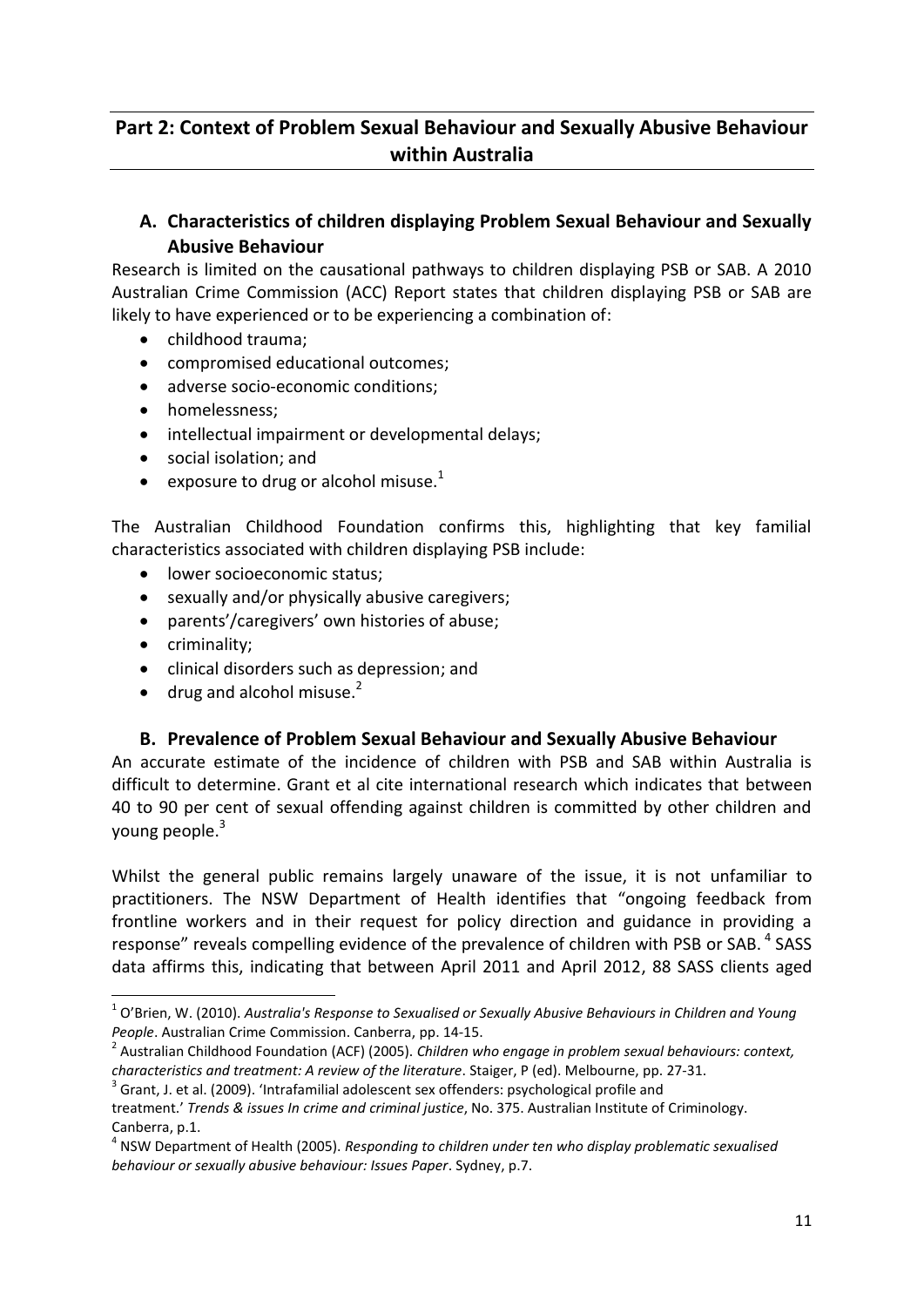between 3 and 16 were identified who displayed Problem Sexual Behaviour (PSB) and/or Sexually Abusive Behaviour (SAB) as their presenting issue.<sup>5</sup>

It is likely that this statistic represents a small indicator of a larger problem. Numerous challenges exist in gaining an accurate assessment of the scope of the issue in Australia, and consequentially operationalising a response. These include:

- Diverse community attitudes towards PSB/SAB including denial of or downplaying the behaviour/issue, <sup>6</sup> coupled with a tendency towards under-reporting by parents, caregivers, teachers and others when abnormal sexualised behaviour is observed;
- A lack of rigorous, evidence-based research and the collection of empirical data on PSB/SAB. Additionally, what research is available predominantly comes from the United States, which although provides useful comparative evidence, presents limitations for our understanding of the problem in Australia; and
- A lack of consensus on clear definitions of PSB and SAB, as well as on what constitutes developmentally appropriate and inappropriate sexual behaviour.<sup>7</sup>

Aside from Victoria, little attention has been paid to the issue within public policy, resulting in inconsistent and fragmented responses by statutory bodies, police and child welfare organisations. The Australian Childhood Foundation highlights that the service system "often fails to acknowledge the significance of the problem and frequently does not record reliable data."<sup>8</sup> Many practitioners also struggle with identifying and documenting PSB in particular, for fear of stigmatising a child.

### **C. Risk of future offending**

<span id="page-11-0"></span>Whilst child/adolescent sexually abusive behaviour does not necessarily lead to adult sexual offending, evidence does suggest that a subset of adolescent sexual offenders are at high risk of progressing from adolescent to adult sexual offending.<sup>9</sup> Gelb identifies two particular studies that support this conclusion; the first being a US survey of adult sex offenders, in which 58 per cent reported that their offending behaviour began when they were adolescents, and the second a New Zealand study that interviewed female survivors of child sexual abuse and found that 25 per cent had been abused by adolescents.<sup>10</sup> Corroborating this, Abel and Harlow's 2001 research with 4007 self-confessed child sex offenders revealed that "20% said they began abusing boys and 12% began abusing girls before the age of ten. Forty-three per cent began abusing boys when they were aged 10–15 years and 32% began abusing girls. Seventy per cent of adult male offenders were abusing boys by the time they were aged 19 and 54% were abusing girls."<sup>11</sup>

1

<sup>5</sup> SASS (2012). *Pathways to Change Project 2012: Sexual Assault Support Service File Audit*. Hobart, p. 2.

 $<sup>6</sup>$  Australian Childhood Foundation (2005), p. 7.</sup>

 $<sup>7</sup>$  Ibid.</sup>

 $<sup>8</sup>$  Ibid.</sup>

<sup>9</sup> Gelb, K. (2007). *Recidivism of Sex Offenders Research Paper*. Sentencing Advisory Council. Victoria, pp. 16-17; and NSW Department of Health (2005), p. 8; and Laing, L. et al. (2014). 'Recidivism Following Community Based Treatment for Non-Adjudicated Young People with Sexually Abusive Behaviors'. *Sexual Abuse in Australia and New Zealand*. Vol. 6, Issue 1, p.38.

<sup>10</sup> Gelb (2007), pp. 16-17.

 $11$  Abel & Harlow, 2001 in Briggs, F. (2014). 'Child sexual abuse in early-childhood care and education settings'. *Early Child Development and Care*. Vol. 184, Issue 9-10, p. 1418.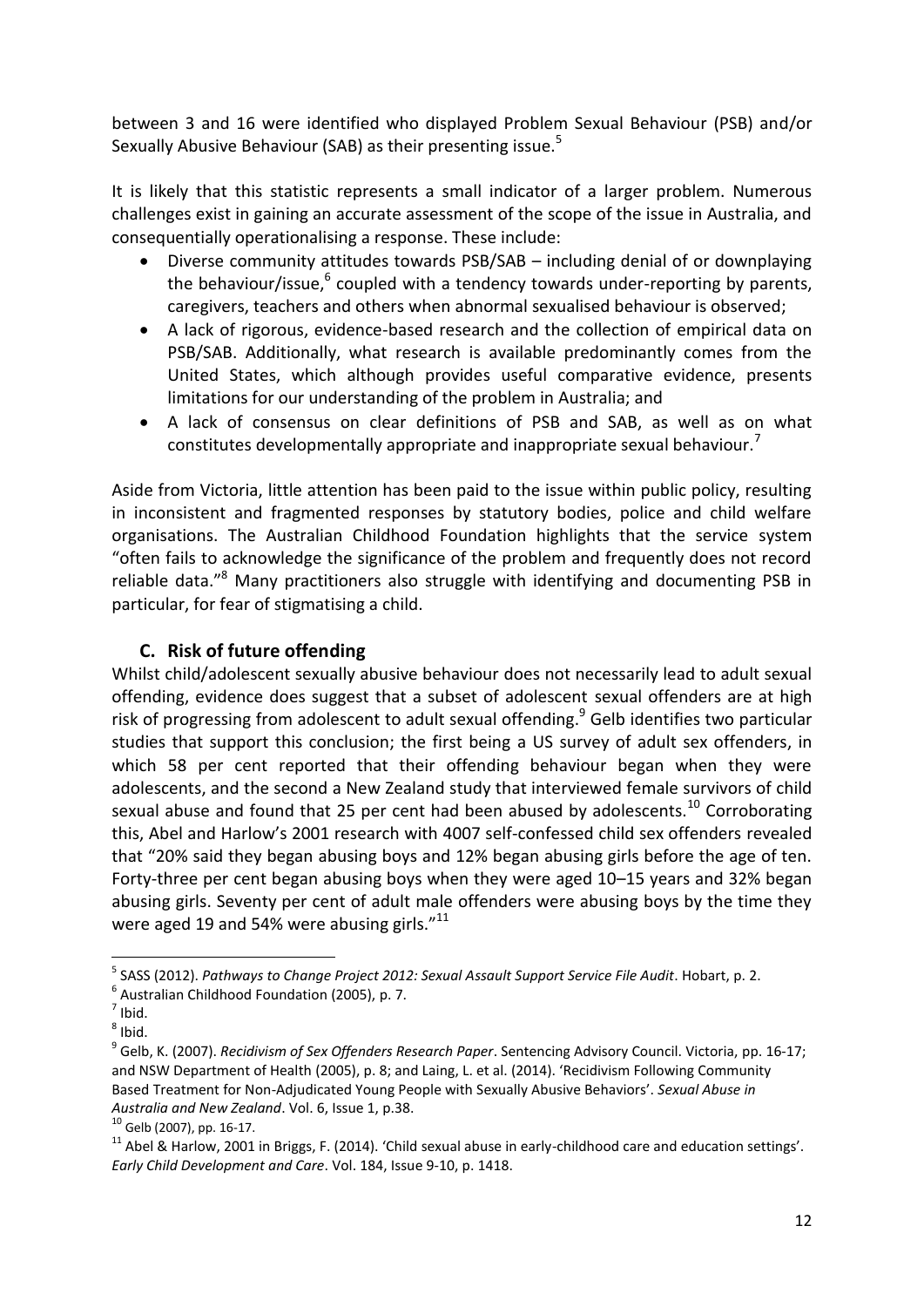Furthermore, research from New Zealand indicates that "adult sex offenders against children who began offending in their youth are almost twice as likely to reoffend sexually than those who began offending in their adulthood."<sup>12</sup>

### **D. Treatment options and approaches**

<span id="page-12-0"></span>Dr Wendy O'Brien, a leading Australian expert on PSB and SAB, discusses the need to develop a consistent response to children displaying PSB/SAB across a range of settings, including therapeutic interventions, child protection services, schools and community services. Both scholars and practitioners strongly emphasise that earlier interventions increase the chance of positive rehabilitation outcomes for the child.<sup>13</sup> This decreases the likelihood that the child may follow a pathway onto adult sex offending and family violence, and thus also limits the risk that other children or adults become the victims of sexual abuse or other forms of interpersonal violence.

Scholars and clinicians also agree that the area of therapeutic interventions for children displaying PSB or SAB is "a separate and specialised field of service provision necessitating specialist training and supervision for clinicians." $14$  There are, however, significant challenges inherent within Australia's current provision of such treatment;

- Therapeutic programs to support children and their families are exceedingly scarce, where they do exist, high demand and insufficient resourcing often hampers their effectiveness and scope;
- Complex program eligibility requirements result in the exclusion of large numbers of children and adolescents requiring intervention. These requirements generally relate to a child's age, or to whether they have a court-order for treatment. Such provisions often exclude children who have not had contact with the criminal justice system, or who are not within a specified age range; and
- The complexity of the web of sentencing and rehabilitative treatments available or potentially available. NSW Department of Juvenile Justice data shows that sentencing generally fails to take into account an offender's rehabilitative needs, instead determining penalties according to the criminal justice system. This is believed to leave youth sex offenders at risk of recidivism.<sup>15</sup>

#### **E. Gaps in current Tasmanian system**

<span id="page-12-1"></span>Policy, legislation and service system responses to PSB and SAB differ significantly across each Australian jurisdiction. Victoria has the most comprehensive state system, with supporting legislation, standards of practice for services and practitioners, and targeted funding to enable service provision.

**.** 

<sup>12</sup> Bakker et al (1998) cited by MacGregor, S. (2008). *Sex offender treatment programs: effectiveness of prison and community based programs in Australia and New Zealand*. Brief 3, April 2008. Indigenous Justice Clearinghouse, p. 4.

<sup>&</sup>lt;sup>13</sup> O'Brien (2010), p. 3.

<sup>&</sup>lt;sup>14</sup> O'Brien (2010), p. 16.

<sup>15</sup> Kenny (1999) cited by O'Brien, W. (2008). *Problem Sexual Behaviour in Children: A Review of the Literature*. Australian Crime Commission. Canberra, p. 47.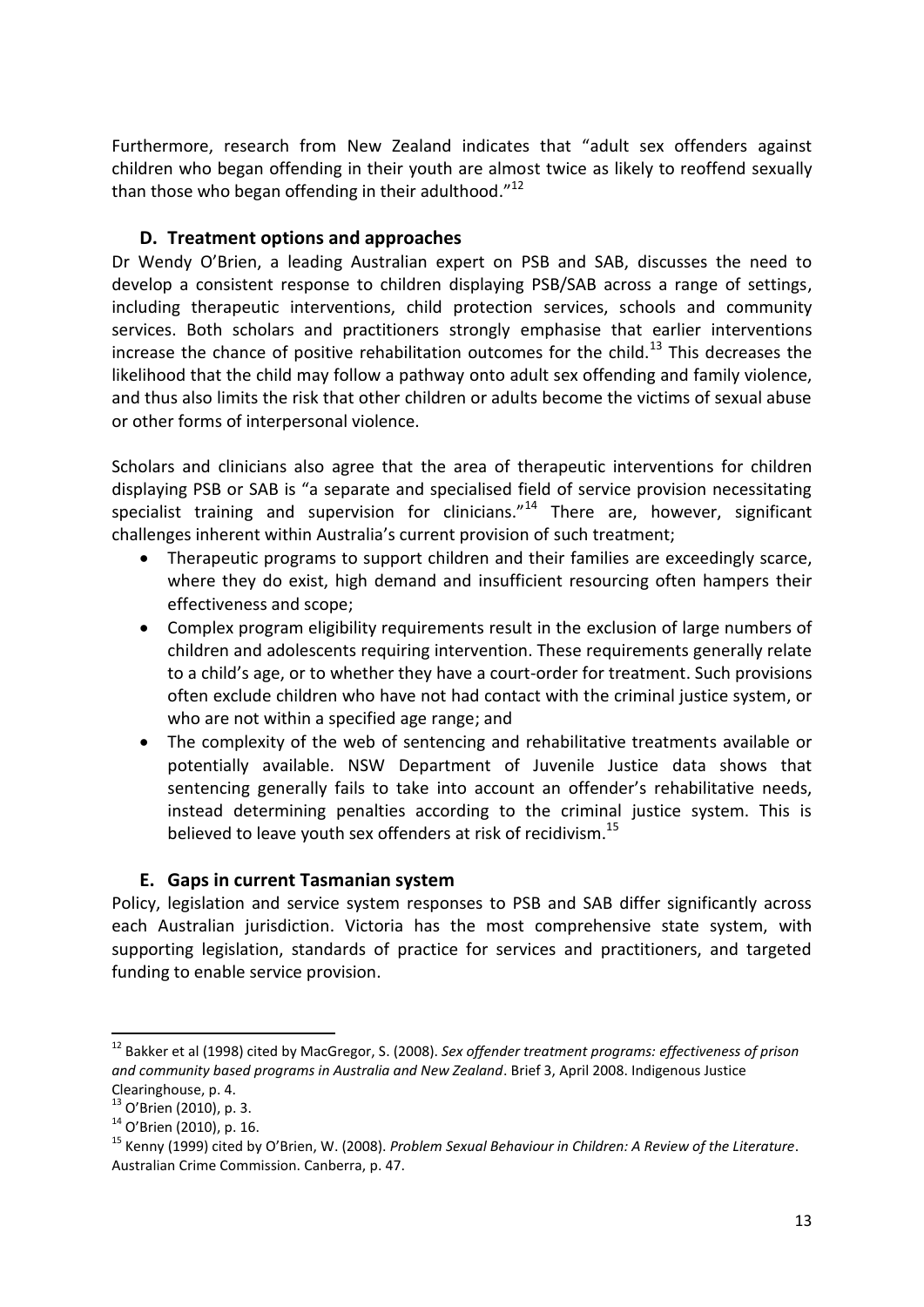In contrast, Tasmania (amongst other states and territories) has no agreed framework and scarce funding for intervention with children and young people displaying PSB or SAB. What programs do exist are only available for children under 12 years of age; are offered on a voluntary basis only; and are subject to the availability of resources, which are often diverted from victim services.

The state also has no system for collaborative case management focussing on aligning intervention practice and response consistency across the justice, child protection, and therapeutic/rehabilitation systems. Whilst SASS provides support to children aged up to 12 years displaying PSB or SAB (if resources are available), there is no capacity to provide services to young people aged 12 and over. Tasmania also has no system of juvenile treatment programs for young people aged over 10 and charged with or convicted of a criminal sexual offence.

These policy and service system gaps leave a significant number of children and adolescents, and their families, without the support that evidence suggests is critical in effectively addressing inappropriate or abusive sexual behaviours.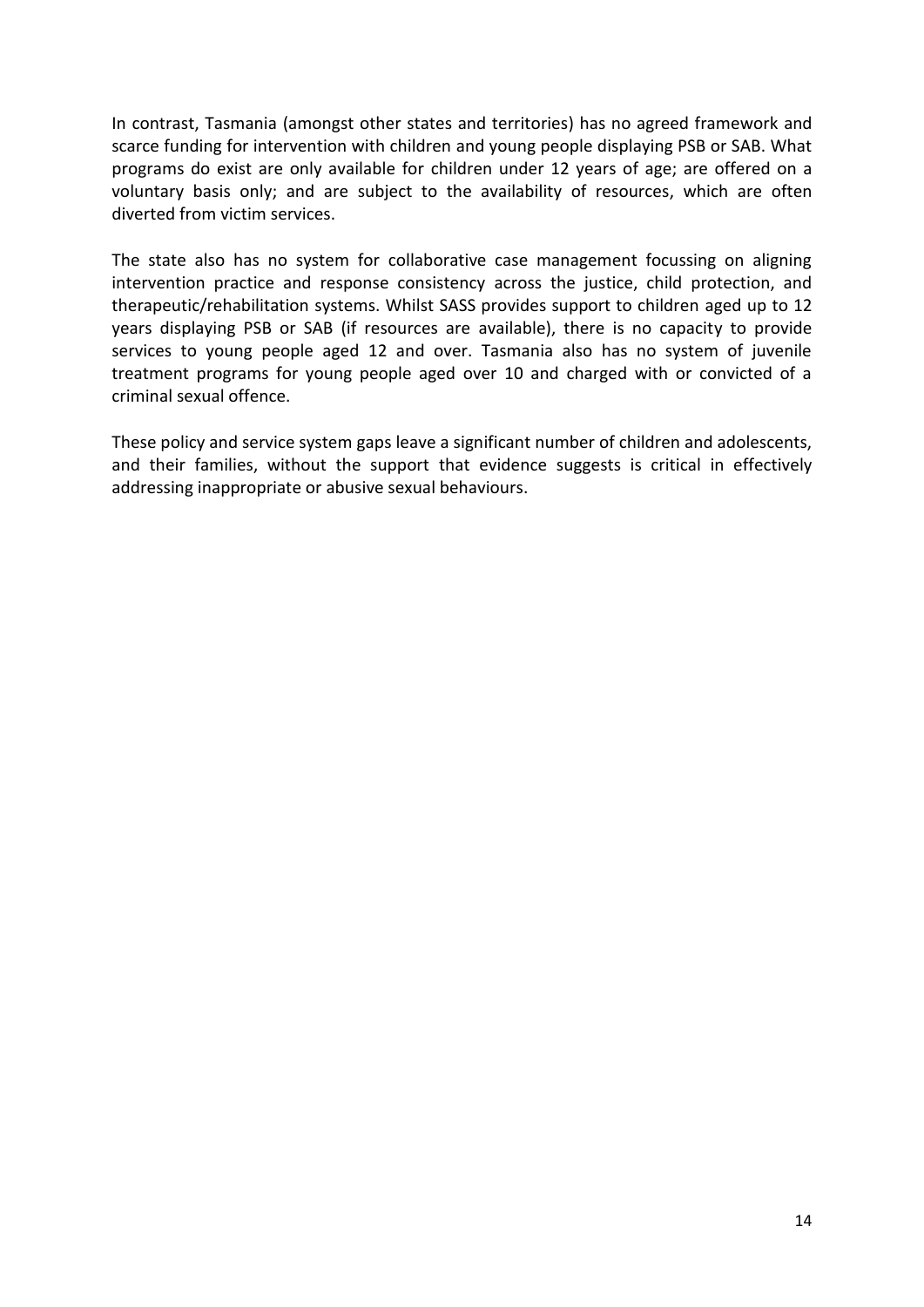## **Part 3: Options and Recommendations for a Tasmanian Response**

<span id="page-14-0"></span>The submissions received in response to SASS's Options Paper all expressed strong support for the development of a holistic, state-wide framework to address PSB/SAB. Respondents affirmed that PSB/SAB is a significant issue in Tasmania that has, for too long, been underresearched, under-resourced and poorly addressed. Respondents noted that it has particularly suffered from the lack of a strong legislative and policy framework to guide, empower and enable service delivery, and that a comprehensive approach to tackling the issue would require multi-agency collaboration endorsed at a national, state and community level.

The submissions also reflected a sense of optimism and enthusiasm at the opportunity open to Tasmania to establish a best-practice framework that draws on the evidence base from other states across Australia. One respondent suggested that the response to PSB/SAB should be driven by the goal to promote the wellbeing of children, young people and their families, and to enable them to achieve healthy, happy and fulfilling lives. The respondent further noted that "The emphasis on the child's strengths and prospects can help provide an effective framework for intervention." SASS wholly endorses this view, and proposes this as a founding principle for a Tasmanian response to problem sexual behaviour and sexually abusive behaviour.

## <span id="page-14-1"></span>**1. Definitions of Problem Sexual Behaviour and Sexually Abusive Behaviour**

Definitions of Problem Sexual Behaviour and Sexually Abusive Behaviour remain contested within Australian policy, research and practice. The use of appropriate terminology carries significant weight, as labelling children with terms that may shadow them into adulthood, such as 'perpetrator' or 'offender', is potentially stigmatising and detrimental to the development of their self-identity.<sup>16</sup> The adoption and usage of specific terminology is therefore central to the development of Tasmania's response to addressing the gap in treatment options for children and young people displaying PSB and SAB.

#### **Responses received to the Options Paper**

Of the six respondents who commented on this issue, Dr O'Brien, Dr Read and the Commissioner for Children agreed with the definitions proposed by SASS. O'Brien also suggested that it would be valuable to quantify the disparity in age referred to in the definition of SAB.

Anglicare and Colony 47 suggested that it may be worth considering use of the term 'sexually harmful behaviour' rather than 'sexually abusive behaviour'. Anglicare considered that the term 'harm' can have "less association with qualities associated with adult practices of abuse" and instead "focuses on children's sexual behaviours which may target others in harmful ways, but which may carry no legal consequences." Colony 47 noted the importance, even in terminology, of recognising that within the context of a child displaying

**<sup>.</sup>** <sup>16</sup> NSW Department of Health (2005), p. 4.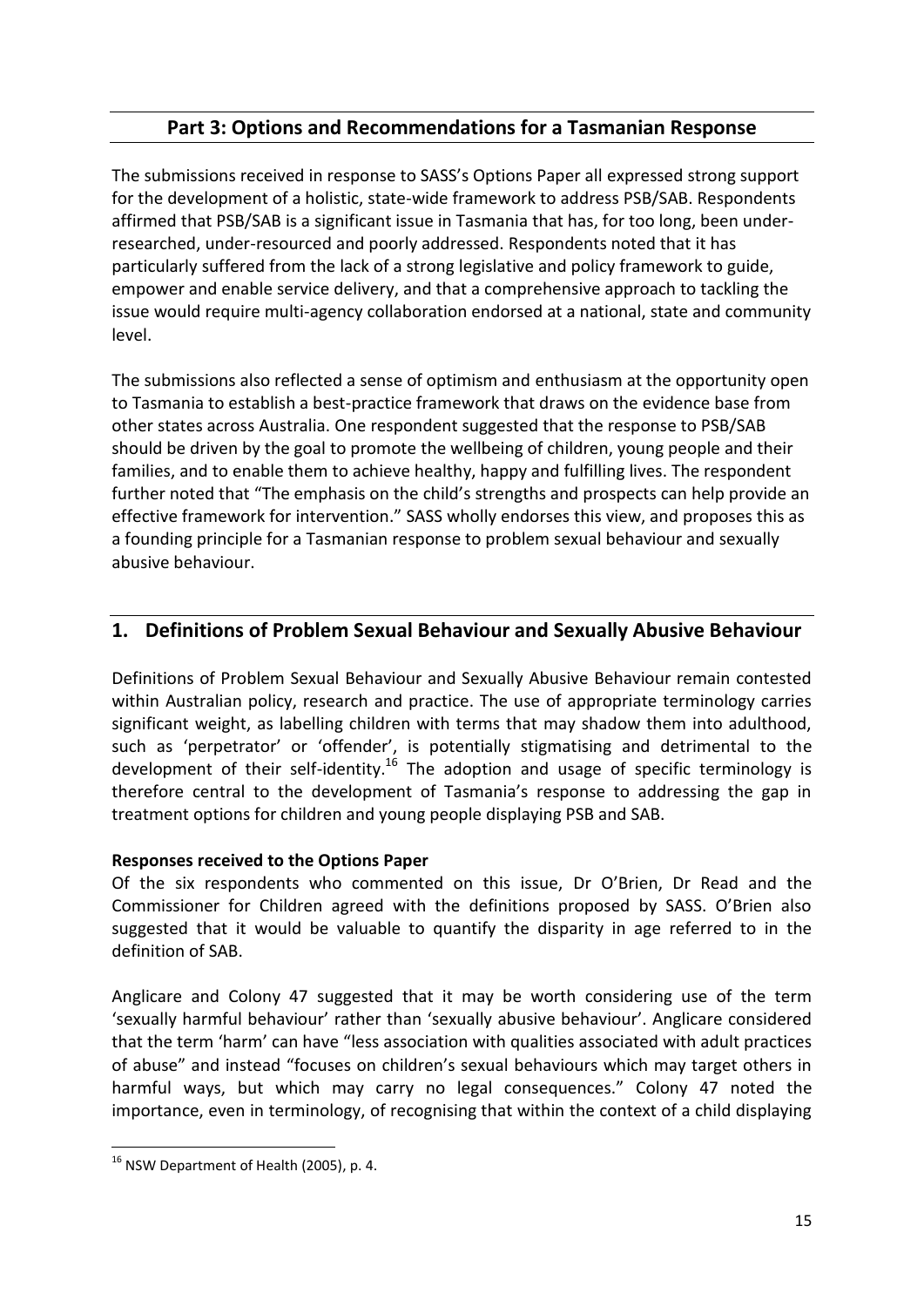sexually abusive behaviour "there are two 'victims' of this behaviour rather than a perpetrator and a victim. The vast majority of PSB/SAB is triggered by trauma that needs to be therapeutically treated."

The Victorian-based South Eastern Centre Against Sexual Assault (SECASA) recommended that Tasmania adopt the approach followed by the Victorian Centre Against Sexual Assault (CASA) forum;

*Problem Sexual Behaviours*: Behaviours of a sexual nature displayed by a child under 10 years old. These behaviours may or may not have been known to be reactive to a child's own experience of having been sexually abused.

AND

*Sexually Abusive Behaviours*: Behaviours of a sexual nature displayed by a child over the age of 10 and under the age of 18. These behaviours may or may not be known as reactive to a child's own experience of having been sexually abused. They may or may not be considered a chargeable offence within the law.

#### **SASS's view**

Whilst some states have defined PSB and SAB according to age, SASS considers that basing categorisations of behaviour on age risks underplaying and mislabelling abusive behaviour. Sexual abuse carries significant harmful consequences for the recipient regardless of the perpetrator's age. In resolving a position on the contested issue of nomenclature, SASS has opted to generally use the term 'children and young people displaying problem sexual behaviour (PSB)' while identifying, where present, a particular subset of behaviours called sexually abusive behaviours (SAB).

In taking this stance, SASS has endorsed the need to initially engage clients displaying SAB through a risk assessment/safety management framework focusing on other affected parties as part of the assessment case planning process.

## **Recommendation**

- **1. The following terms be used:** 
	- *Problem Sexual Behaviour* **(PSB) for behaviour of a sexual nature irrespective of age that is both outside that behaviour accepted as 'normal' for their age and level of development and occurs to the detriment of the child's or young person's engagement in activities of normal functioning. This may include behaviours such as excessive self-stimulation or excessive preoccupation with pornography that isolates them from normal social and/or learning opportunities and does not include the sexual abuse of others. This term is to be used generally in reference to children and young people up to and including the age of 17;**
	- *Sexually Abusive Behaviour* **(SAB) to describe a subset of behaviours displayed by children and young people irrespective of age, which involves any of the following: the absence of consent; the use of threat or threat of force; coercion; and a disparity of age, level of development or size. Policy and service provision responses in Tasmania will take into consideration that young people**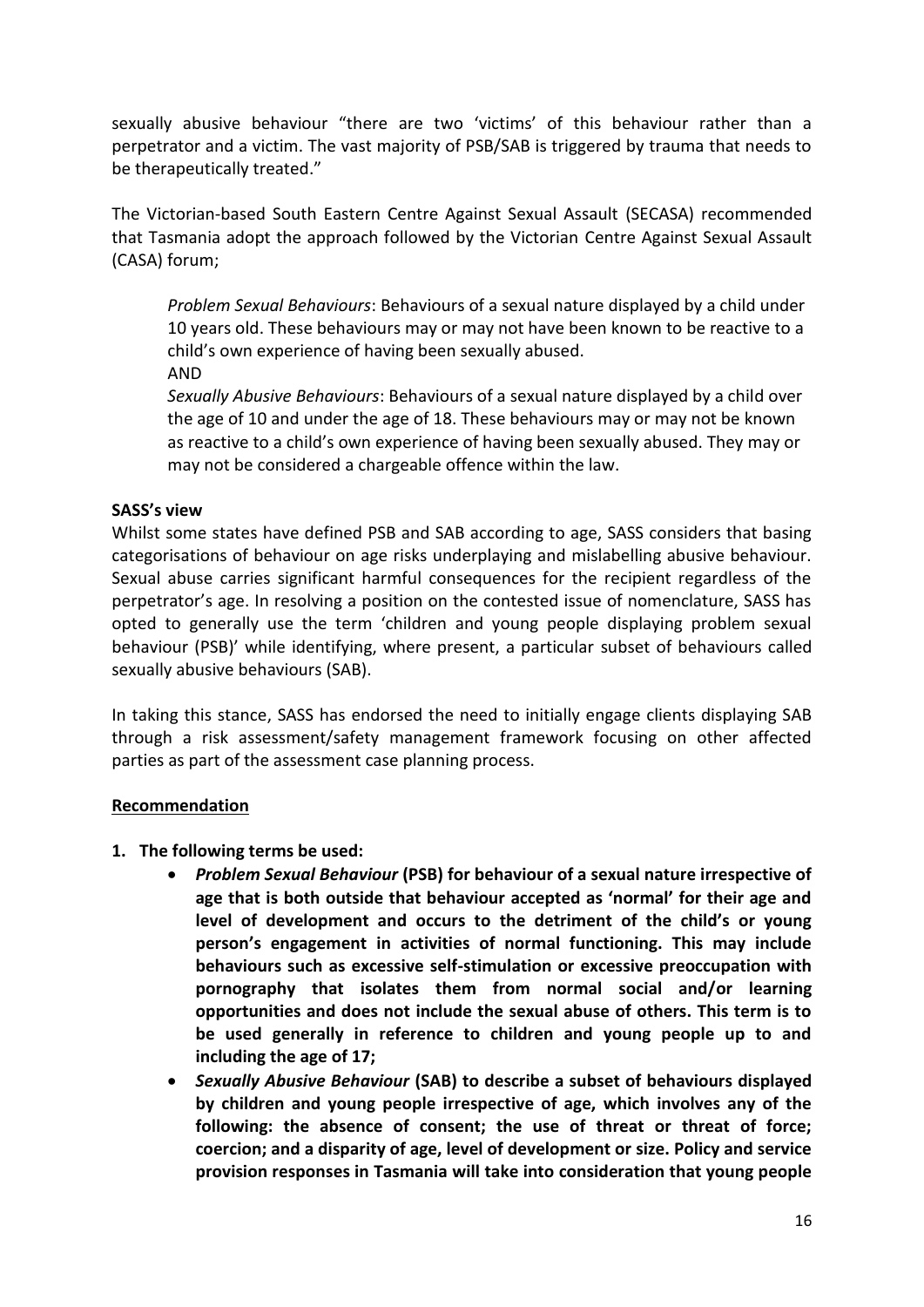**aged 10 years and older may be subject to legal consequences of such behaviour; and**

 *Child who is the target of the sexual behaviour***, to describe the child targeted by another child's sexually abusive actions.**

## <span id="page-16-0"></span>**2. International, National and State Policy Frameworks**

A Tasmanian response must be situated within the following relevant national and state frameworks, and within international law.

## <span id="page-16-1"></span>**2.1** *National Framework for Protecting Australia's Children 2009-2020*

The National Framework has been developed by the Council of Australian Governments (COAG) and endorsed by the Tasmanian Government. The Framework's overall goal is that Australia's children and young people are safe and well. Outcome 6 outlines that 'Child sexual abuse and exploitation is prevented and survivors receive adequate support'. The discussion on this outcome notes that "There is also increased reporting of children and young people with sexually abusive behaviours and of sibling sexual abuse." Strategy 6.2 relates to enhancing prevention strategies for child sexual abuse, setting out the following actions within the first 3-year action plan:

- Investigate best practice therapeutic programs for children displaying sexually abusive behaviours, such as:
	- o collaboration between government agencies and therapeutic treatment service providers to build a state-wide therapeutic treatment service system to implement the relevant provisions of the Children, Youth and Families Act 2005 (VIC)
	- $\circ$  New Street program for adolescents aged 10-17 years who display sexually abusive behaviours (NSW).

## <span id="page-16-2"></span>**2.2** *National Plan to Reduce Violence against Women and their Children 2010- 2022*

The Tasmanian state Government has committed to the development of policy, legislation and service delivery systems with the aim to both reduce violence against, and increase victim support for women and children. The National Plan identifies a key primary prevention strategy through National Outcome 6, which promotes legal responses and rehabilitation programs for perpetrators, and within this Strategy 6.3, which calls for early intervention with children and young people who are at risk of becoming offenders in adulthood. Outcome 6 requires the development of state policy, legislation and service systems pertaining to children and young people displaying PSB and/or SAB, as both possible victims of sexual assault, domestic violence and other forms of child abuse, and as potential adult perpetrators of violence.

## <span id="page-16-3"></span>**2.3** *Primary Prevention Strategy to Reduce Family Violence and Sexual Assault in Tasmania (2012 – 2022)*

In response to Outcome 1 of the National Plan, Tasmania produced the above Strategy to guide state Government policy on family violence and sexual assault. The Strategy focuses on a public health approach to reducing family violence and sexual assault, and notes rising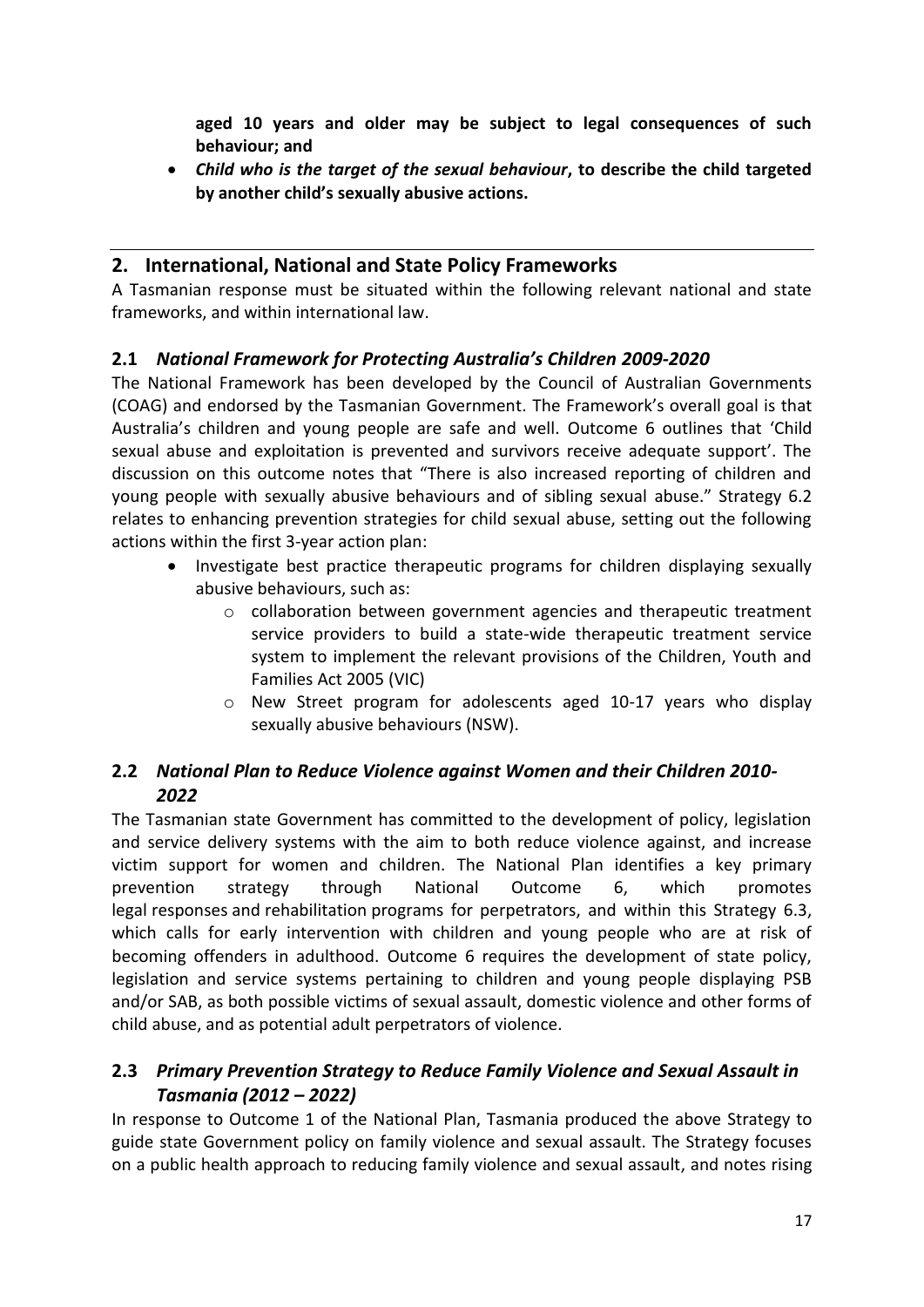concerns about the high numbers of children and adolescents in Tasmania exhibiting Problem Sexual Behaviour and Sexually Abusive Behaviour. It outlines that best practice models of secondary interventions for child and adolescent perpetrators of sexual violence will be researched as part of the *Tasmanian Implementation Plan: Second Action Plan 2013-* 16 (yet to be developed).

#### <span id="page-17-0"></span>**2.4** *Sharing Responsibility for Our Children, Young People and their Families*

In 2010 the Tasmanian Parliament convened a Select Committee on Child Protection. In their final report, the Committee recommended that the Tasmanian Government give consideration to recommendations made by SASS to the Committee, which included that "the problem and prevalence of problem sexual behaviour in children be acknowledged and responded to in a systematic manner." $17$  The Tasmanian Government responded to the Committee's findings in their report, *Tasmanian Government's Response, Sharing Responsibility for Our Children, Young People and their Families*, in which they noted the recommendation regarding SASS's submission. The Tasmanian state response is then operationalised in the *Sharing Responsibility for Our Children, Young People and their Families: Implementation Framework 2012-2015,*<sup>18</sup> which does not mention PSB/SAB.

## <span id="page-17-1"></span>**2.5** *Our Children, Our Young People, Our Future*

The Tasmanian Government launched the state Agenda for Young People; *Our Children, Our Young People, Our Future* in 2011.<sup>19</sup> This document also makes no mention of PSB or SAB.

#### **Responses received to the Options Paper**

**.** 

Responses indicated broad and strong support for the establishment of a service system to support children and young people with PSB and SAB, including legislative change, service funding and ongoing training for staff working with children and young people displaying PSB and SAB. One contributor noted that, based on their experience as a PSB/SAB service provider, children and young people provided with treatment have a lowered recidivism rate than those who do not receive treatment. Colony 47 suggested that a service system response must involve the Department of Education, in order to ensure that teachers and school staff are appropriately trained. They recommended that such training focus on the identification and de-stigmatisation of PSB/SAB, but also on greater protective prevention and early intervention when a child is at risk. Colony 47 suggested that this could be achieved through "an established professional development program following a 'train the trainer' methodology utilising school social workers as the trainer of school staff". They further noted that the involvement of school staff would require an increase in funding/resourcing for school social workers and staff to ensure they could adequately respond to PSB within the school system.

More broadly, Colony 47 suggested that as PSB/SAB is not widely understood by many practitioners or the general public, a concerted effort is required to educate people working

<sup>17</sup> Sexual Assault Support Services (SASS). (2010). *Response to the Select Committee on Child Protection*. Hobart, p. 6.

<sup>18</sup> Department of Health and Human Services (2012). *Sharing Responsibility for Our Children, Young People and Their Families: Implementation Framework 2012-2015*. Tasmanian Government, Hobart.

<sup>19</sup> Office for Children. (2011). *Our Children, Our Young People, Our Future*. Tasmanian Government, Hobart.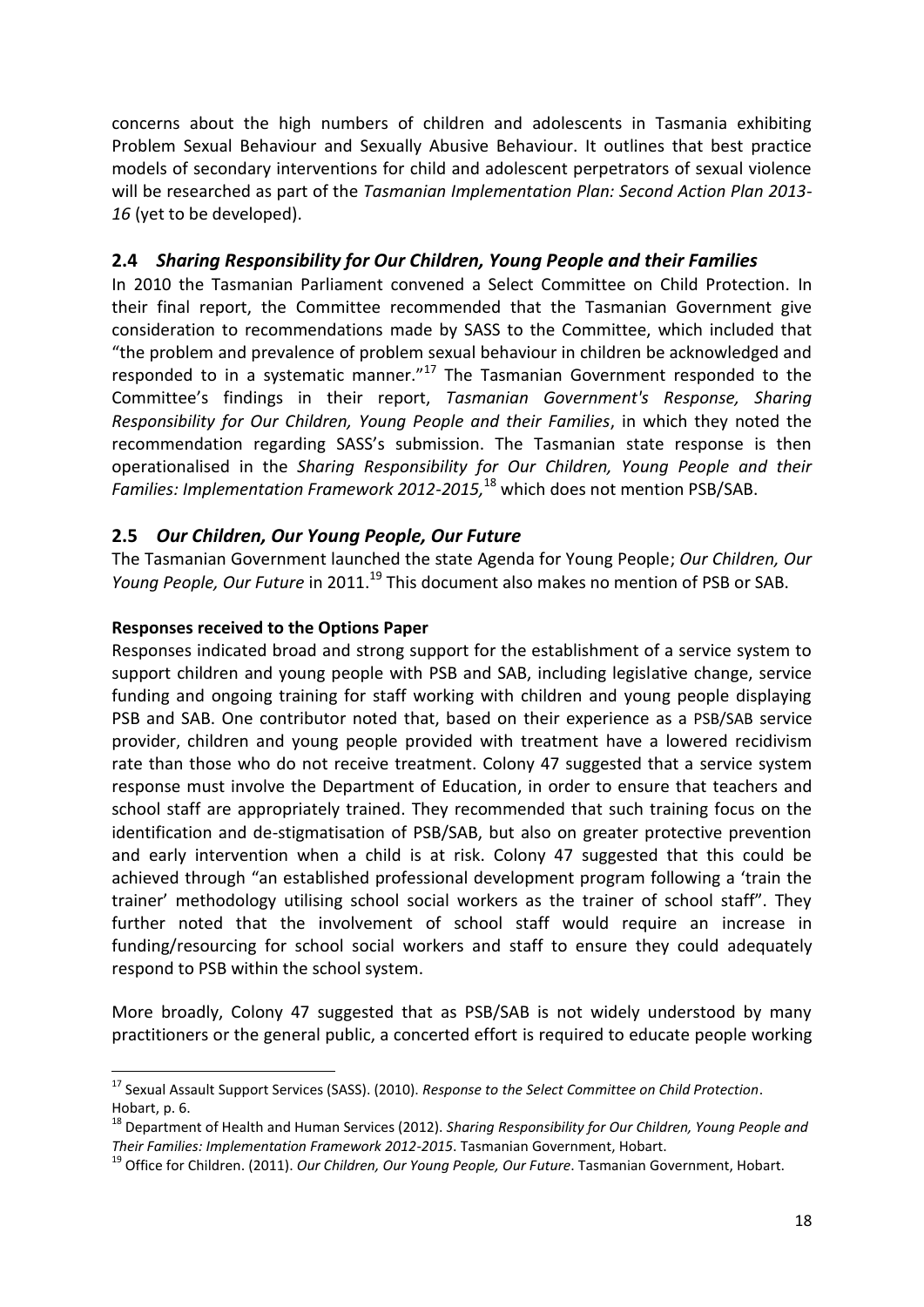with children. They highlighted Family Planning Queensland's *Traffic Lights guide to sexual behaviours in children and young people: identify, understand and respond* as a useful tool to utilise in this.

#### **SASS's view**

Despite increasing recognition of PSB and SAB, the Tasmanian policy, legislation and service delivery system pertaining to sexual assault remains less comprehensive than its family violence counterpart. The Pathways to Change Project and the production of the *Tasmanian Standards of Practice for Problem Sexual Behaviour and Sexually Abusive Behaviour: Intervention and Treatment Programs* and complementary practitioner resources offers the foundation for a Tasmanian response to the issue of PSB and SAB. This response correlates with the aims of Outcome 6 of the *National Plan to Reduce Violence Against Women and their Children*. SASS hopes to see the development of a comprehensive state response, built on SASS's existing work, as part of Tasmania's commitment to achieving the outcomes of the *National Plan to Reduce Violence Against Women and their Children* and the *National Framework for Protecting Australia's Children*.

#### **Recommendations**

- **2. The future goal of the development of a comprehensive service system response to PSB and SAB be recognised and supported by the Tasmanian Government as part of its commitment to developing secondary and tertiary prevention strategies for sexual assault.**
- **3. The Tasmanian Government commits to the implementation of Strategy 6.2 of the**  *National Framework for Protecting Australia's Children* **which explicitly recognises the need to address PSB and SAB and outlines a strategic framework for how the state will tackle the issue through policies, research and funded programs.**
- **4. The Tasmanian Government commits to the implementation, under** *the National Plan to Reduce Violence Against Women and their Children***, of the provisions of the** *Primary Prevention Strategy to Reduce Family Violence and Sexual Assault in Tasmania (2012 – 2022)* **which explicitly recognises the need to address PSB and SAB, and outlines a strategic framework for how the state will tackle the issue through policies and funded programs.**
- **5. Any future development of the Tasmanian child protection system considers the need to acknowledge and systematically respond to the issue of problem sexual behaviour and sexually abusive behaviour in children.**

#### <span id="page-18-0"></span>**2.6 International law and the Rights of the Child**

The Cease *Standards of Practice for Problem Sexual Behaviour and Sexually Abusive Behaviour Treatment Programs*, which guide Victorian practice in this area, state that PSB and SAB treatment programs will be underpinned by the *Victorian Charter of Human Rights and Responsibilities Act 2006*. There is no equivalent Charter within Tasmanian state legislation. However, it would be appropriate for Tasmanian programs to be guided by relevant provisions within the United Nations *Convention on the Rights of the Child*, to which Australia is a signatory.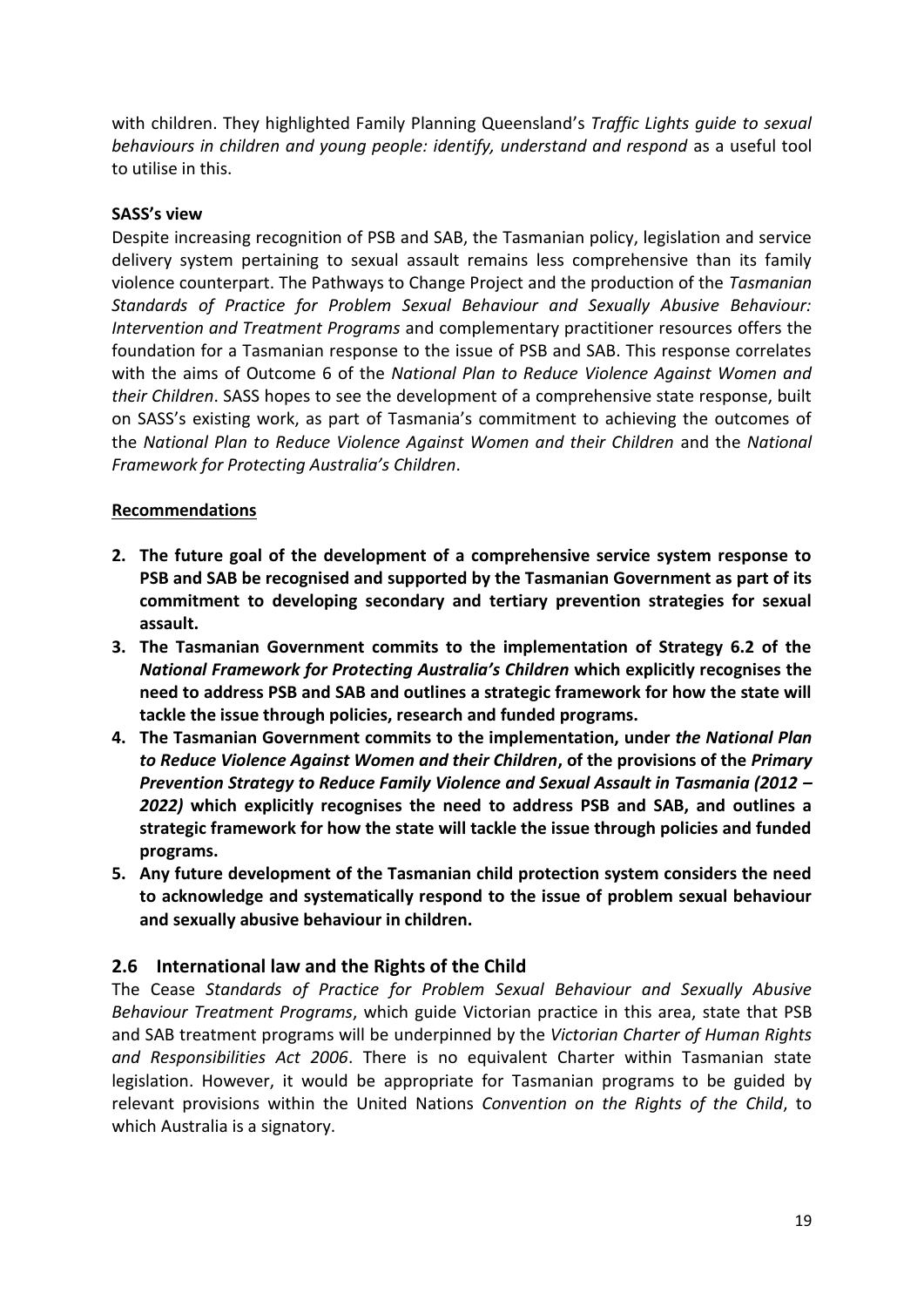Two respondents, Dr O'Brien and the Commissioner for Children, commented on this section. They noted that other relevant Articles are:

- **Article 1** a child is defined as a human below 18 years of age. Tasmania is therefore failing to meet its obligations under the Convention with regard to those children aged 12-17 who are currently ineligible for PSB/SAB counselling, and children in parts of regional Tasmania who face challenges in accessing appropriate counselling services.
- **Article 2** all rights apply to all children without discrimination.
- **Article 3 (1)** the best interests of the child shall be a primary consideration in all actions concerning them.
- **Article 9**  separation of a child from their parents should only occur in accordance with applicable laws and procedures, and where it is in the child's best interests.
- **Articles 12 and 13** the child's right to be heard in matters that affect them. O'Brien highlighted that this requires the State and service providers to consider children's participatory rights within counselling and the criminal justice system, and to support and value children's participation in developing anti-violence strategies.
- **Article 19** state responses to protect children from abuse. O'Brien also stated that read together, Articles 3 and 19 "clarify the obligations on the State to provide *all*  children (all below 18 years of age) with the service supports necessary to protect children from all forms of violence and harm. The provision of appropriate primary, secondary and tertiary PSB/SAB interventions *directly advances* the State's obligations under the [Convention on the Rights of the Child."
- **Article 23** children with a disability have a right to special care and support.
- **Article 37** arrest, detention or imprisonment should only be used as a last resort.

O'Brien also noted the relevancy of the *International Covenant on Civil and Political Rights* (ICCPR). Specifically, she indicated that the ICCPR states that the primary purpose of the juvenile penitentiary system is 'reformation and social rehabilitation', and that the State therefore has an obligation to provide rehabilitative services to youth who have been detained or placed on a community service order (see Articles 10.3 and 14.4). O'Brien also raised Articles 10.2 (b) (separation of adult and juvenile detainees and speedy adjudication) and Articles 9.3 and 9.4 (lengthy remand terms – which serve to deny juveniles access to rehabilitative counselling).

O'Brien mentioned Article 23 (1) (protection of the family as the fundamental unit of society) as pertinent in emphasising the importance of taking an ecological counselling approach to PSB/SAB that aims to strengthen family functioning. She noted again that Tasmania is falling short of its international legal obligations in this regard.

Lastly, O'Brien referred to the relevance of Article 17 (right to privacy) with regard to ensuring that children and young people displaying PSB/SAB are not unduly punished or stigmatised. She noted that the state should ensure any response to PSB/SAB upholds the privacy and reputation of children, young people and their families to the fullest extent possible.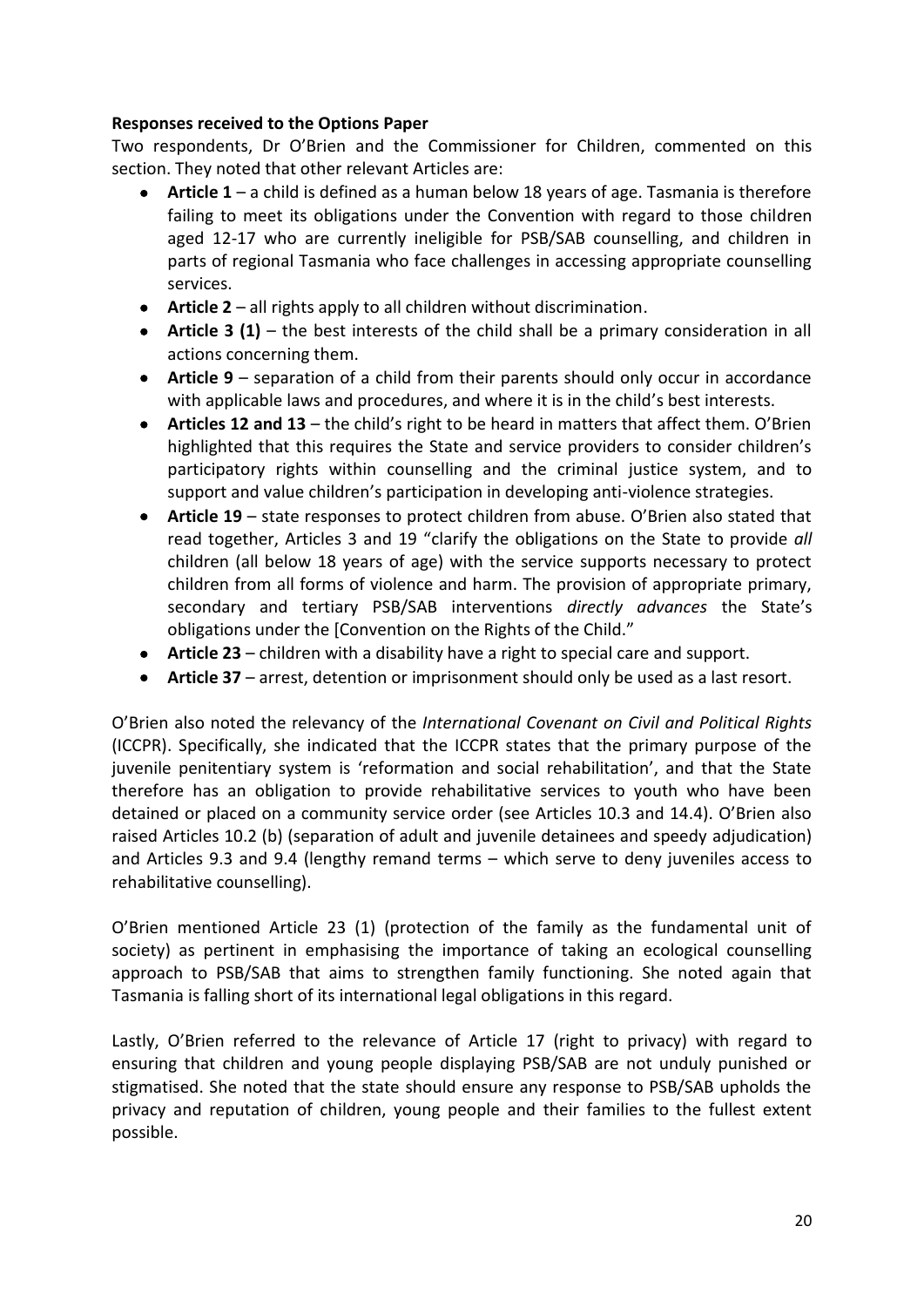#### **Recommendation**

**6. Any policy, practice or law regarding children/young people with PSB/SAB take into account Tasmania's international legal obligations, including all relevant Articles from the United Nations** *Convention for the Rights of the Child* **and the** *International Covenant on Civil and Political Rights***.** 

## <span id="page-20-0"></span>**3. State Legislative Frameworks**

This section of the Position Paper will identify relevant aspects of and gaps within the state legislative and policy framework relevant to the Tasmanian response to addressing PSB/SAB.

## <span id="page-20-1"></span>**3.1** *Children, Young Persons and their Families Act 1997*

## <span id="page-20-2"></span>**3.1.1 Child Protection notifications**

A supportive child protection framework is a key enabling element of a responsive service system for the treatment of PSB and SAB in children and young people. The Victorian *Children, Youth and Families Act 2005* contains two grounds on which child protection intervention may be warranted where a report of sexually abusive behaviour is received:

- The young person is in need of protection (s.162); and/or
- The young person is in need of therapeutic treatment due to their sexually abusive behaviour (s.248) (for a child aged 10-15 years of age). $^{20}$

The equivalent Tasmanian legislation, the *Children, Young Persons and their Families Act 1997*, enables a child protection intervention on the basis of a child being "at risk" (s. 4) of abuse or neglect, including sexual abuse by others. It does not provide for interventions on the basis that a child needs treatment for sexually abusive behaviours, which may make them a risk to others. There is therefore no mandate for intervention in cases where a child displays SAB but is not deemed at risk of neglect or abuse. In such cases, legislation which requires intervention on the grounds of the risk such children pose to others, and their need for assistance in the form of treatment, provides a more effective response to the problem.

#### **Responses received to the Options Paper**

The majority of responses strongly supported the amendment of legislation to focus both on safety management for other vulnerable children and the provision of rehabilitative treatment to the child displaying the behaviour. One respondent recommended that frontline child protection workers also receive training to ensure that notifications made regarding a child displaying PSB/SAB are appropriately responded to the first time the report is made. The Tasmanian Commissioner for Children suggested that notifications regarding a child displaying SAB should also attract a mandatory notification to the police.

Dr O'Brien outlined the importance of legislative reform, stating,

 $\overline{a}$ <sup>20</sup> *Children, Youth and Families Act 2005* (Vic).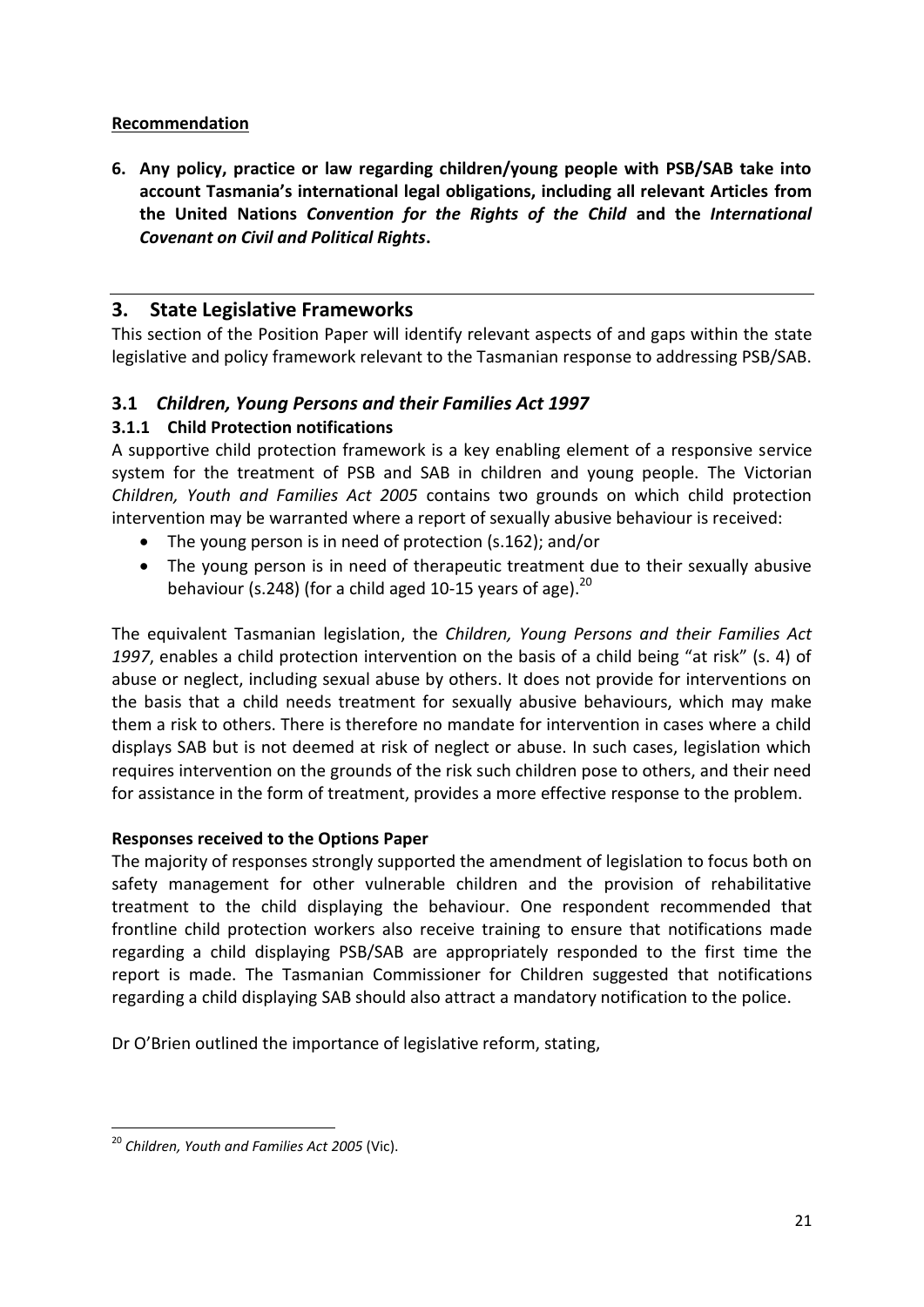It is absolutely crucial that childhood PSB/SAB is understood as a sign that the child *is at risk* (there does not need to be evidence that a child has experienced, or is at risk of neglect or abuse from an adult sex offender). To make a determination that a child with PSB/SAB is not at risk is to be blind to their imminent risk of contact with the criminal justice system should their behaviours be ignored. It is also blind to the risk that the child or young person poses to other children. Finally, this kind of denial is blind to the research that indicates that children with PSB/SAB do often (but not always) come from homes where violence, neglect, sexual abuse and/or caregiver substance abuse occur.

Dr O'Brien emphasised that the proposed amendments are a crucial part of formalising the complex process necessary when a notification is made to child protection services. She highlighted the key elements of such an approach,

There is no single approach that will suit all circumstances… On a case-by-case basis a thorough and sensitive assessment should be conducted (by a PSB/SAB counsellor, with the involvement of a specialised child protection case worker trained in PSB/SAB). This will include a holistic needs assessment for the family (PSB/SAB counselling is unlikely to be the only support required). It should also include the involvement of parents/caregivers, children, and possibly teachers, in the formation of a sensitive and non-stigmatising safety plan (both for the home and possibly also for school). It is crucial that children be involved in designing this plan. Where the PSB/SAB has been directed at children outside the home then teachers should be included in sensitive safety planning. It is extremely unlikely that a child or young person would need to be removed from their school setting – to do so would have a detrimental impact on their prospects for healthy socialisation and rehabilitation. Involving the child or young person in developing a non-stigmatising safety plan for home/school can allow for their own involvement (and empowerment) in their behavioural change, and will fulfill the important aim of safeguarding other children.

One respondent did not support the amendment, on the basis that there is too little evidence to demonstrate the causal risk between adolescent offending and adult sex offending, and this approach therefore risks labelling children as 'sex offenders'.

Three submissions commented on the appropriate age range for a notification regarding a child or young person displaying PSB or SAB. SECASA recommended these apply to children and young people aged 10-17 years, whilst Colony 47 and Dr O'Brien recommended these apply to children and young people aged 0-17 years.

The Tasmanian Office of the Director of Public Prosecutions noted that any extension of the scope of the *Children, Young Persons and their Families Act 1997* will require significant additional resourcing in order to accommodate the increased number of children and young people needing to be managed.

#### **SASS's view**

After considering the submissions received, the literature and our experience in this area, SASS's view is that a notification system is vital to ensure that children and young people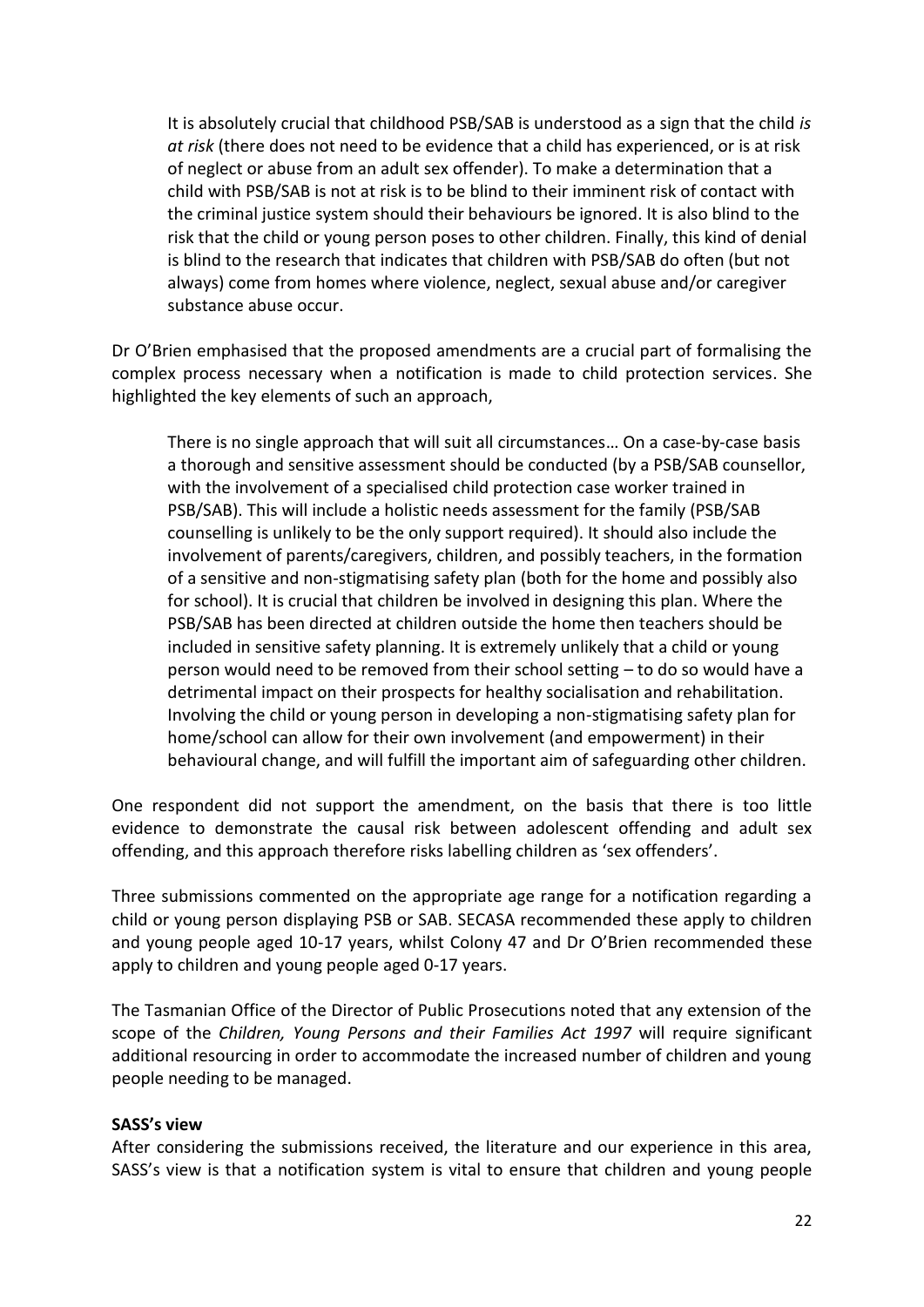displaying PSB/SAB are identified and able to receive appropriate support as soon as possible. Displaying PSB/SAB can be highly detrimental to the child/young person concerned (in addition to the damage experienced by the child targeted by the behaviour). We advocate that a notification system pertain to children and young people aged 0-17 years.

#### **Recommendations**

- **7. The Tasmanian** *Children, Young Persons and their Families Act 1997* **be amended to state that children and young people up to and including 17 years of age displaying PSB/SAB require a child protection intervention, whether or not they are themselves at risk of neglect or abuse; and**
- **8. That under the Act, a child protection intervention in these cases focus on both the safety management of other vulnerable children and the provision of rehabilitative treatment (including a mandated intervention) to the child that poses a risk to others.**
- **9. Notifications regarding a child displaying sexually abusive behaviour should also attract mandatory notification to the police.**
- **10. Legislative reform be accompanied by professional training for frontline child protection workers to ensure that where a notification is made regarding a child displaying PSB/SAB, this is appropriately responded to the first time the report is made.**

#### <span id="page-22-0"></span>**3.1.2 Therapeutic Treatment Orders**

A large percentage of young people who exhibit SAB will not be prosecuted for a sexual offence. Reasons for this include the low reporting rates of sexual assault and the fact that such cases rely heavily on specific types of evidence which may be difficult to obtain. Additionally, there exists a cohort of young people who commit an offence but where a number of factors prevent a conviction, including that a) they are not above the age of criminal responsibility (eg they are under the age of ten years old; b) they would be found not legally responsible for their actions due to the legal presumption of *doli incapax*; or c) it is too difficult to prove that they had the requisite mental intent necessary to secure a conviction. A comprehensive sexual assault prevention system therefore needs more than just young offender treatment programs.

Victoria has addressed this problem through policy and legislative reform across the child protection and youth justice sectors. Provisions in the Victorian *Children Youth and Families Act 2005* enable the Department of Human Services (DHS) to receive reports for children aged  $10 - 14$  requiring therapeutic treatment, and where these are substantiated, refer the case to the Children's Court. Under Section 248 the Court can then make a Therapeutic Treatment Order (TTO) which mandates the young person and their family to access nonvoluntary therapeutic treatment at a specified counselling service (for example, one of the Victorian Centres against Sexual Assault). A therapeutic placement order can also be issued where it is impossible for a young person to remain at home throughout the duration of treatment. This provides an alternative treatment pathway where a young person or their family does not voluntarily seek help, without the need to rely on a criminal prosecution.

Where the young person has criminal matters pending, child protection may be required to assess the suitability of a TTO on request by the Criminal Division of the Children's Court.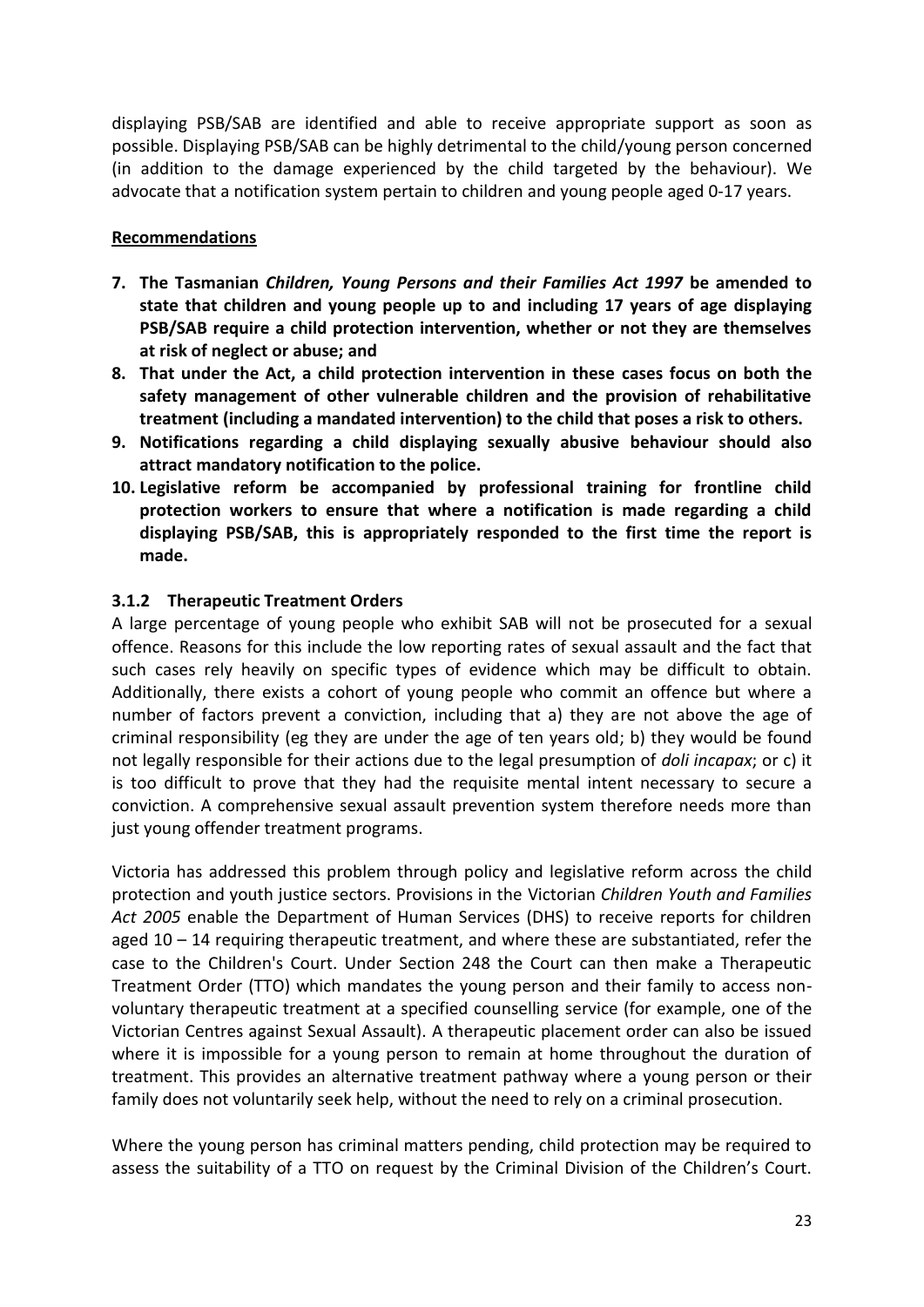Additionally if the matter has come directly to the Criminal Division of the Children's Court, it may be referred to DHS, where the Therapeutic Treatment Board (established under a provision within the CYFA) gives advice on the viability of an application for therapeutic treatment. If a TTO is deemed appropriate, and the court makes the Order, the sexual offence matter in the criminal division is adjourned for the duration of the TTO.<sup>21</sup> As the TTO nears completion, the Criminal Division of the Children's Court can dismiss the charges if it believes the young person has satisfactorily engaged with treatment. $^{22}$ 

The TTO provisions aim to enable early intervention for young people who exhibit SAB, and therefore to limit the potential for ongoing and more serious offences. TTOs allow for 12 months of compulsory therapeutic counselling, but are only issued where children and their families do not voluntarily access treatment. A select number of counselling services have received increased state funding in order to execute the provision of therapeutic treatment to those subject to TTOs.

Reported benefits of the TTO system include:

- Young people and their families are opting to access voluntary treatment more readily to avoid TTOs;
- An increase in awareness by child protection and law enforcement professionals regarding children with SAB and which services are best able to respond;
- TTOs highlight the seriousness of the issue and efficacy of treatment;
- Trends of under reporting sexual assault, attritions of sexual assault reports generally and the fact that SAB in young people is rarely addressed comprehensively through criminal justice, means that many young people displaying SAB are never required to address and change their behaviour. The TTO system has captured three cohorts of young people who previously would have slipped through this gap;
	- $\circ$  Those who are reported to the police as a result of their behaviours, but not pursued via the courts;
	- o Those who come to the attention of a statutory Child Protection agency due to their behaviours; and
	- $\circ$  Those who appear as defendants within criminal justice proceedings and where the Court determines that there is *prima facie* evidence that grounds exist for the application of a  $TTO.<sup>23</sup>$

Between 2007 and 2012, 1611 children and adolescents were treated within the TTO framework, with positive outcome results overall.<sup>24</sup> Whilst the data set for all 1611 clients is incomplete due to data recording constraints over the time period, out of a total of 831 young people seen through the TTO system, 92% of clients fully, substantially, or partially reached their goals of treatment (73% either fully or substantially). $^{25}$ 

**.** 

<sup>21</sup> *Children, Youth and Families Act 2005* (Vic)*,* s.352.

<sup>22</sup> Ibid*,* s.354 (4).

<sup>&</sup>lt;sup>23</sup> O'Brien (2010), p. 73.

<sup>&</sup>lt;sup>24</sup> Pratt, R. (2013). A community treatment model for adolescents who sexually harm: Diverting youth from criminal justice to therapeutic responses. *International Journal of Behavioral Consultation and Therapy*. Number 8, Issues 3-4, p. 41.

 $25$  Ibid.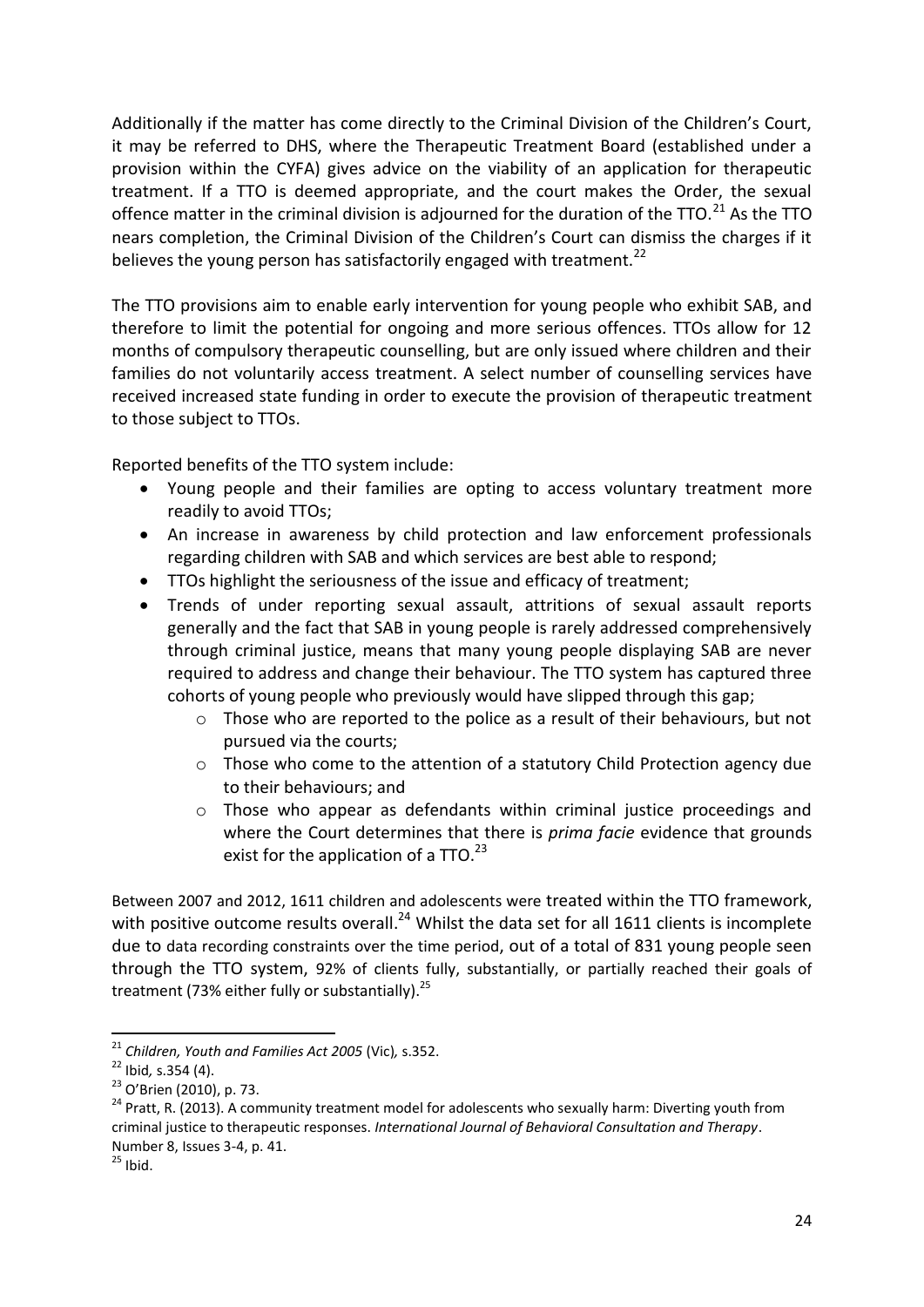However, some of the potential problems with a TTO system include:

- Involuntary treatment may not produce the best therapeutic outcomes;
- Specialised treatment programs require specific ongoing governmental funding;
- The TTO system relies heavily on the availability of geographically accessible services (including in regional and remote settings) to deliver the mandated treatment. For example, in Victoria sexual assault service providers operate extensively through a system of 15 CASAs – a structure unique to the Victorian context. This service network provides a solid foundation from which to deliver SAB treatment programs, but still leaves some regions with inadequate service access. In Tasmania, sexual assault services are currently provided from three central locations (Hobart, Launceston and Burnie). The Tasmanian population is widely spread across rural and regional areas, which presents challenges for equitable service access;
- TTOs are only available for those aged over 10 years. This assumes that children younger than 10 who are displaying SAB will voluntarily access treatment;
- The "pursuit of justice" for sexual offence victims, through the successful prosecution of an offender, is not an option in cases where a young person is diverted from the criminal justice system through a TTO and successfully completes treatment; and
- Even where treatment is mandatory, parents/carers may still not engage with treatment options. In such cases children displaying SAB may not receive appropriate treatment.

#### **Responses received to the Options Paper**

The majority of submissions supported a Therapeutic Treatment Order (TTO) system as an effective youth justice diversion and sexual assault prevention strategy. Dr O'Brien highlighted the success of this strategy in Victoria in enabling access to treatment for additional cohorts of children and young people who "might otherwise have failed to come to attention, or failed to be offered appropriate referral pathways." O'Brien also commented that,

Introducing the TTO scheme would formalise the message that the Tasmanian Government is serious about responding to these behaviours, with the dual aim of preventing further harm, and diverting children and young people from the criminal justice system. With the implementation of the TTO scheme, parents, teachers, and child protection workers who may currently be unsure of their obligations about referral would be assured that the Tasmanian Government takes these behaviours seriously, and that the Government has processes in place to respond to children in a timely and sensitive manner.

Additional specific comments raised with regard to the proposed TTO system include:

 The Commissioner for Children expressed reservation regarding the appropriateness of ordering families to attend treatment within the TTO, particularly in the context of a criminal prosecution. Conversely, Anglicare and Colony 47 endorsed SASS's recommendation to include families within a TTO, with the latter suggesting that if the actions of a child under 10 constitute PSB/SAB and parents are unwilling/unable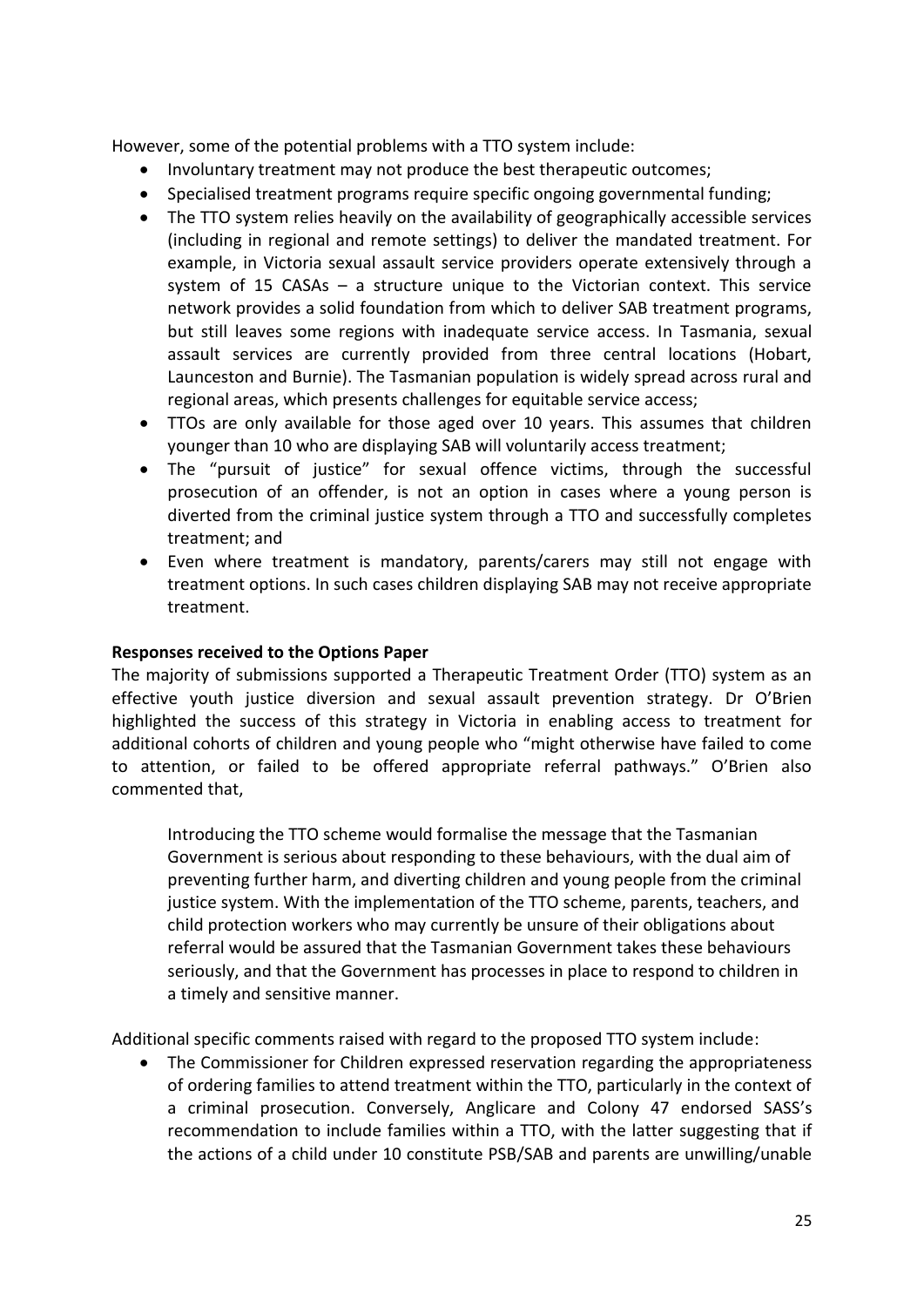to engage, mandatory therapeutic intervention needs to be considered a viable option.

- The Tasmanian Commissioner for Children and one other respondent expressed support that statements made by a child or young person during voluntary and involuntary therapeutic treatment are not then admissible in court proceedings. Dr Read highlighted that this is particularly important to ensure that TTOs are not used merely to gain this protection for the child, in situations where a child may otherwise have voluntarily participated in treatment.
- Colony 47 supported a TTO system, but noted that PSB/SAB treatment requires a rapid response approach, and warned that utilising TTOs as a punitive action could be counterproductive (particularly where a child has a history of trauma), therefore funding must be made available to ensure appropriate therapy is available for the child and their family.
- Colony 47 further recommended that a system for interim orders be developed to remove a child where they are at risk of hurting themselves or others, and their parents are unable or unwilling to engage in treatment or intervene. In recommending this, they noted that such an approach would necessitate extreme care "as the act of separating a child from their family will in all likelihood cause significant trauma."

Drs O'Brien and Read both stated that children should only be placed on a TTO where they will otherwise not voluntarily access treatment. O'Brien highlighted that "a child or young person's voluntary engagement with therapy is by far the most desirable and therapeutically appropriate outcome, particularly where family are supportive of the therapeutic process. This should remain the goal for most children." However, O'Brien also noted that there are several reasons why voluntary family engagement with therapy is not always possible. Her comments are reproduced below:

- "Denial or minimisation of the behaviours compromises the commitment that family (and the child or young person) might have to the therapeutic program. Through denial or minimisation families might fail to seek out services, or decline a referral to therapeutic service.
- A proportion of children and young people with PSB or SAB come from homes beset by compromised family functioning. In such circumstances, the family may not be in a position to prioritise therapeutic counselling for a child or young person.
- Socio-economic difficulties can also compromise access to services. Some families may literally be unable to afford the petrol to drive their child or young person to counselling. Where financial barriers make therapy prohibitive, children and young people slip from notice. If these families are flagged by the TTO system then there is a greater chance that the necessary supports will be accessible to them."

Dr Read noted that a flaw within the Victorian TTO system is that even though a child may be voluntarily participating in treatment, they can still be placed on a Therapeutic Treatment Order. She highlighted that this places significant stress on the family, and a perception of an unnecessary and confronting intrusion of the Department into their lives.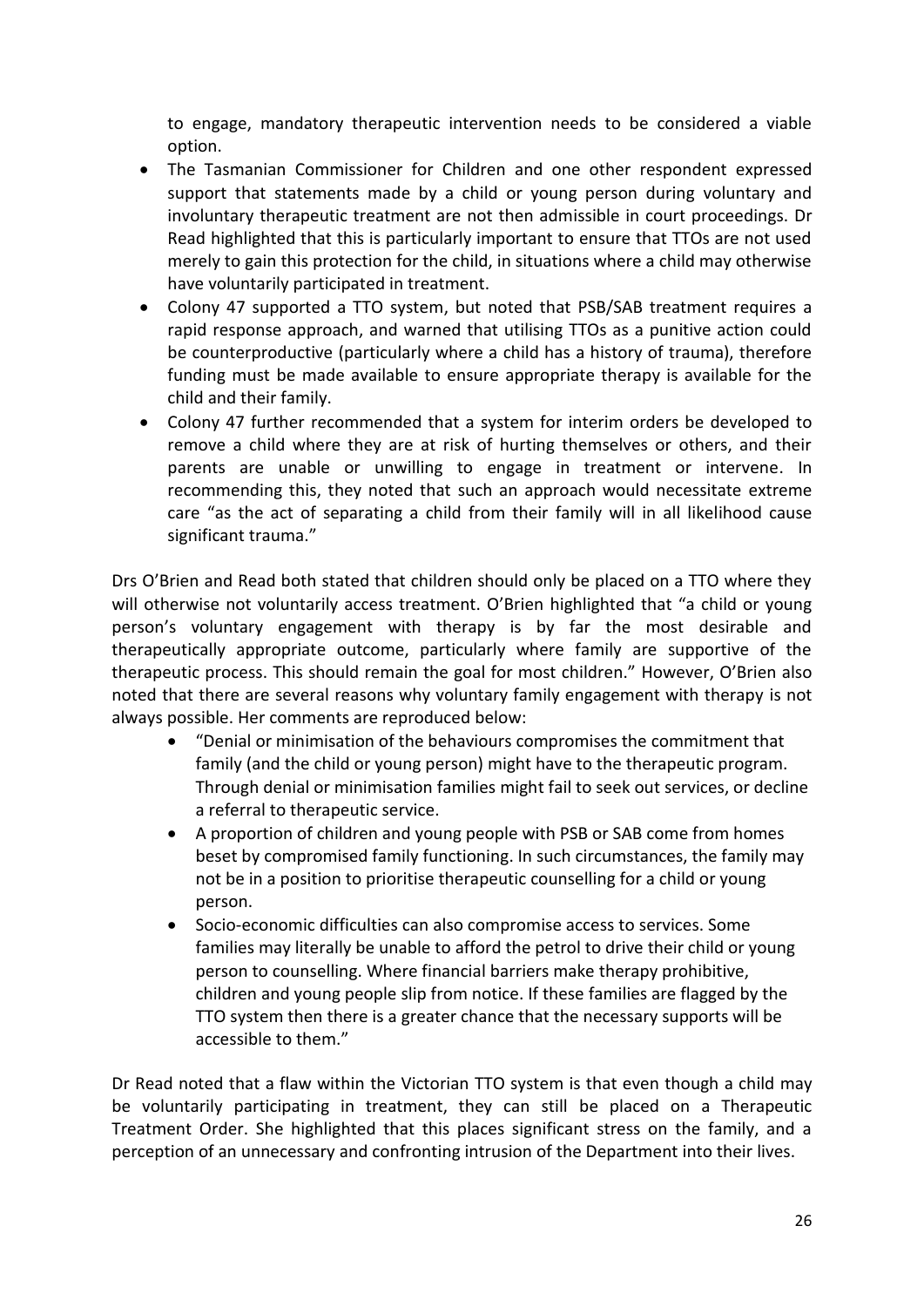The issue of the age range targeted by a TTO system raised diverse comments. A number of commentators recommended that the system apply to children aged 0-17. Colony 47 highlighted that PSB/SAB is prevalent in children below 10 years of age, necessitating a similar approach to intervention and treatment as for children aged over 10. Dr O'Brien, SECASA and Dr Read recommended 10-17 years of age (inclusive). SECASA advised that in Victoria the age restriction of 10-14 has meant that a cohort of 15-17 year olds are being processed through the criminal justice system when a therapeutic jurisprudence approach would be more beneficial, and that this challenge has necessitated an informal diversionary approach.

SECASA, Dr Read and Dr O'Brien recommended that the TTO system not apply to children aged under 10 years. SECASA stated that thus far they have not experienced challenges relating to non-engagement of a parent/carer where the child is aged under 10 years. Similarly, Dr O'Brien stated that "voluntary involvement is far more successful, and in many cases this is possible, if appropriate supports are provided to the family and/or caregivers". O'Brien advocated instead that the State allocate resources to assist in understanding and addressing challenges families face in accessing services. She stated that this would necessitate:

- "research with social service, allied health and school professionals, and with parents themselves, to better understand the barriers (ideological and logistical) to referrals and ongoing access to service;
- a public education campaign, to educate parents (and other professionals) about developmentally appropriate behaviours and the sexualised behaviours that are excessive to developmental norms. This should include attention to the seriousness of the consequences if PSB/SAB is ignored;
- professional training for all front line child protection workers so that parental concerns about PSB/SAB are responded to appropriately the *first* time contact is made;
- the provision of supports for families and carers to mitigate the logistical barriers to service access. Ideally, the one child protection case worker could offer continuity of care to a family and, equipped with the relevant training, they could encourage access to PSB/SAB and other relevant services; and
- an acknowledgement that where children display PSB/SAB there are very often other serious challenges experienced in the home. This means that whilst PSB/SAB services are required they are *very unlikely* to be the only services required for that family. Integrated service support needs should be carefully assessed, and managed centrally and carefully by child protection to ensure that the family's broader needs are met. This will ensure that parents/caregivers are in a better position to support their children through ecologically based counselling for PSB/SAB. It will also contribute to broader prevention aims, by fostering increased family functioning (an outcome that is unlikely to come from a TTO alone)."

The Tasmanian Commissioner for Children recommended that the system target 10-13 year olds, in alignment with the presumption of *doli incapax*. The Commissioner recommended that any decision to mirror the Victorian approach of 10-14 years of age only be adopted once further information is known in regards to the rationale for this target age range.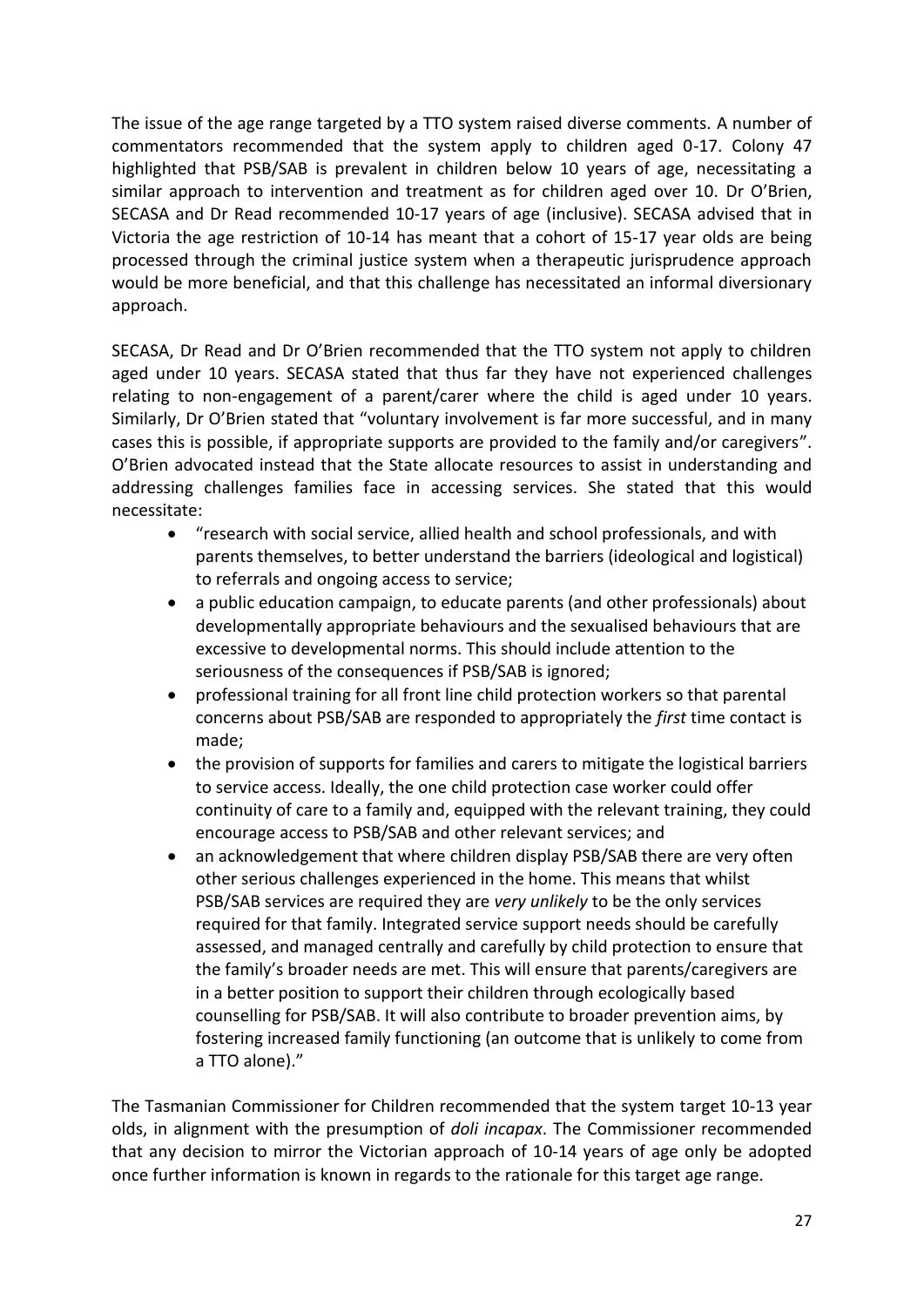Dr O'Brien also indicated that whilst she recommends a TTO system for 10-17 year olds, therapeutic programs must appropriately reflect the age of the child/young person. She proposed that the system also cover programs for both PSB and SAB (which are not to be 'diagnosed' according to a child or young person's age) with a,

…sensitive assessment of each child or young person to ensure that they have access to counselling appropriate for their needs…The TTO system (and associated counselling services) needs to be funded such that the necessary assessments of children and young people's needs can be made on a case-by-case basis.

A number of respondents commented on the risk that children/young people displaying PSB/SAB may be stigmatised due to their being placed on a TTO. Dr Read recommended that attention be given to the potential adverse outcomes of a child being placed on a TTO, including:

- how the presence of a charge and/or TTO may later impact on a young person's ability to gain a Working with Children Check;
- on what is described on the police record that is released as part of a Criminal History Check; and
- how being on a TTO, and the attendant involvement with the Children's Court and Child Protection Services, may impact on the stress of all family members.

O'Brien highlighted that the TTO system should not be viewed as punitive, or as bearing stigma but should operate as an administrative mechanism to facilitate access to a service that would not otherwise be voluntarily utilised. She noted that this would require the state government to invest time and money in the extension of existing services and/or the development and implementation of appropriate adolescent services before the TTO system is introduced.

With regard to the decision-making process in relation to applying for a TTO, Dr Read stated that this must be fair and reasonable and that,

Due consideration must be given by all parties in the criminal justice system to all of the relevant circumstances prior to deciding to proceed with a TTO. This includes ensuring that treatment providers, magistrates, members of the [Therapeutic Treatment] Board, lawyers, [Department] workers and Police are fully cognisant of *who* is eligible for a TTO, under *what* circumstances, *how* the TTO will impact on the child and *why* a TTO is appropriate i.e. *for what purpose is the TTO sought.* 

#### **SASS's view**

After considering the submissions received, the literature and our experience in this area, SASS's view is that a Therapeutic Treatment Order system is vital, and should apply to all children up to and including 17 years of age. We believe that this age range is necessary to ensure that all children can access treatment, even where this is not supported by their parent/caregiver.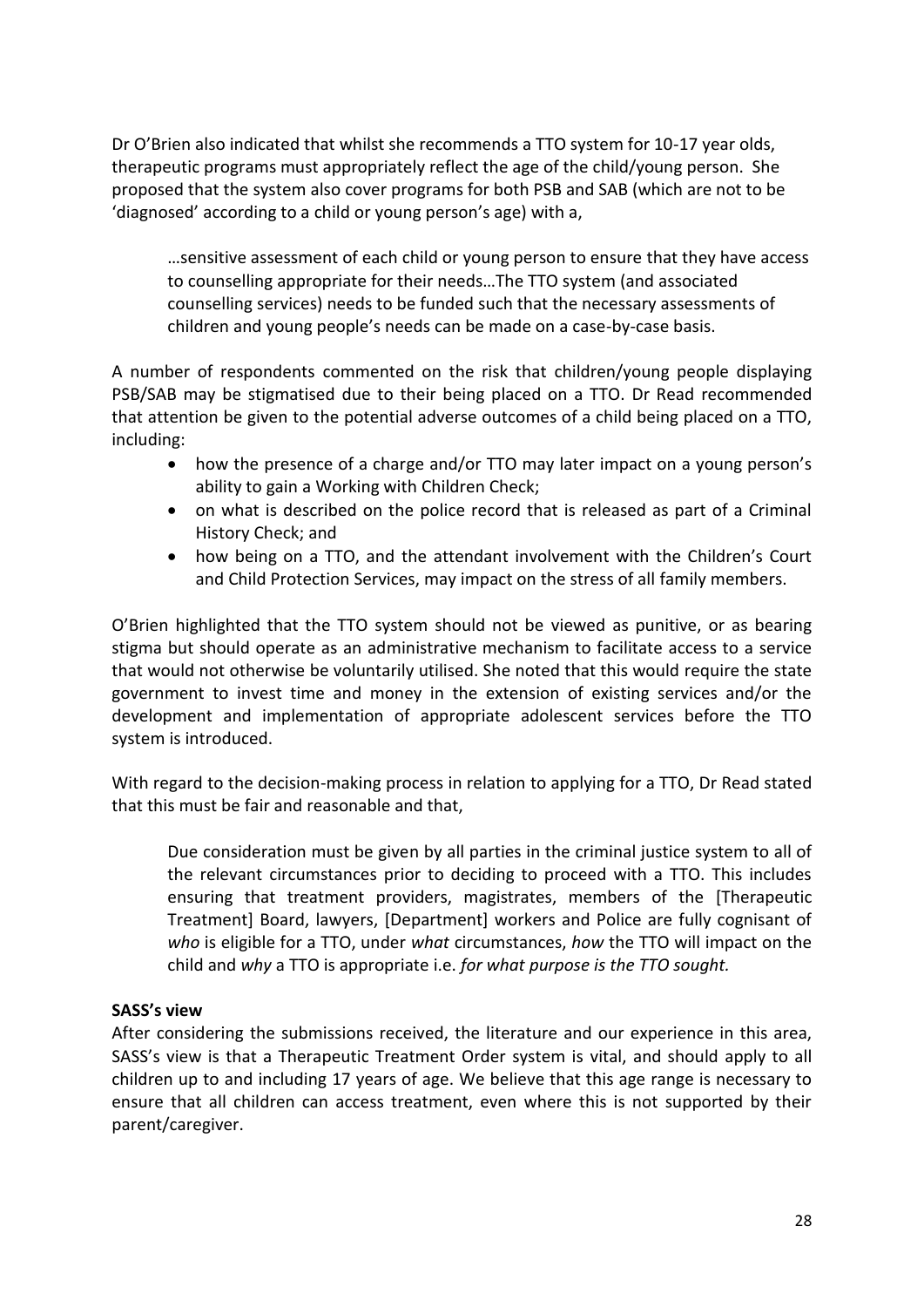Furthermore, a TTO system would not automatically result in older adolescents being diverted away from the criminal justice system, which we appreciate was a concern of some respondents. In some situations - for example where a young person's behaviour is particularly serious - it may be preferable for a young person to be dealt with within the criminal justice system. These considerations can be comprehensively addressed during the process of a TTO application to ensure that the right pathway is being pursued.

SASS strongly believes that family participation is a critical component of treatment, as a child's behaviour cannot be viewed outside their ecological context. Families can also provide a protective environment and reduce risk. They are pivotal to developing an understanding of the sexually abusive behaviours, and to addressing the underlying issues that have triggered the child's behaviour. With regard to the significance of the family on the child's behaviour, Pratt outlines that "the therapist has the youth 'in-session' one to three hours per week – the family or caregiver for the remaining 160-plus hours per week. Clearly most opportunity for teachable moments will occur when the youth is in the realm of the family system."<sup>26</sup> It is therefore critical to include immediate and extended family members in treatment in order to support the child's ongoing rehabilitation – including promoting acceptance of the child as a fully functioning family member. It is on this basis that we support the ability of TTO's to mandate families to attend treatment. However, SASS does appreciate that, as with children, voluntary participation of the family will always be preferable. We therefore suggest the following approach, as per the Victorian process:

- During the pre-TTO investigation child protection services will explore the likelihood of the family engaging, and make a recommendation regarding this to the Magistrate's Court.
- In most situations it is expected that a TTO will commence without conditions imposed regarding the family's attendance; however, the family will be strongly encouraged to participate.
- If the family does not then engage, and all other options have been exhausted, the Order can be varied to mandate the family to attend.

We support the comments made regarding the need to ensure that statements made during the course of treatment are not then later admissible in court. This will give children and young people confidence to participate freely and openly in the therapeutic process.

SASS further recommends that a system be initiated to allow Therapeutic Treatment Placement Orders (TTPOs) to enable a child to be placed out of home where this is necessary to ensure their attendance and participation in an appropriate treatment program. We recommend that this follows Section 252 in the *Children, Youth and Families Act 2005* (Vic), which outlines that a TTPO can be made where "the Court is satisfied that the therapeutic treatment (placement) order is necessary for the treatment of the child."

**<sup>.</sup>** <sup>26</sup> Pratt (2013), p. 41.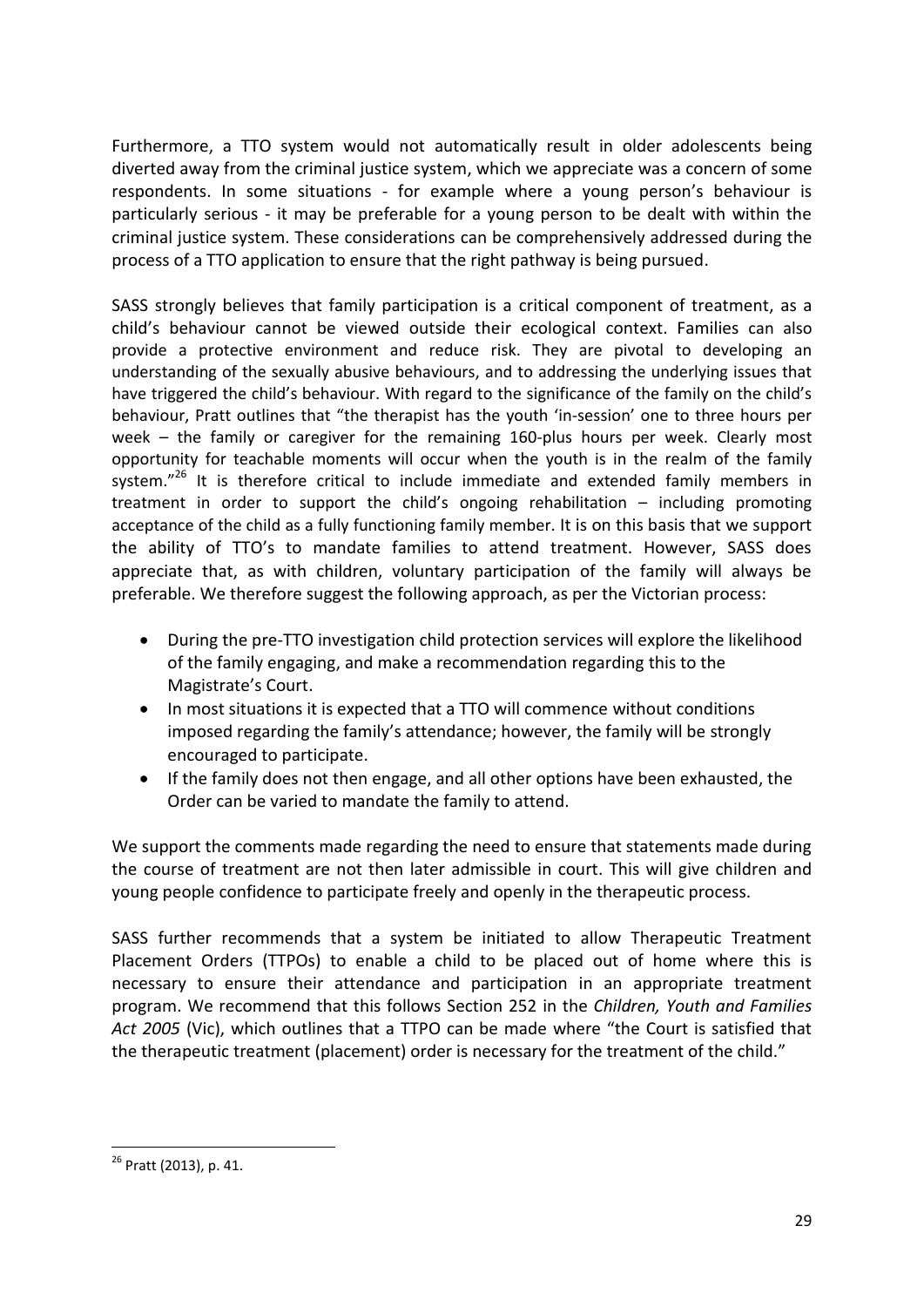#### **Recommendations**

- **11. The Children's and/or Youth Justice Divisions of the Magistrates Court be granted power to order a young person up to and including 17 years of age, and their family, to undergo therapeutic counselling for sexually abusive behaviours where it is clear that they would not otherwise access voluntary treatment.**
- **12. Any statements made by a child or young person whilst participating in voluntary, or non-voluntary counselling, are not admissible in court.**
- **13. The** *Children, Young Persons and their Families Act 1997* **(Tas) be amended to enable a child to be placed out of home where this is necessary to ensure their attendance and participation in an appropriate treatment program, through a Therapeutic Treatment Placement Order.**

#### <span id="page-29-0"></span>**3.1.3 Cumulative Harm**

Cumulative harm refers to the effects of patterns of adverse circumstances and events in a child's life, the daily impact of which can be profound and exponential, and "diminish a child's sense of safety, stability and wellbeing."<sup>27</sup> Cumulative harm may be caused by an accumulation of a single recurring adverse circumstance or event (such as unrelenting lowlevel care); or by multiple circumstances or events (such as persistent verbal abuse and denigration, inconsistent or harsh discipline, and/or exposure to family violence). It can be present in any type of protective concern but is unlikely to be the sole factor for reporting, and thus is often overlooked.

The concept of cumulative harm is of particular importance when considering children with PSB/SAB as clinical data reveals that such children are likely to have experienced a history of childhood neglect, abuse and adverse circumstances in their earlier years, $28$  and that sexualised behaviours are therefore often an 'acting out' response to trauma.<sup>29</sup> Supporting this, an evaluation of the New Street Adolescent Service found that "the majority of young people at the service who had engaged in SABs had experienced harm themselves, including neglect and exposure to domestic violence."<sup>30</sup>

The Victorian *Children, Youth and Families Act 2005* (CYFA) expressly considers cumulative harm, stating that the best interests of the child must always be paramount when making a decision mandating action with regard to a child. Included in the best interest principle, and outlined in Section 10 (3) (e) is "the effect of cumulative patterns of harm on a child's safety and development". Further, Section 162 (2) of the CYFA determines that "harm may be constituted by a single act, omission or circumstance or accumulate through a series of acts, omissions or circumstances".

**.** 

<sup>27</sup> Miller, R. (2007). *Cumulative harm: a conceptual overview. Best interests series*. Department of Human Services. Victorian Government. Melbourne, p. 1.

<sup>28</sup> O'Brien (2010), pp. 54 and 100; Department of Human Services. (2012). *Adolescents with sexually abusive behaviours and their families*. Best interests case practice mode. Specialist practice resource. Victorian Government. Melbourne, p. 12.

<sup>&</sup>lt;sup>29</sup> O'Brien (2010), p. 12.

 $30$  McGregor, S. (2008) cited by O'Brien (2010), p. 5.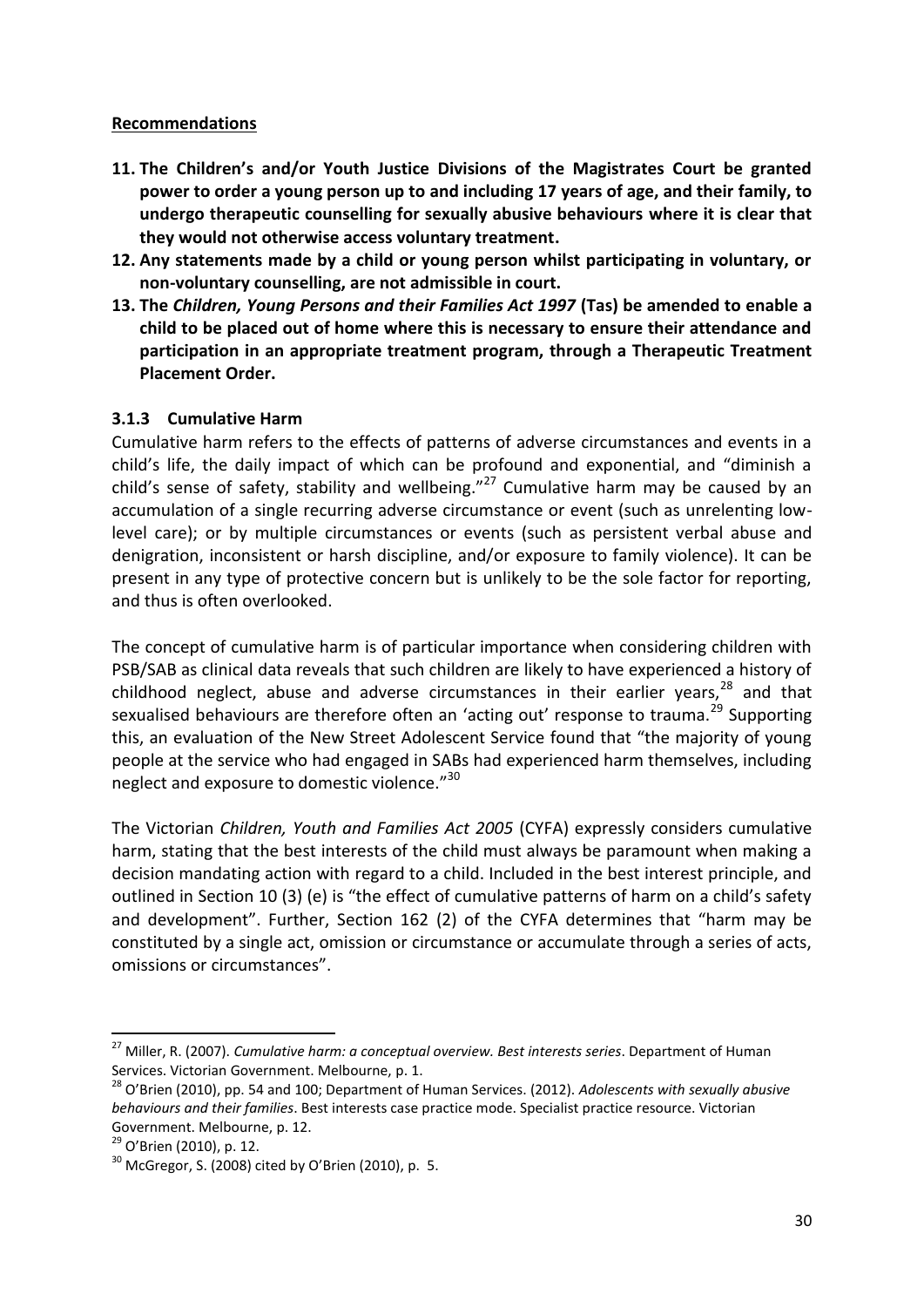The grounds for statutory intervention are outlined in Section 162 (1) (c) to (f). Cumulative harm may be a factor in any one ground (such as failure to provide basic care) or a combination of different grounds (such as physical injury and emotional harm) where the prolonged and repeated experience of these circumstances or events have or are likely to cause the child significant harm. The need to identify and respond to cumulative harm has the most impact on cases of "omission" (neglect) that may have previously been considered as low risk when considered episodically.

In line with the CYFA, Victorian practitioners are required to assess each report as bringing new information that needs to be carefully integrated into the history of the child and weighted in a holistic assessment of the cumulative impact on the child, rather than an episodic focus on immediate harm.

Unlike the Victoria legislation, the Tasmanian *Children, Young Persons and their Families Act 1997* (CYPFA) does not expressly consider the effects of cumulative patterns of harm on a child's safety and development.

#### **Responses received to the Options Paper**

Five contributors agreed that the *Children, Young Persons and their Families Act 1997* (Tas) should be amended to expressly consider and respond to the effect of cumulative patterns of harm on a child's safety and development. Particular comments raised with regard to this issue were:

- Colony 47 noted that PSB/SAB is usually a symptom or indication of underlying trauma or neglect, and that presentation of PSB/SAB should therefore trigger a full investigation into a child's history (including whether there have been previous notifications to child protection services) to determine if there is a link between the PSB/SAB and a history of abuse and/or neglect.
- Dr O'Brien highlighted that "It is impossible…to expect that a child modify their PSB/SAB if other challenges in the home go unaddressed (family violence, caregiver substance abuse, etc). These correlative harms are very likely to be contributing factors to the child's behaviours." She therefore suggested that "A formal (legislative) acknowledgement of cumulative harm will precipitate the statutory protocols required to provide integrated and holistic service provision to improve family functioning."
- SECASA noted that cumulative harm is of particular relevance in the context of multiple out of home care placements and situations of long-term parental inability to provide a stable home.
- One respondent commented that a full understanding of cumulative harm within a particular case is not possible without "an integrated data system across all agencies for youth issues" in addition to "a method of identifying and collating multiple referrals to [child protection services], for an individual child".

#### **Recommendation**

**14. The** *Children, Young Persons and their Families Act 1997* **be amended to expressly consider the effects of cumulative harm, rather than just episodic interventions.**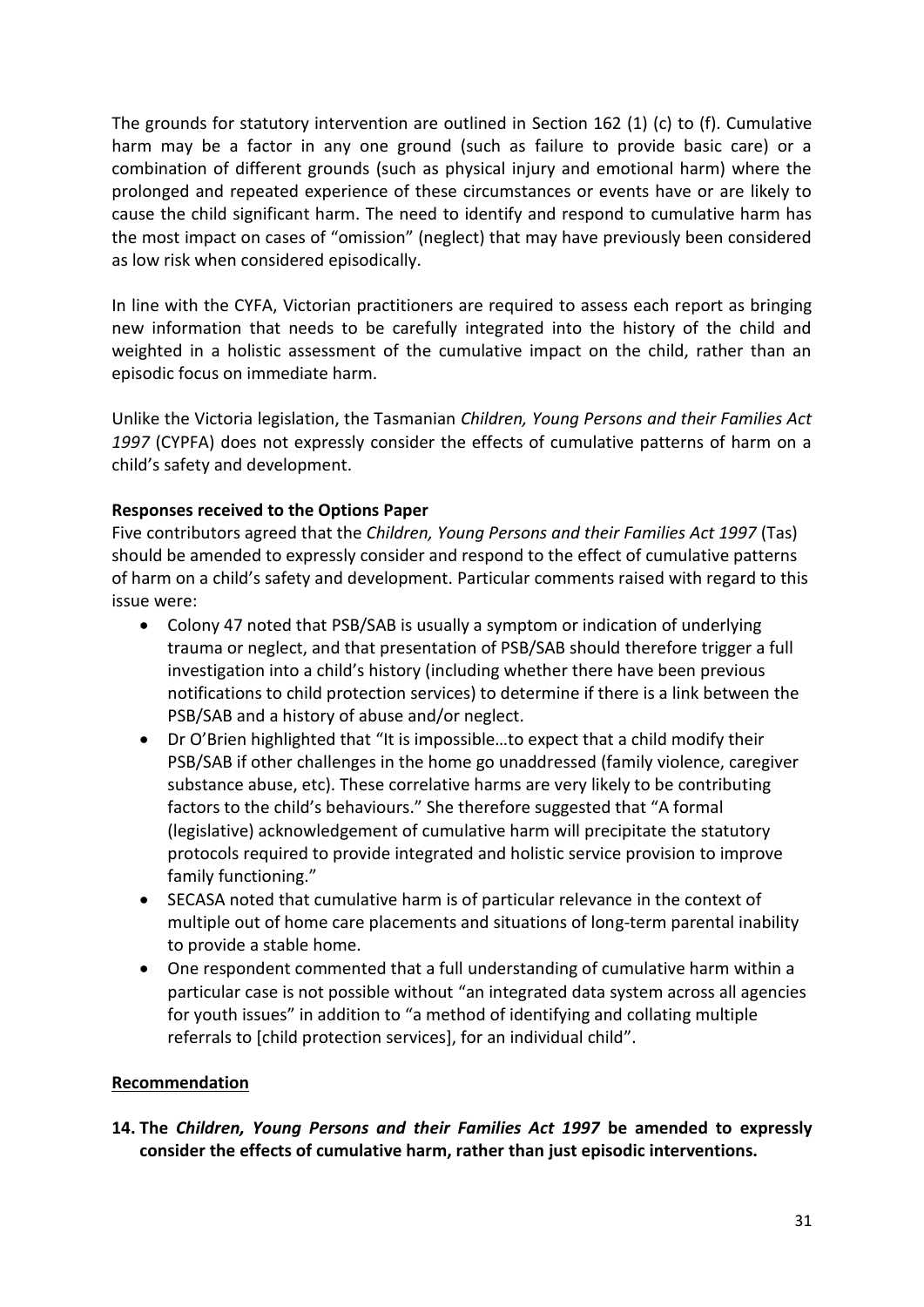## <span id="page-31-0"></span>**3.2** *Youth Justice Act 1997* **(Tas)**

Crucial to the development of a comprehensive Tasmanian service system response to sexually abusive behaviour is the development of tertiary justice diversion options for children and young people aged between 10-17 years of age who are found guilty of a sexual offence.

The current diversionary option within Tasmania is a community conference, the procedure for which is set out within the *Youth Justice Act 1997* (YJA). A referral can be made for a conference by the police under sections 9 (1) (b) and 13 (1), or by the Magistrate under section 37 (1). A community conference is a one-off session attended by the young person, a DHHS appointed facilitator, a youth justice worker and a nominated police representative. Where the conference is court-ordered, one of the young person's parents/guardians must also be invited, as well as a person with a close association with the young person (such as a counsellor). Victims may also be involved. The conference involves a discussion of the crime, an admission by the offender, and agreement on a suitable sanction. This can include, amongst other things, the payment of compensation, community service, or an apology to the victim.

Whilst the community conference process can be a valuable diversionary, restorative justice approach in some contexts, SASS believes that it is not an appropriate process for young people displaying sexually abusive behaviours.

Firstly, the stated aim of community conferences is "restoration for those people affected by the young person's offending behaviour".<sup>31</sup> The concept of restoration is not adequate to encompass the behavioural change process necessary for a young person to cease their sexually abusive behaviour.

Secondly, the original intent within the YJA was that the police would commission a conference in response to minor offending committed by "that 80% of adolescents who offend as part of a maturation process, rather than those young people who have committed serious, repeat offences and who are subject to a variety of social inhibitors that require more intensive intervention." $32$  In her recent analysis of Tasmania's community conference model, Douglas finds that "it is clear that those referred for diversion by police and courts are presenting with higher criminogenic risks and needs than previously envisaged, or considered in existing legislation."<sup>33</sup>

Young people displaying SAB present with diverse and complex histories and needs. A significant number are themselves the victims of intra-familial abuse and neglect. Some common features of many young people who have engaged in SAB include:

"being a witness to, or being directly exposed to family violence

1

<sup>&</sup>lt;sup>31</sup> Youth Justice Online Practice Manual, cited by Douglas, A. (2013). "Getting beyond "Just" talk – making thinking visible in Conferencing Contexts". Paper presented at the *Australasian Youth Justice Conference "Changing Trajectories of Offending and Re Offending.* Canberra, May 20-22, 2013. Available at [http://www.aic.gov.au/media\\_library/conferences/2013-youthjustice/presentations/douglas-paper.pdf](http://www.aic.gov.au/media_library/conferences/2013-youthjustice/presentations/douglas-paper.pdf)  $32$  Ibid.

 $33$  Ibid.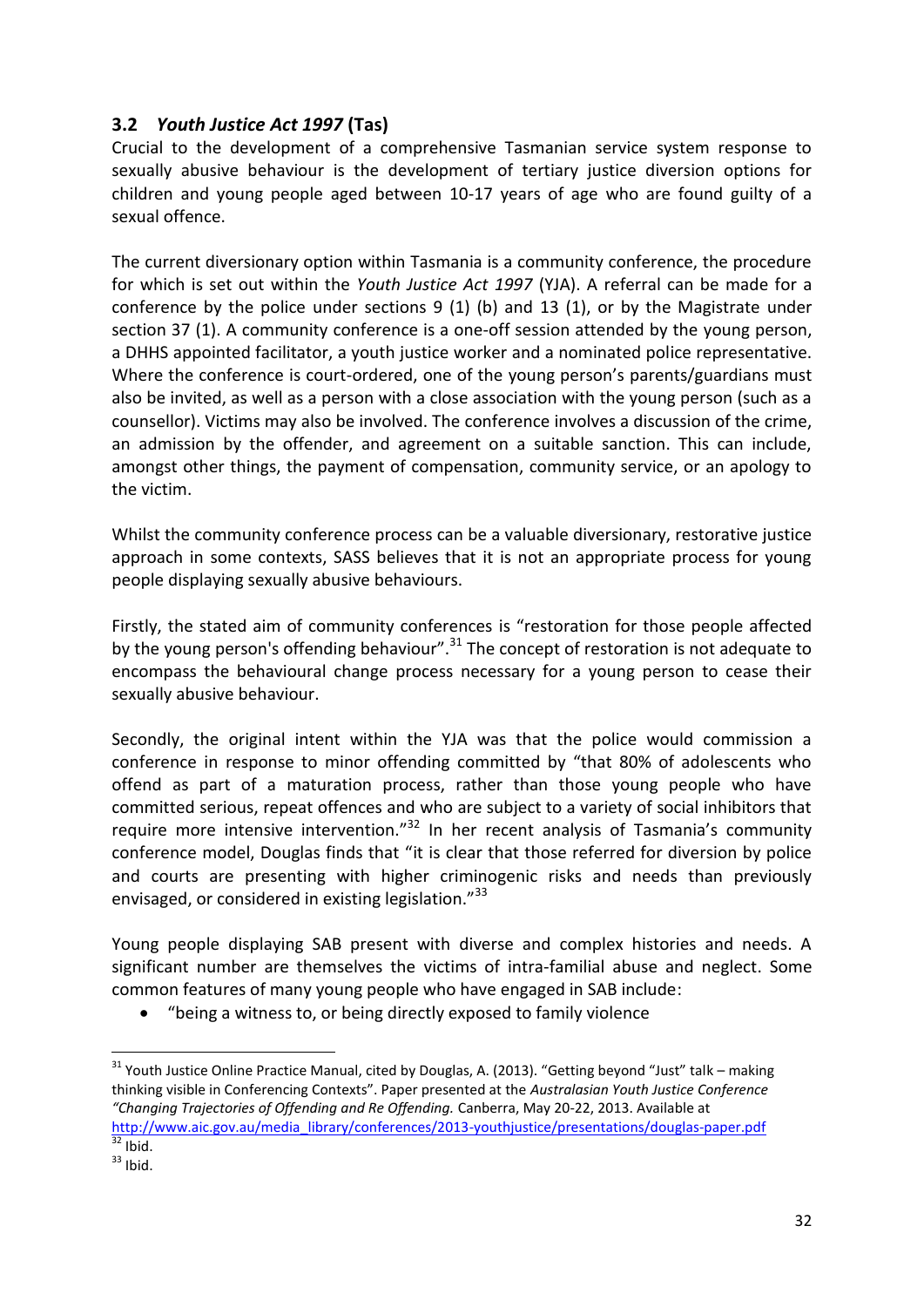- chronic, long-term neglect (cumulative harm)
- inappropriately witnessing sexual activity
- $\bullet$  being a victim of sexual abuse."  $34$

Other characteristics common amongst young people displaying SAB include low selfesteem, experiences of bullying, poor problem-solving skills and lowered emotional regulation capacity.

Treatment approaches need to consider the unique developmental context and learning style of each young person, as well as the impact any childhood abuse and neglect may have had upon them. Whilst further research is needed into optimum treatment approaches for the different 'categories' of young people who engage in SAB, the Australian Childhood Foundation suggests that it is "highly likely that different types of therapy might be needed for different groupings of children and family circumstances."<sup>35</sup> According to a recent review of effective practice in juvenile justice commissioned by the NSW Minister for Juvenile Justice,

Effective juvenile justice programs focus on addressing the underlying factors behind the offending behaviour of juveniles… Effective responses to youth crime often include programs which deliver family, school or community-based therapies and services.<sup>36</sup>

A community conference is not the appropriate process or setting within which to address the complex therapeutic needs of young people who have been found guilty of a sexual offence. Without addressing the underlying causes of a young person's offending behaviour, and investing in a supported behavioural change process, the risk that they will reoffend remains high. Little evidence exists on the effectiveness of community conferencing for young people who have been found guilty of a sexual offence, with a review of youth justice diversionary responses undertaken by the Federal Attorney General's Department stating that "the safest thing that can be concluded at the moment is that it has not been proven that conferencing produces lowered levels of recidivism."<sup>37</sup>

An effective service response to SAB therefore requires legislative reform to enable the referral of children and young people (10 years and over) who have been found guilty of a sexual offence to relevant tertiary intervention programs. Central to this is provision for an initial assessment that can then determine, based on the young person's family context and social, emotional and sexual development, the appropriate treatment option. Intervention program options should incorporate risk, need and responsivity principles.

**.** 

<sup>&</sup>lt;sup>34</sup> Department of Human Services (2012) p. 12.

<sup>&</sup>lt;sup>35</sup> ACF (2005) p. 55.

<sup>36</sup> McGinness A. and McDermott, T. (2010), *Review of Effective Practice in Juvenile Justice.* Report prepared for the Minister for Juvenile Justice. Noetic Solutions. Canberra, p. iv.

<sup>37</sup> Polk, K. et al. (2003). *Early Intervention: Diversion and Youth Conferencing. A national profile and review of current approaches to diverting juveniles from the criminal justice system*. Attorney-General's Department. Australian Government. Canberra, p. 53.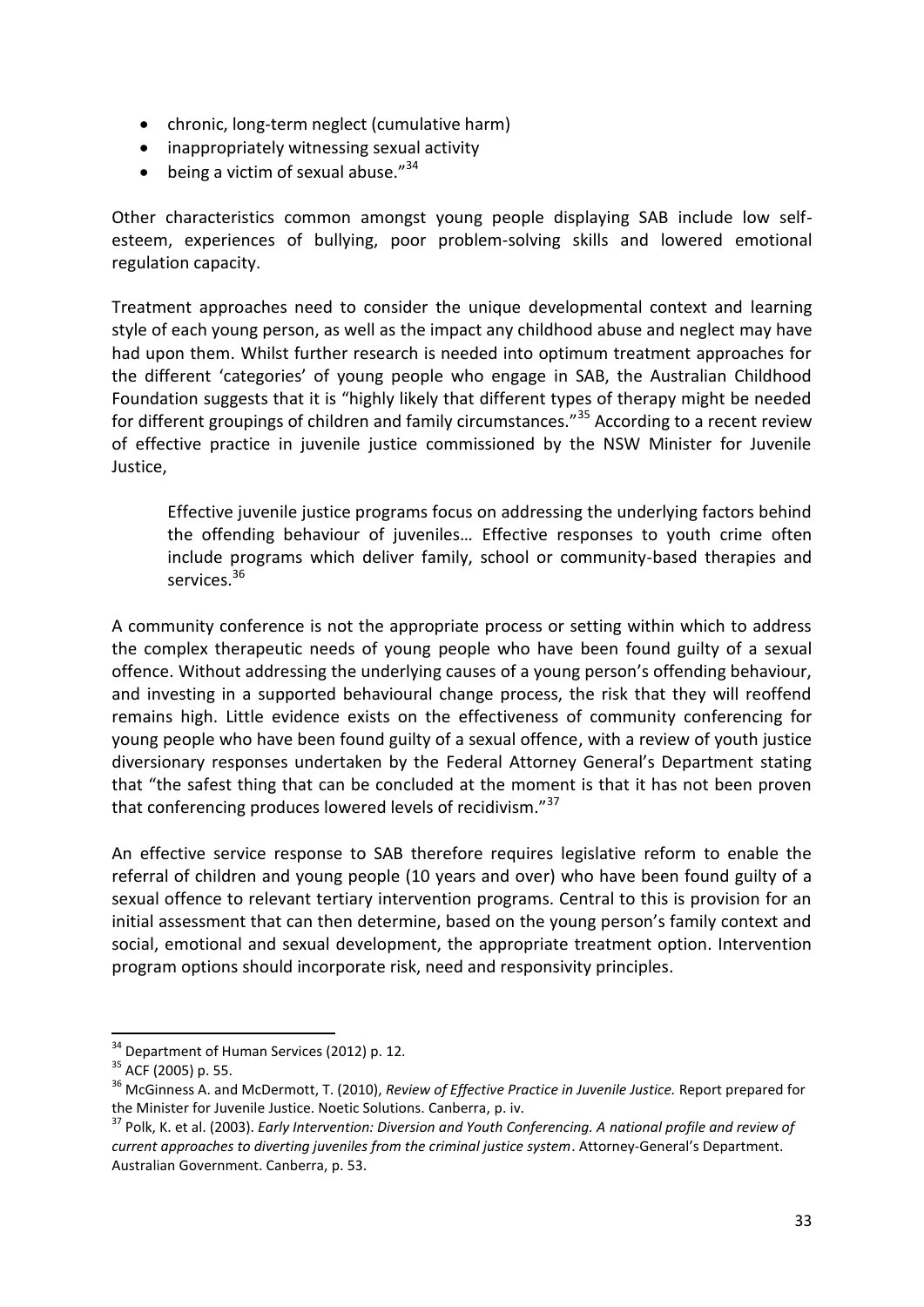Victoria provides an example of a flexible and responsive diversionary system. The *Children, Youth and Families Act 2005* enables referral to a therapeutic treatment program for young people convicted of sexual offences or for whom a criminal charge is being pursued. The CYFA also enables the criminal division of the Children's Court to stand down criminal matters when a child is subject to a Therapeutic Treatment Order and to dismiss charges where a child successfully completes a treatment program.<sup>38</sup>

#### **Responses received to the Options Paper**

 $\overline{\phantom{a}}$ 

A variety of responses were put forward with regard to effective youth justice diversion processes that could be appropriate within the Tasmanian context.

A number of comments were made regarding community or family conferences:

- Dr O'Brien supported SASS's view that conferencing is an inappropriate diversionary strategy for children and young people who have displayed sexually abusive behaviours, noting that "the general consensus in criminological scholarship is that conferencing is not appropriate for serious crimes against the person (including sexual assault)."
- Dr Jeremy Prichard suggested that family group conferencing under the child protection system could be useful, particularly for children under the age of criminal responsibility and for those displaying PSB.
- SECASA proposed a model of restorative justice conferences as an additional option to TTOs and as a treatment option in cases assessed as suitable.
- One respondent highlighted that the contemporary youth justice model in Tasmania is based on restorative justice philosophies, and that current options at a formal cautioning or community conference include an option for the young person to attend a course for 'the purpose of health or personal development'. Furthermore, the respondent indicated that Magistrates currently have the option to defer sentencing and refer a youth to complete an appropriate program, with the option to then dismiss the sentence once this has been carried out.

Five respondents commented on whether the *Youth Justice Act 1997* should be amended to enable the Magistrate's Court (Children's Division) to refer children and young people (aged between 10-17 inclusive) convicted of a sexual offence to an individual assessment, and then based on this, to an appropriate therapeutic treatment program. Three commentators agreed that it should, with one qualifying that this should only apply to 10-13 year olds.

With regard to broader patterns of rehabilitation and punitive responses, O'Brien noted that,

The complex therapeutic and criminogenic needs experienced by children and young people with SAB necessitate a thorough and integrated rehabilitative support network, rather than a punitive response. Detention is likely to exacerbate a young person's trauma, thus deepening their behaviours. This is particularly the case where specialised

<sup>&</sup>lt;sup>38</sup> Department of Human Services. (2007). Children in need of therapeutic treatment. Therapeutic treatment orders. Victorian Government, p. 2.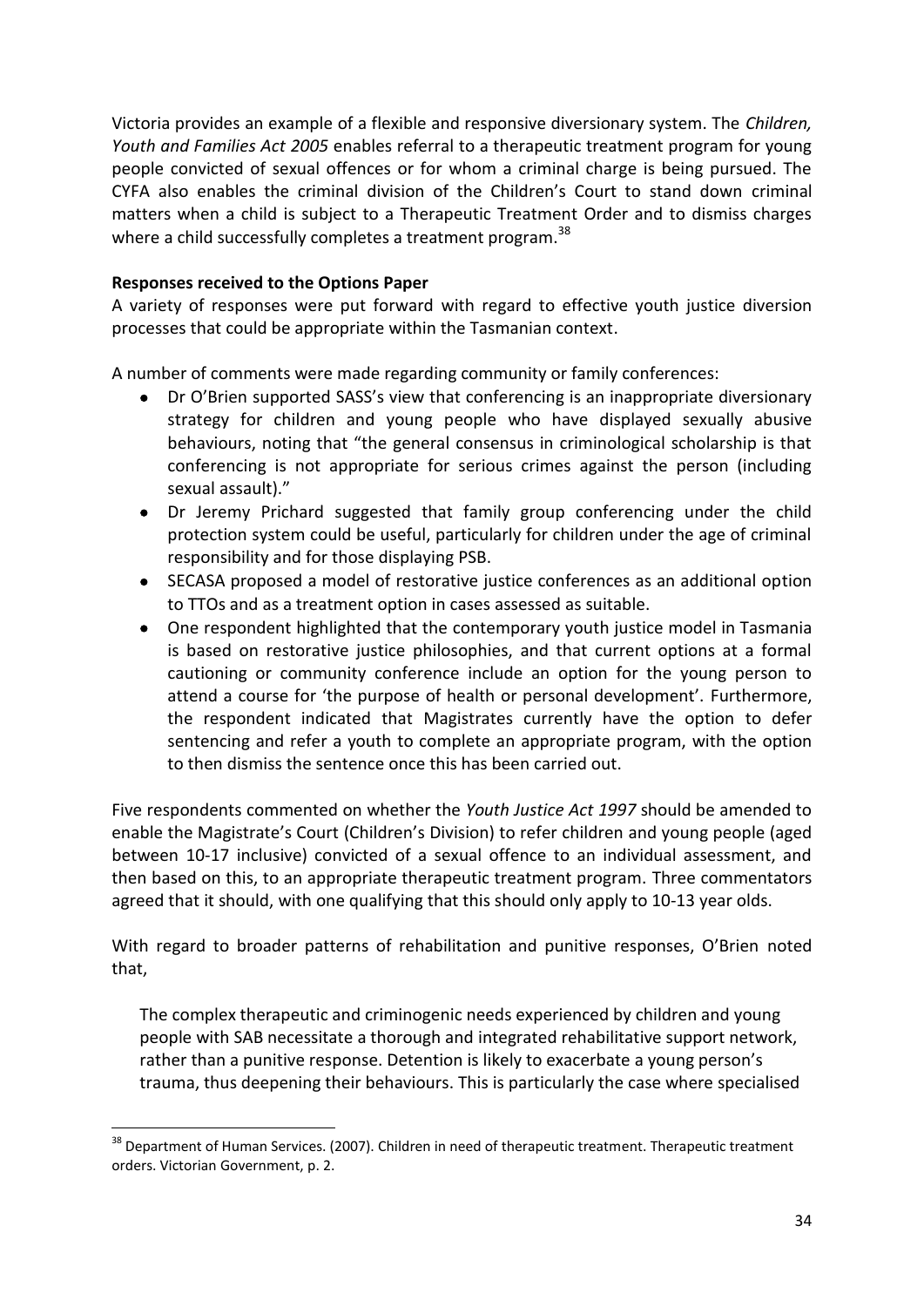SAB counselling is unavailable….detention that does not also aim to rehabilitate is in breach of Australia's international legal obligations.

O'Brien therefore recommended that,

The ecologically based and integrated service support and specialised counselling that is recommended for non-adjudicated children and young people should also be a formal requirement for children and young people placed on a community order. Simply reporting to a corrective services officer is not, in and of itself, therapeutic or rehabilitative. All adjudicated children and young people should be required to engage in rehabilitative counselling that is also sensitive to their other support needs (housing, substance abuse counselling, etc).

O'Brien further highlighted that all children should be able to access services, regardless of their geographical location. She recommended a system of outreach counselling, formally linked to a community order, for children and young people adjudicated for SAB, and suggested that this could operate in a similar fashion to the Griffith Youth Forensic Service (GYFS) model in Queensland (described in further detail below under Section 6 of this paper).

Three respondents agreed with SASS's recommendation that criminal matters be adjourned when a child or young person is made subject to a TTO, although one recommended that this only apply to children aged 10-13 (inclusive). Where a young person is aged 14-17 (inclusive), the respondent suggested that the court have power to order attendance at a therapeutic treatment program, but only in the context of sentencing. The Children's Commissioner also recommended that the Magistrate hold responsibility to determine whether a TTO should be made.

SECASA, Dr Read, Colony 47 and Dr O'Brien recommended that charges be dismissed where a child or young person (aged 10-17 inclusive) successfully completes a treatment program. The Tasmanian Children's Commissioner considered that further clarification was needed as to what would constitute the 'successful completion of a program', and that the Court should be able to revoke a TTO where a child has failed to attend therapeutic treatment (as per the Victorian scheme).

Both SECASA and Dr Read raised concerns that sexual offence charges can be released as part of a pre-employment criminal history check, and can have implications for a range of security checks including overseas travel. SECASA cited their professional experience of where a young person had successfully completed a TTO process, but had later been denied a Working with Children Check on the basis of their TTO history. Dr Read highlighted the negative effects this can have on young people,

If young people, who have successfully completed treatment and demonstrated positive change in their lives are continually labelled in a negative light and have difficulty moving forward (for example being refused jobs) their risk of reoffending can increase if beliefs of worthlessness and apathy manifest and are perpetuated. It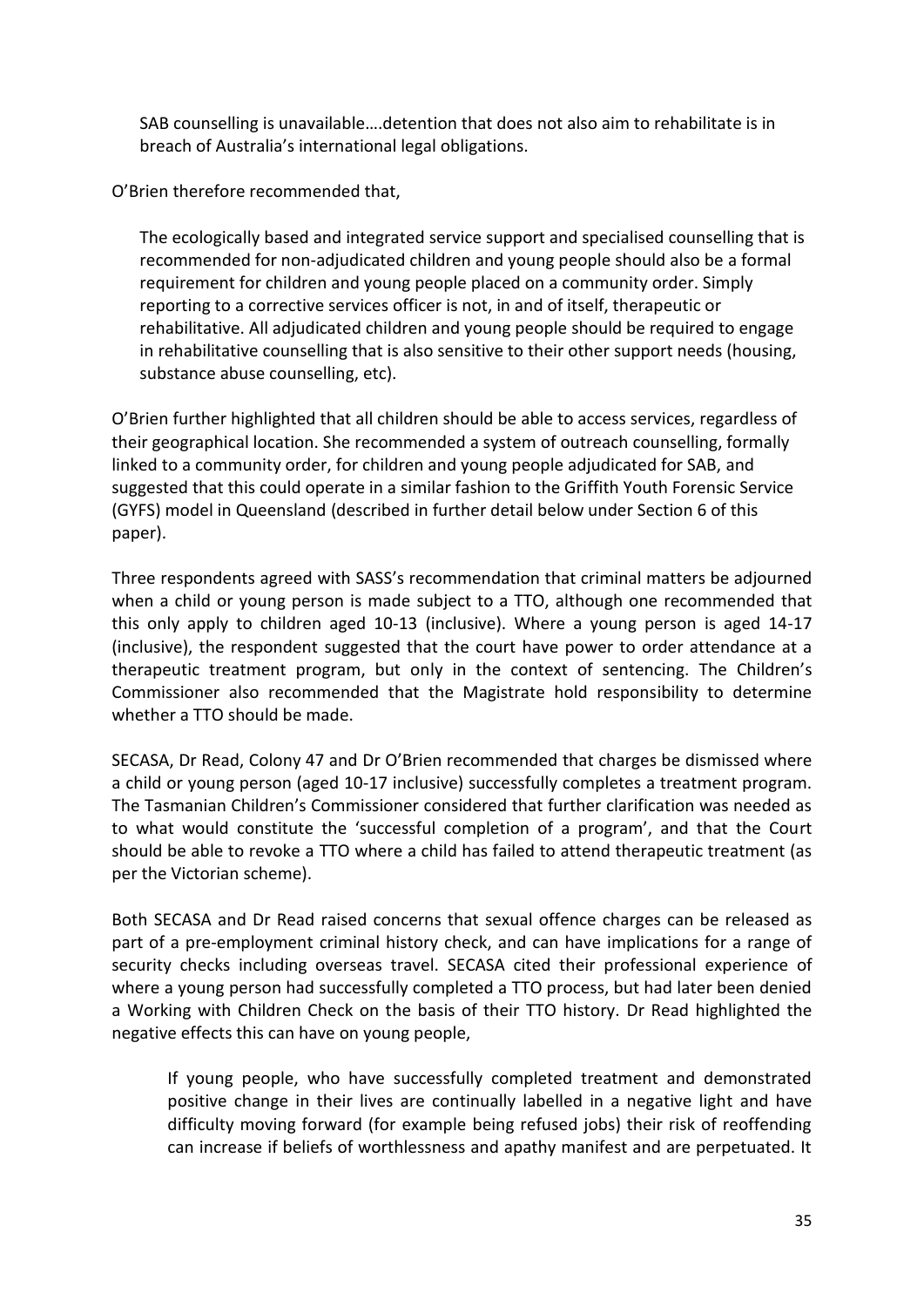is critical that the broader system focus on the young people's strengths and motivating young people to continue making positive changes in their lives.

Dr Read cited an informal process occasionally used in Victoria that overcomes these challenges, known as the "Therapeutic Treatment Response". The process involves Police inviting a young person displaying SAB to participate in therapeutic treatment *before* charges are pressed. If the young person then successfully completes the program no charges are laid. In her submission Read advocated for legislative reform to enable implementation of this process across Australia, highlighting that "the threat of charges could be more of a motivation for young people to engage in treatment, who are otherwise unwilling to attend voluntarily, than the *fait accompli* that is the presence of charges on their record."

#### **SASS's view**

SASS's position is that adjudicated children and young people aged 10-17 years should be offered the same level and quality of treatment as their non-adjudicated peers. For the reasons outlined above, we do not believe that conferencing (community or family) is an appropriate or effective process for young people who have displayed sexually abusive behaviour. Whilst we recognise that current youth justice approaches in Tasmania do enable a Magistrate to defer sentencing and refer a youth to complete an appropriate program, we believe that a specific, codified diversionary process is vital to ensure that young people displaying SAB consistently receive appropriate treatment and are not treated punitively.

We recommend that Magistrates be granted power to dismiss charges where a young person successfully completes a therapeutic treatment program. We recommend that in making a decision as to whether a young person has 'successfully completed' a program, the Magistrate is to have regard to:

- the young person's attendance records;
- the nature and extent of the young person's participation;
- whether or not the young person's participation was to the satisfaction of the therapeutic treatment provider; and
- the opinion of the therapeutic treatment provider as to the effectiveness of the treatment.

If the Magistrate does not find that the young person has 'successfully completed' the program, we recommend that they be given power to determine what (if any) further criminal proceedings in respect of the young person are appropriate.

Where a young person is found guilty of a sexual offence, we recommend that therapeutic treatment is considered as part of the young person's Bail Support Plan, as part of the *Supporting Young People on Bail* program.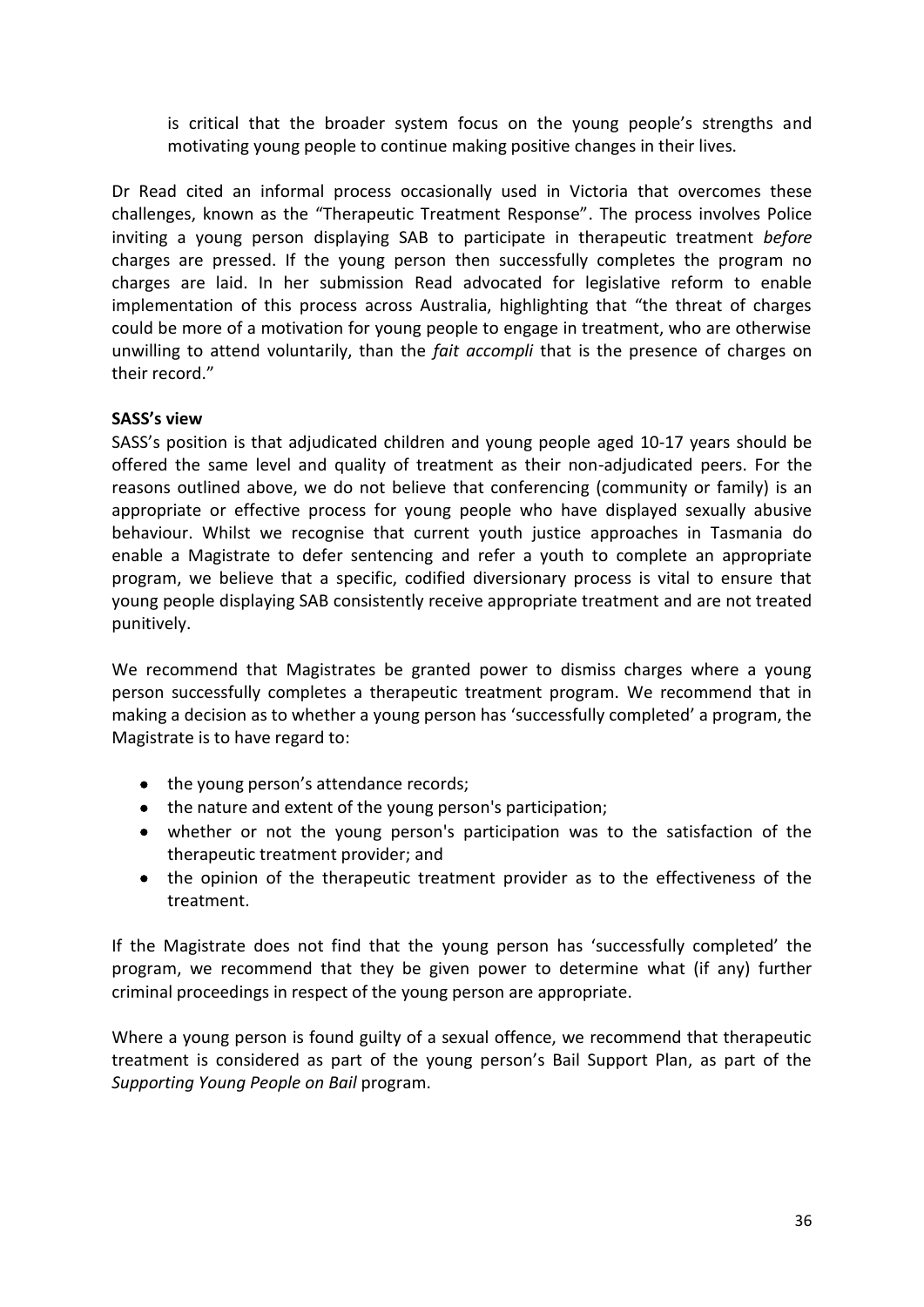#### **Prescribed offences**

#### **Recommendation**

- **15. Amendments be made to the** *Youth Justice Act* **1997 to:**
	- o **Enable the Magistrate's Court (Children's Division) to refer children and young people (aged between 10-17 inclusive) convicted of a sexual offence to an individual assessment, and then based on this, to an appropriate therapeutic treatment program;**
	- o **Enable the Court to adjourn criminal matters for non-prescribed offences when a child or young person (aged between 10-17 inclusive) is made subject to a Therapeutic Treatment Order (assuming that the Child, Youth and Families Act 1997 is amended to adopt this approach); and**
	- o **To dismiss charges where a child or young person (aged 10-17 inclusive) successfully completes a treatment program – whether this is voluntary or non-voluntary. In making a decision as to whether a young person has 'successfully completed' a program, the Magistrate is to have regard to:** 
		- **i. the young person's attendance records;**
		- **ii. the nature and extent of the young person's participation;**
		- **iii. whether or not the young person's participation was to the satisfaction of the therapeutic treatment provider; and**
		- **iv. the opinion of the therapeutic treatment provider as to the effectiveness of the treatment.**

## <span id="page-36-0"></span>**3.3** *Disability Services Act 2011* **(Tas)**

Clinical data indicates that children with autism/Asperger's syndrome, ADD/ADHD, developmental delay, and intellectual disability are overrepresented in groups of children displaying PSB or SAB.<sup>39</sup> A specialised response is required for these children, which may include the provision of specific resources, education and/or monitoring.<sup>40</sup>

There is no direct reference within the CEASE Standards to principles governing interventions with children or adolescents with intellectual disabilities. The Good Way Model, developed and run by the New Zealand organisation WellStop, provides an example of a model that predominantly works with adolescents with intellectual and development disabilities who also display SAB.

It is highly likely that a proportion of children and young people with PSB and SAB in Tasmania will also have an intellectual disability. It is therefore prudent to consider how this will be addressed within the development of a service model. Subsequently, the relevance of the *Disability Services Act 2011* (potentially s.5 principles, and s.6 designated standards) will need to be taken into account.

1

 $39$  Pratt (2013), p. 41; and O'Brien (2010), p. 14.

<sup>40</sup> Evertsz, J. and Miller, R. (2012). *Children with problem sexual behaviours and their families. Best interests case practice model. Specialist practice resource*. Department of Human Services, Victorian Government. Melbourne, p. 39.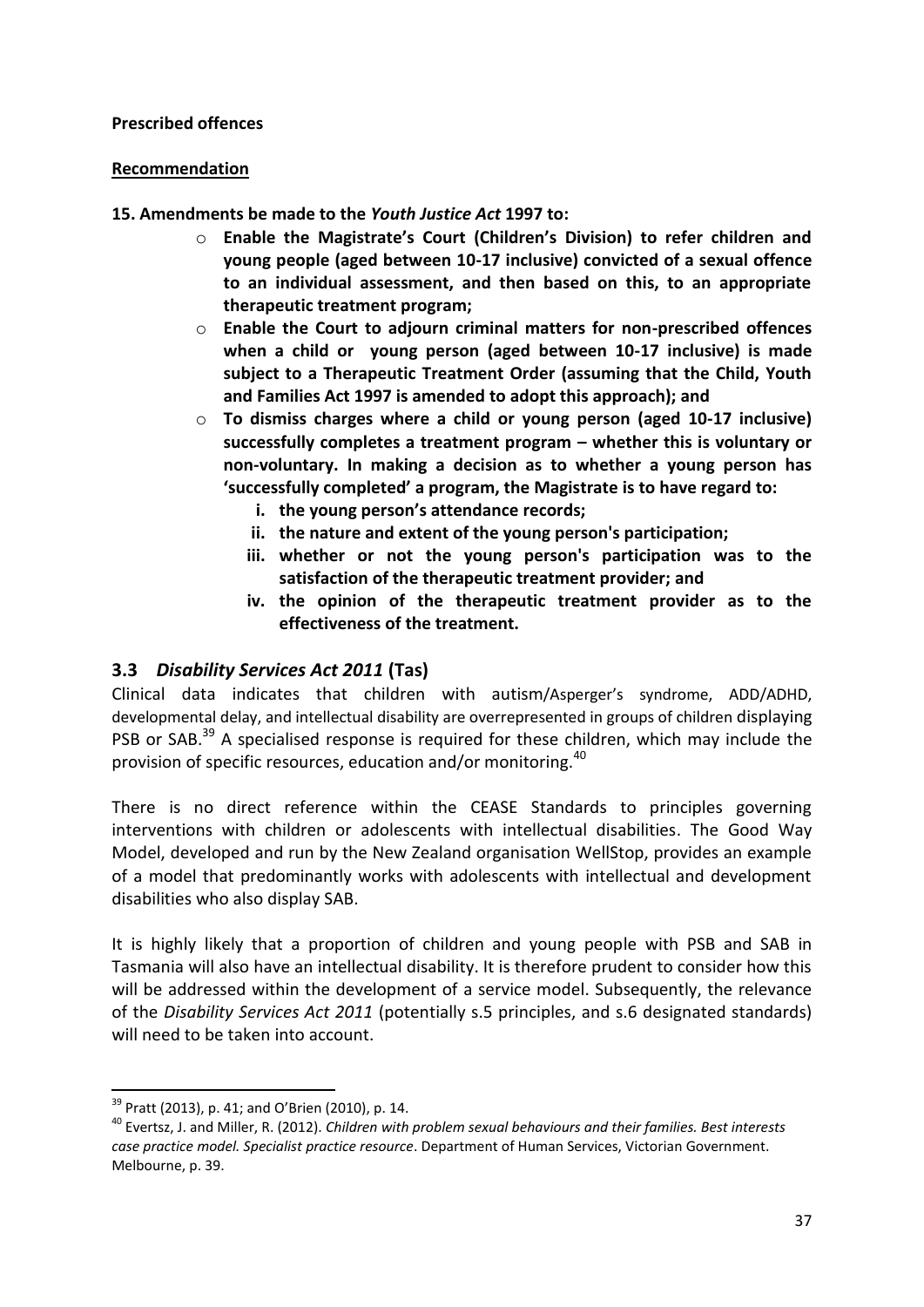Three respondents commented on this aspect of the paper. One respondent agreed that the *Disabilities Services Act 2011* and the relevant policy/service delivery framework be reviewed to facilitate the capacity to work with a potential cohort of children/young people displaying PSB or SAB who also have an intellectual disability. Another respondent recommended that children/young people with an intellectual disability, who are also displaying PSB/SAB, should be seen within the same service as those without a disability.

Dr Read and SECASA Clinician Richard James noted that in Victoria SECASA receives referrals for any young person, regardless of any intellectual disability or special needs they may have. Where a child or young person has a disability the assessment is adjusted to suit their needs. A clinician is allocated to the young person, and will then work with the client according to their individual treatment needs. Richard James also noted that SECASA implement the *Good Way Model*, and have found the model to be equally effective in working with children with an intellectual disability as with those without.

#### **Recommendation**

 $\overline{\phantom{a}}$ 

**16. The development of a Tasmanian service delivery model for children/young people with PSB or SAB take into account the specific needs of children/young people with an intellectual disability, including the development of specialised programs, resources, education and monitoring, as well as appropriate practitioner training.**

## <span id="page-37-0"></span>**4. Working with Aboriginal and Torres Strait Islander children and their families**

Cultural competence, sensitivity and respect are essential in any intervention with children and families. The Victorian Cease Standards state that programs working with Aboriginal and Torres Strait Islander clients and their families will be guided by the *Aboriginal Cultural Competence Framework.*<sup>41</sup> This Framework outlines the understandings, principles and service context that underpin Aboriginal cultural competence for the Victorian child and family services system. Whilst there is currently no Tasmanian equivalent, it would be prudent to identify and include a set of principles to guide practice with Aboriginal and Torres Strait Islander peoples within the Tasmanian context. It would also be judicious to consider the relevance of Section 9 of the Tasmanian *Children, Young Persons and their Families Act 1997*, which outlines principles for working with the Aboriginal community in relation to child protection interventions.

We note that the SASS *Practice Handbook: Responding to Children and Young People with Problem Sexual Behaviours* contains a section on working with Aboriginal families, including the need to work with cultural competence, sensitivity and respect, and to recognise the particular contextual factors experienced by Aboriginal families. The Handbook sets out that in working with Aboriginal families, practitioners should prioritise:

<sup>41</sup> Victorian Aboriginal Child Care Agency (2008). *Aboriginal Cultural Competence Framework*. Victorian Government Department of Human Services (pubs). Melbourne.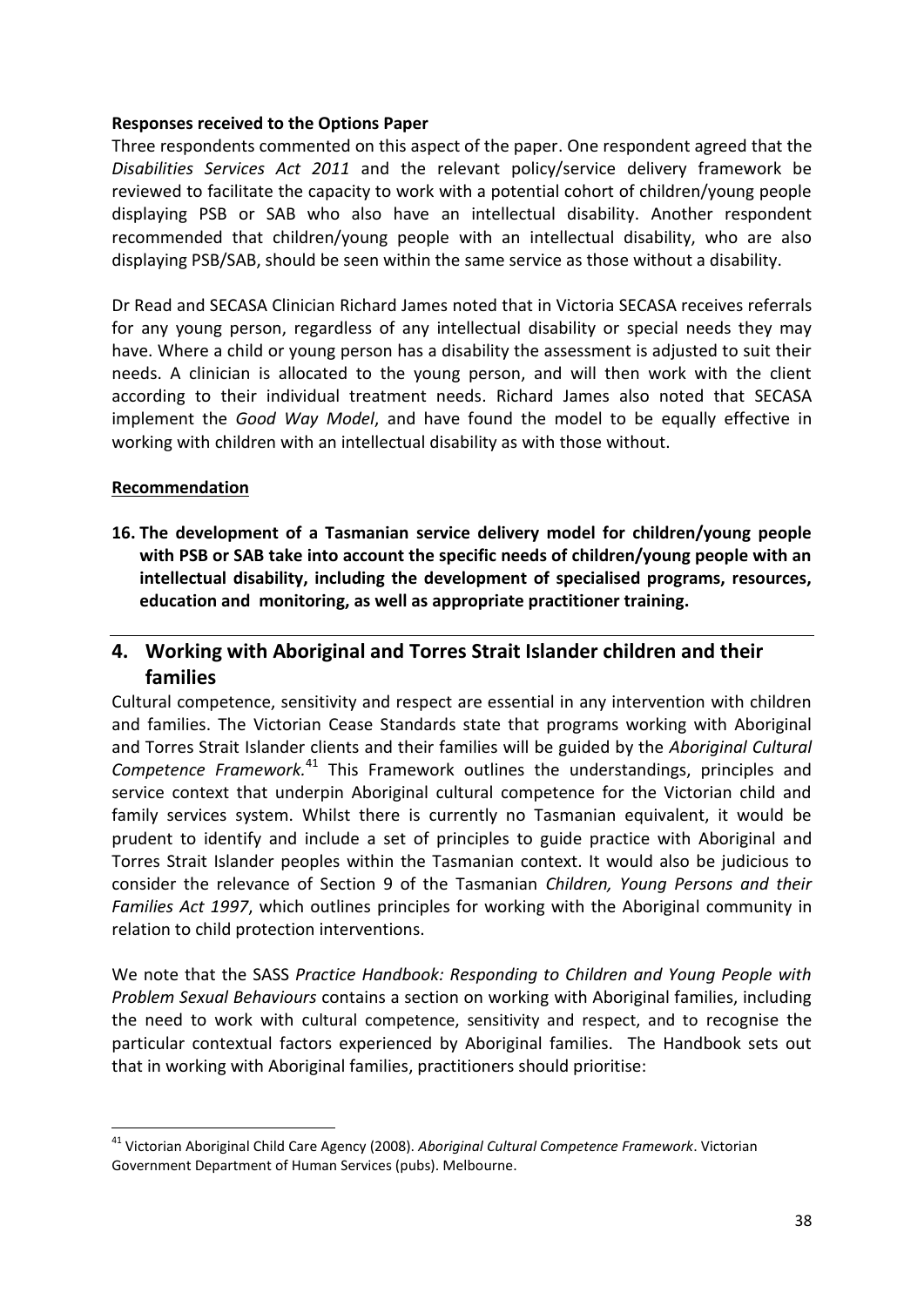- holistic family healing approaches that plan to provide for the physical, mental, emotional and spiritual wellbeing of the child and their family;
- the healing value of culture, which affirms identity and connection to community as protective factors that encourage resilience; and
- seeking advice from Aboriginal cultural experts.

Three specific responses were given on this issue. SECASA recommended adopting the Victorian *Aboriginal Cultural Competence Framework*, and also suggested that culturally appropriate service provision can include "providing information in different languages, displaying artwork and plaques representing local Indigenous groups and where possible providing interpreters." Anglicare recommended that service providers consult with the Tasmanian Aboriginal community to ensure that responses to PSB/SAB are implemented in a culturally appropriate manner. The Commissioner for Children also suggested that specific protocols be developed for working with members of the Tasmanian Aboriginal community.

#### **Recommendation**

- **17. The draft Tasmanian Standards adopt a modified (Tasmania-specific) form of the Victorian** *Aboriginal Cultural Competence Framework***, that include:**
	- **a statement of principles for working with Aboriginal families whose children display PSB/SAB; and**
	- **a commitment to consulting with the Tasmanian Aboriginal community in all matters affecting Aboriginal children and families.**

## <span id="page-38-0"></span>**5. Program funding for children and young people displaying PSB/SAB**

Tasmanian providers of sexual assault services are currently contracted to offer treatment programs to children under 12 years of age displaying PSB or SAB, subject to available resources. This leaves a gap in service provision for young people aged 12-17 years who are displaying PSB or SAB, but who have not been found guilty of a sexual offence.

This issue is of significant concern to practitioners. SASS receives numerous calls each month from teachers, police officers and child protection workers who are concerned about an adolescent who is displaying PSB or SAB. Without access to specialist treatment options, these young people remain at high risk of continuing their offending behaviour, and potentially progressing to adult sexual offending. O'Brien describes hearing, through her Australian Institute of Crime research process, numerous stories of children "who were not referred for therapeutic response until their behaviours had escalated to acts of serious sexual harm against others".<sup>42</sup> This gap in service provision means that numerous young people will become involved with the juvenile justice system for offences that might have been avoided had earlier action been taken.<sup>43</sup>

 $\overline{\phantom{a}}$ <sup>42</sup> O'Brien (2010), p. 24.

 $43$  Ibid, p. 25.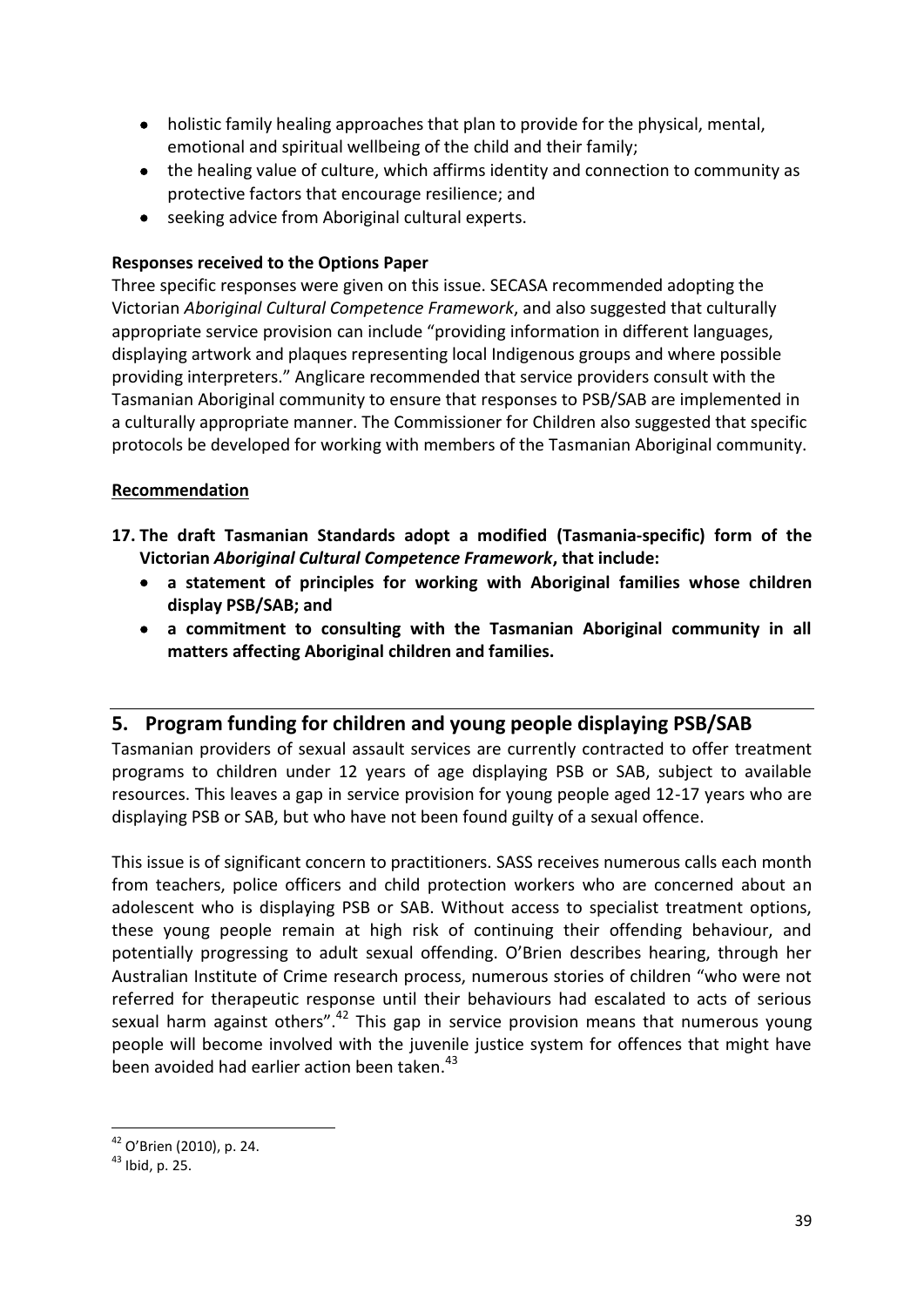The majority of respondents specifically recommended that the State Government fund voluntary treatment programs for children up to 17 years of age who are displaying PSB or SAB, and that this funding be ongoing. Additionally, several respondents noted that program funding must support both specific therapeutic treatment programs *and* brokerage funding to enable the delivery of additional relevant support services, in light of evidence around causal pathways to children displaying PSB/SAB (including family characteristics such as adverse socio-economic conditions, homelessness, mental ill health, substance use issues and child abuse and neglect).

Several respondents recommended that program eligibility criteria be as open as possible. Dr Read noted that ideally the Tasmanian service system would be all-inclusive with regard to gender, age, voluntary or non-voluntary participation, special needs, and type of behaviour displayed (PSB or SAB); and that treatment would be tailored to each individual's needs. One respondent noted that voluntary treatment programs should be provided to young people aged 10-17 and displaying SAB, and children under the age of 10 displaying PSB, and that service provision not be contingent on a police report being made. Instead, they recommended that parents, caregivers and statutory authorities be able to make referrals, and children and young people be able to self-refer.

Colony 47 recommended that the delivery of programs be contracted through a competitive tender process, and noted that specialist services such as SASS and the Australian Childhood Foundation are already working in this area and ideally placed to provide the evidencebased therapeutic service required. Colony noted that there are also a number of more generalist agencies with expertise in programs that would complement and enhance the work of these specialist agencies. Other respondents felt that Tasmanian sexual assault support services are best placed to provide voluntary and non-voluntary PSB/SAB treatment programs. One respondent noted that additional staff training would be required if SASS were expected to provide non-voluntary treatment.

Forensiclinic expressed their concern that the paper did not reference private sector service provision, and noted that they have been providing individual treatment programs for children and adolescents with problem sexual behaviours in Tasmania since 2007, and do not have any exclusion criteria. They also noted that further service provision would be possible if Government support was provided.

Several respondents commented on how a Tasmanian service system could be designed to effectively cater to the state's geographically dispersed population:

- Colony 47 highlighted the value of cross-sector training so that PSB/SAB could be more readily identified and responded to through multiple avenues (schools, community sector, specialist agencies and health services). They also suggested that an intensive 'Train the Trainer' model of delivery could be an effective mechanism for centralised training, to then enable new trainers to then take their knowledge and skills back to other practitioners in their local area.
- SECASA suggested a system of 'operating care teams' for isolated, rural or remote areas. Such a system would require a worker trained in delivering PSB/SAB services, who could then travel to the child's location and work to build the capacity of their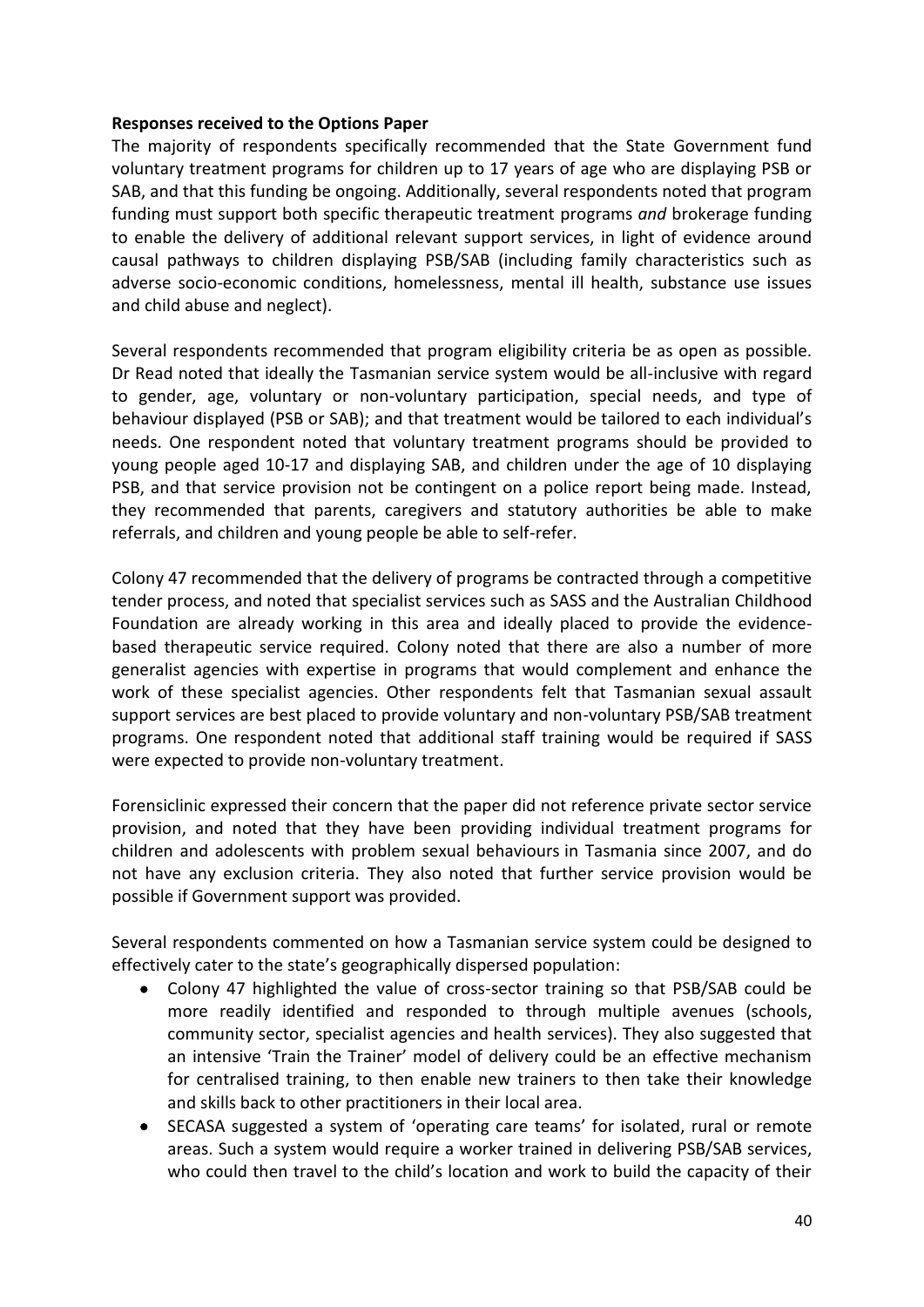key support people, such as family members, teachers and local police officers, who could then monitor the child's behaviour. Monthly visits by the worker would help to ensure that the system was working effectively to support the child.

Similarly, Dr O'Brien submitted that counselling must be responsive to a child or young person's context, and should therefore involve counsellors visiting the child and their family in their home, school or community, and working in collaboration with other professionals and/or caregivers in the child's life. O'Brien highlighted that such an approach is more likely to be effective as it addresses factors within the child's context – for example their home, school or community life – that may be enabling or prompting the behaviour. O'Brien noted that a further strength of this approach is that it utilises an integrated support team (for example the school, health providers, substance abuse support and PSB/SAB counselling staff), which is particularly important given that children and young people with PSB/SAB often come from families that face multiple challenges (family violence, caregiver substance abuse, etc) and therefore ensuring that a child regularly attends counselling, particularly if this is remote from the family home, is unlikely to be the family's first priority.

O'Brien suggests two examples for consideration in the design of a Tasmanian approach, citing the Griffith Youth Forensic Service (GYFS) in Queensland as an example of an effective outreach program to regional and remote communities that aims to build local capacity and a support network to assist the young person; and the Northern Territory-based Mobile Outreach Service, which offers counselling to children and young people with PSB/SAB (in addition to children and young people who have experienced abuse or neglect).

#### **SASS's view**

After consideration of the literature, comments received and our expertise in this area, SASS recommends that the Tasmanian Government investigates best practice outreach models for delivering therapeutic services to children and young people displaying PSB/SAB, who live in regional and remote areas.

#### **Recommendations**

- **18. The Tasmanian Government commit to ongoing, adequate funding for voluntary treatment programs for children and young people up to and including 17 years of age who are displaying PSB or SAB, but who:**
	- o **Have not been found guilty of a sexual offence; and**
	- o **Are not subject to a Therapeutic Treatment Order.**
- **19. Treatment programs are to involve working with the child or young person and their family, and to include brokerage support to ensure that children and families can be linked to additional relevant support services.**
- **20. Issues of access are considered, and any planned treatment programs include outreach services and/or appropriate transport options that will enable children and young people in regional and outlying areas to participate.**
- **21. As part of a comprehensive child protection and sexual assault prevention strategy, the Tasmanian Government support the development and ongoing provision of nonvoluntary treatment programs for children and young people displaying SAB and**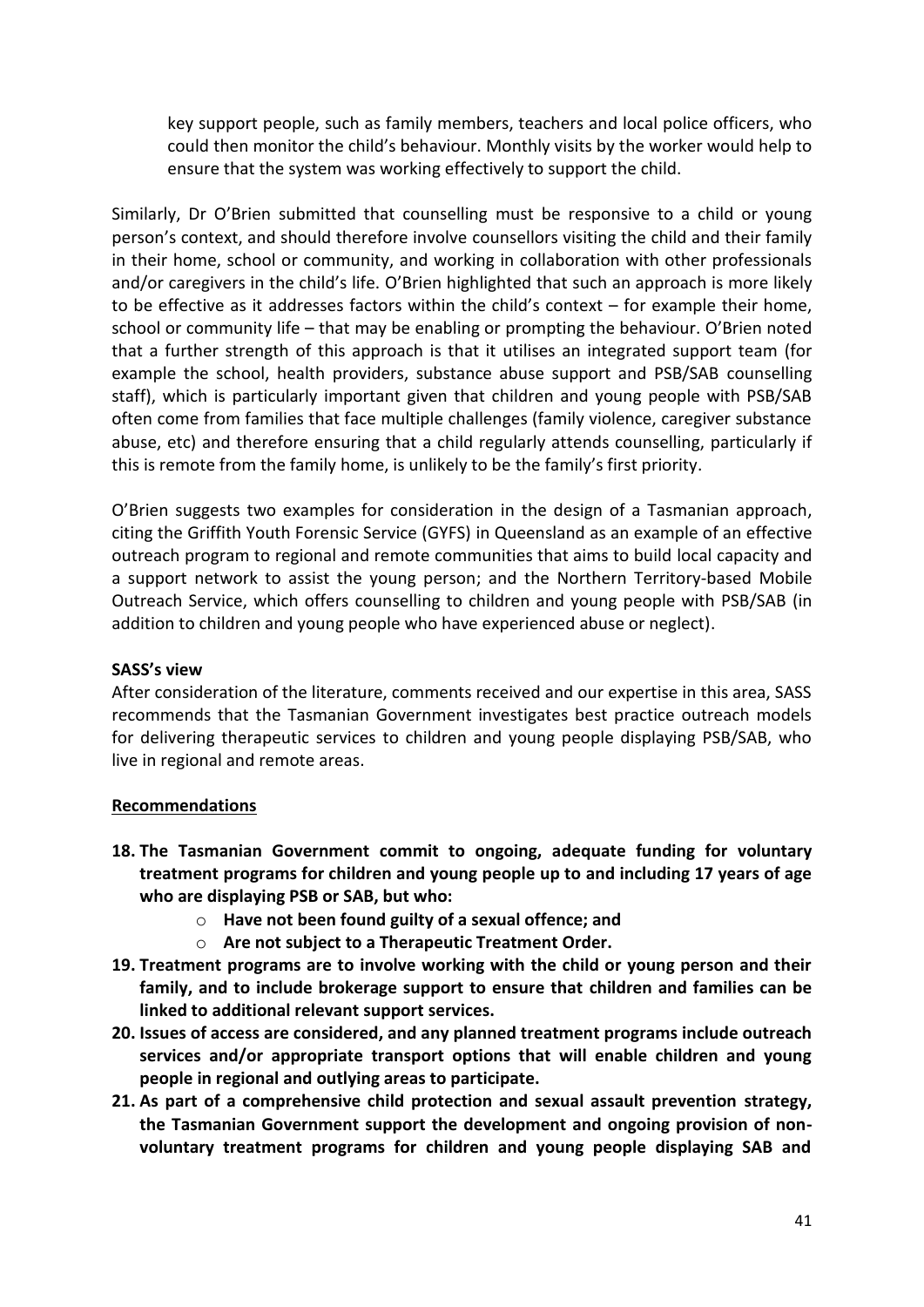**subject to a substantiated child protection notification and ensuing Therapeutic Treatment Order as a result of the behaviour.** 

## <span id="page-41-0"></span>**6. Development and funding of young offender treatment programs**

As discussed in Section 3.2, a comprehensive Tasmanian service response to SAB requires the development of effective tertiary intervention programs that focus on rehabilitation and lowered recidivism for young people found guilty of a sexual offence. The Tasmanian response in this area is severely lacking, with only one youth justice forensic psychologist to service the needs of all custodial and community-based clients across the entire state.<sup>44</sup> This has resulted in a long waiting list for young offenders to enter the assessment phase.<sup>45</sup> The Department of Health and Human Services identify this to be an area of critical need, outlining that,

The major gap, and hence potential risk, for Youth Justice clients is for those young people who are either not convicted or who are diverted away from the criminal justice system (that is, through Community Conferences), who do not receive treatment for their behaviour.<sup>46</sup>

Community Conferences are the only rehabilitative option for young people convicted of a sex offence, and as discussed within Section 3.2, they do not provide an appropriate process through which to address offending behaviour and decrease future recidivism.

Specialist treatment programs for young people convicted of a sexual offence can reduce offender recidivism for both sexual and non-sexual offences.<sup>47</sup>

Victoria, Queensland and NSW provide useful examples of successful state-wide approaches. These are explored below in order to better understand the benefits of tertiary intervention for children/young people convicted of a sexual offence.

A highly successful program utilised as part of Victoria's youth justice response is the Victorian Male Adolescent Program for Positive Sexuality (MAPPS). The program facilitates specialised group and individual psychological services for young people, aged 10-21 who have been found guilty of one or more sexual offences. It is offered by the Youth Health and Rehabilitation Service (YHaRS). O'Brien provides a useful summary of the program's approach,

For MAPPS clients, the therapeutic model is based on assisting young people to increase their understanding of themselves and others and take responsibility for their actions and choices. Young people are supported to develop an understanding of the deliberate pattern of their offending, as well as developing victim awareness

1

 $44$  Ibid, p. 54.

 $45$  Ibid.

<sup>46</sup> Thain, J., (2009), cited by O'Brien, (2010), p. 98.

<sup>47</sup> Laing et al (2014), p. 39.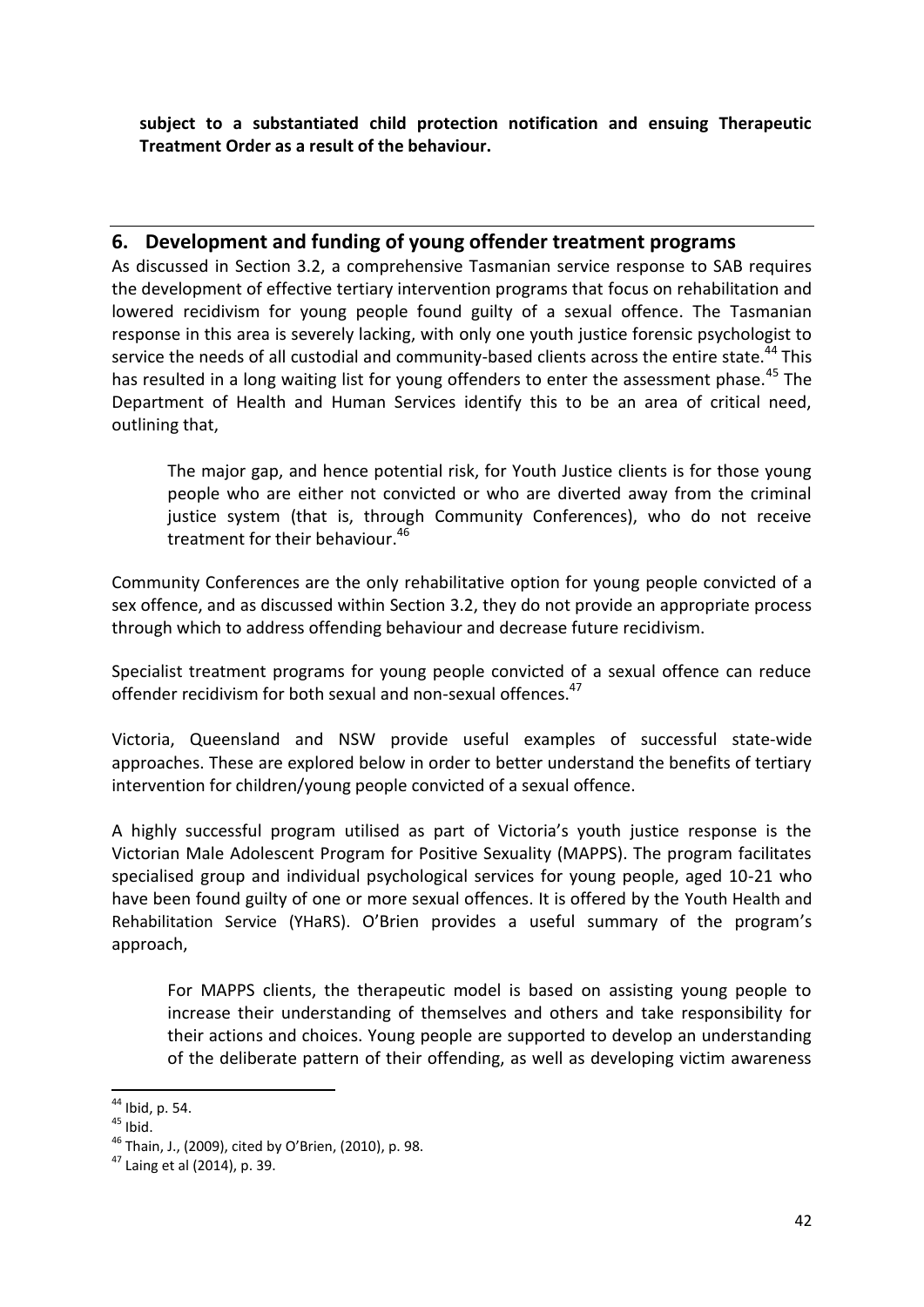and empathy. MAPPS encourages young people to take responsibility for choosing a positive lifestyle that does not incorporate offending or abusive relationships."<sup>48</sup>

An independent evaluation of the program's effectiveness found the following significantly positive findings:

- "A low-recorded reoffending rate…95 per cent of 138 MAPPS clients over the 4.5 year review period did not commit any further sexual offences (based on Victoria Police Information Bureau of Records and Youth Justice client information systems).
- Client treatment outcomes young men took increased responsibility for their offending behaviour rather than blame others and acknowledged the extent of their sexually abusive behaviour by admitting to 63 per cent more offences during treatment in MAPPS than had been presented to the court.
- Stakeholders' views parents, caregivers, judges, Youth Justice supervisory staff and other professionals indicated that MAPPS was performing at a very high level in all its functions of offender treatment, family support, secondary consultation, training and public education."<sup>49</sup>

One particular limitation of the program that is worth raising is that it is not available to young women. Whilst sexual assault statistics indicate that men are predominately the perpetrators of sexual offences, a small percentage of perpetrators are female. Supporting this, an audit of SASS client files who presented with PSB indicates a number of young females who were engaged in sexually coercive behaviours with other vulnerable children.<sup>50</sup> Whether or not these coercive behaviours developed into SAB at an older age is unknown. However, it is worth considering whether a young offenders treatment program should have the capacity to work with female adolescents.

The NSW New Street program provides a program for young people aged 10-17 years who have committed a sexual offence but who, for a range of factors, have not been criminally prosecuted. The program has a focus "on the young people taking personal responsibility for their actions in harming others. However, this expectation (and all other aspects of treatment) is targeted at the developmentally appropriate level of the young person."<sup>51</sup> The program has several other key elements:

- It is contextually based, and includes working with the young person's family, carer and/or relevant others in their lives such as school staff;
- Cases are planned in a multi-agency context, "and while addressing the sexual abuse behaviours is a clear focus, the sexual abuse does not globally define the framework for understanding young people and families in their communities."<sup>52</sup>
- Restorative practices are a key part of the therapeutic approach.

1

<sup>48</sup> O'Brien (2010), p. 50.

<sup>49</sup> Department of Human Services (2009). *Male Adolescent Program for Positive Sexuality (MAPPS): Youth Justice fact sheet*. Government of Victoria. Melbourne, p. 2.

<sup>50</sup> SASS (2012), p. 2.

 $51$  Laing et al (2014), p. 40.

 $52$  Ibid.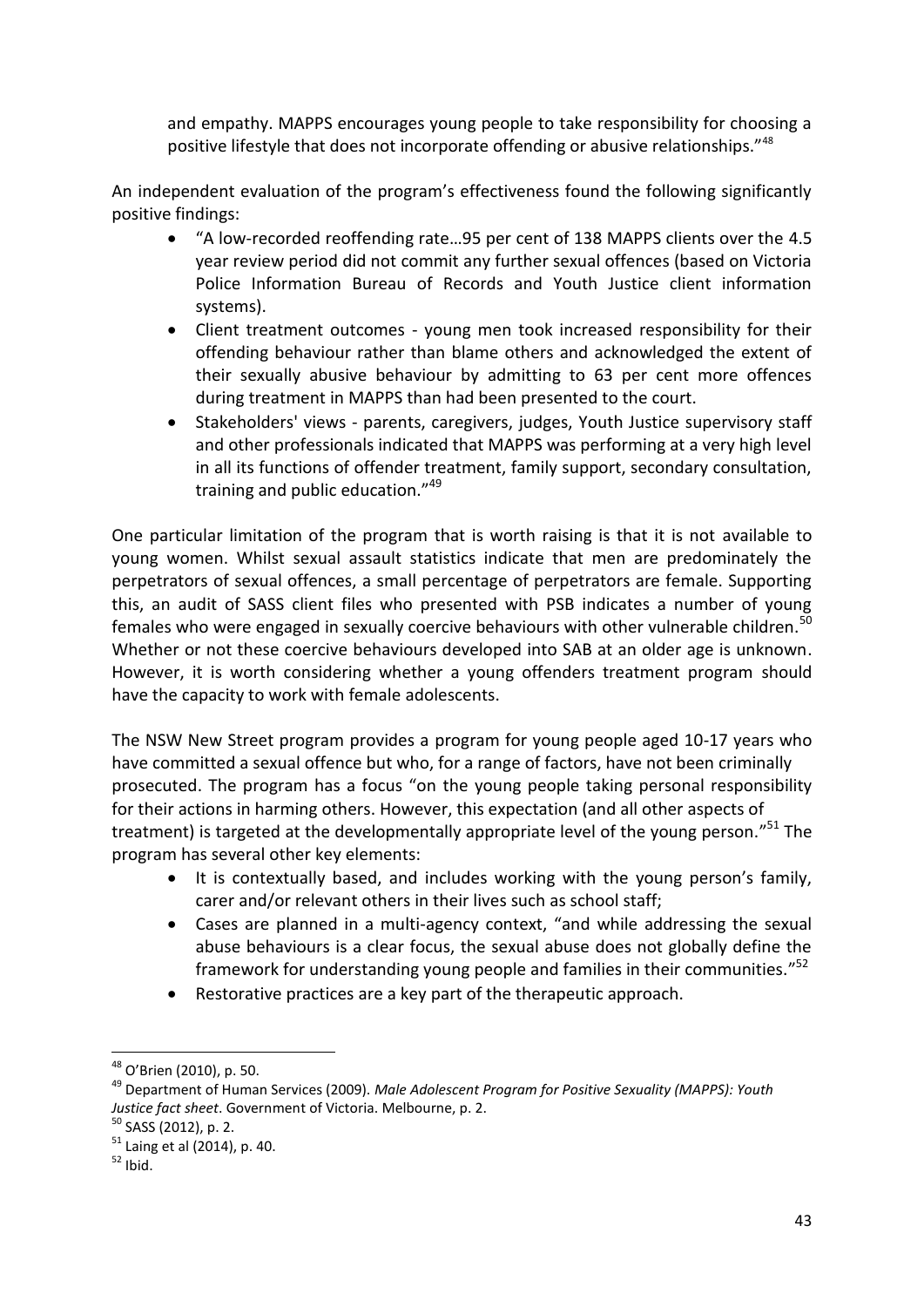In Queensland, the Queensland Department of Justice and Attorney-General (Youth Justice) provides a "range of ecosystemic treatment approaches individually tailored to the individual needs of the young person and their family."<sup>53</sup> Whilst they differ in form, programs across the state generally feature the following elements:

- An individualised therapeutic approach tailored to the needs of the young person;
- Consideration of the 'unique social ecology' of the young person, including their community, school, family and peers;
- Involvement of the young person's family as a requirement of treatment; and
- Within some programs, a required commitment to counselling for 6 months 2 years.

Notably, the state-wide program delivered by the Griffith Youth Forensic Service (GYFS) employs 'field-based practice' where clients are assessed and provided with specialist treatment services within their own community. GYFS also utilises a collaborative approach that strives "to build community capacity that will outlast the service that GYFS can provide."<sup>54</sup> Program workers consult with the young person to identify key people to engage as part of their ongoing support network, in recognition that "whilst clinicians offer specialist psychological expertise in responding to sexual offending behaviours, they are not the only component required to support the young person."<sup>55</sup>

Good practice in working with young people convicted of a sex offence is now understood to constitute a focus on ecological work and the involvement of the family, as opposed to an approach characterised by isolated individual therapy.<sup>56</sup> An ecological approach involves a "sensitive and integrated understanding of a child's context, with attention to their family life and their socio-economic circumstances, their peer group, the young person's physical, emotional and intellectual wellbeing, and the wellbeing of those around them."<sup>57</sup> Systemic challenges within youth justice services continue however to limit the application of this approach. Professor Smallbone explains the tension within the sector,

Programs for youth sexual offenders were originally modelled on those developed for adult sexual offenders, and many youth programs in Australia (and elsewhere) continue to operate according to this adult model. Many programs still provide highly prescriptive group-based psychotherapies that more or less exclusively target individual level-factors.<sup>58</sup>

 $\overline{\phantom{a}}$ <sup>53</sup> Griffith Youth Forensic Service. 'Services provided by GYFS'. *Griffith University*, accessed 18/03/2015 at [http://www.griffith.edu.au/criminology-law/griffith-youth-forensic-service/clinical-service/services-provided](http://www.griffith.edu.au/criminology-law/griffith-youth-forensic-service/clinical-service/services-provided-by-gyfs)[by-gyfs](http://www.griffith.edu.au/criminology-law/griffith-youth-forensic-service/clinical-service/services-provided-by-gyfs)

<sup>&</sup>lt;sup>54</sup> O'Brien (2010), p. 52.

 $55$  Ibid.

<sup>56</sup> Ibid, p. 55.

<sup>&</sup>lt;sup>57</sup> O'Brien. (2011). 'Youth Justice: Challenges in Responding to Young People Convicted of Sexual Offences'. *Deakin Law Review*. Vol. 16, No. 1, p. 134.

 $58$  Smallbone, S. (2009) cited by O'Brien (2010), p. 56.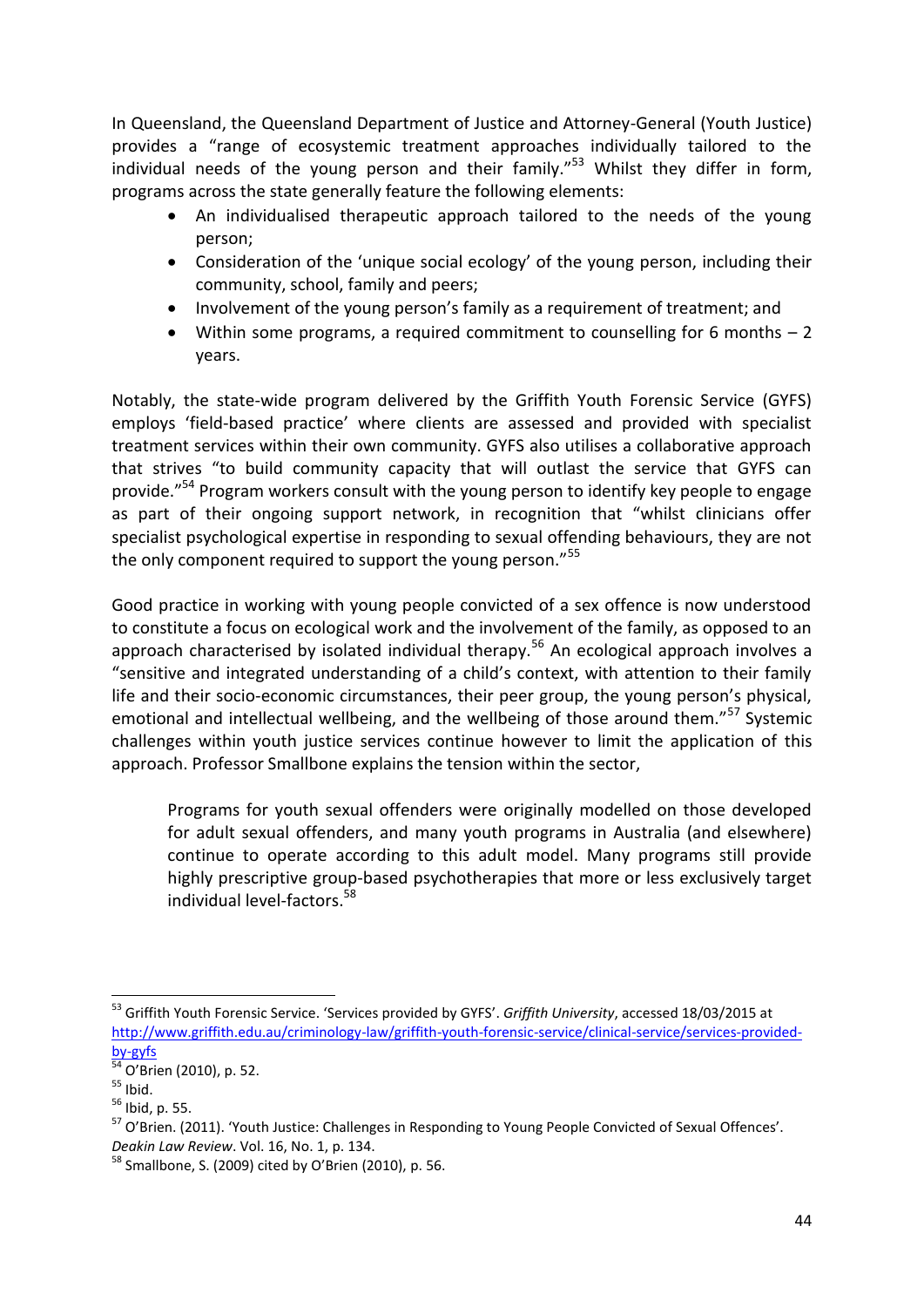Several respondents commented on young offender treatment program approaches. Anglicare shared SASS's concerns regarding the lack of capacity within Tasmania to provide juvenile treatment programs to young people aged over 10 who are charged with, or convicted of, a criminal sexual offence.

SECASA recommended that young people charged with serious offences, including crimes such as rape, should be dealt with in the juvenile justice system, recommending that juvenile offenders not be treated in the same way as adult offenders and be provided with rehabilitation options. SECASA also suggested that a young offenders program could be designed and run by a sexual assault service, but provided within a juvenile justice setting.

Colony 47 recommended that a young offender program would sit most appropriately within an agency such as a Sexual Assault Service, provided the agency was appropriately funded to deliver the program. As a further option, they suggested that clinical psychologists could be trained in appropriate treatment methods for PSB/SAB, and the *Better Access to Psychiatrists, Psychologists and General Practitioners through the Medicare Benefits Schedule* allowance be extended to enable young people to access up to 20 sessions annually in circumstances that require this level of intervention.

Dr O'Brien suggested that SASS would be well placed to lead the development and implementation of PSB/SAB services across the state, including services for adjudicated children and young people (in detention and/or community), but that this would require significant workforce development and ongoing state funding for professional development. O'Brien also commented that specialised supervision would be a further requirement, suggesting that it may be appropriate to provide funding for SASS staff to receive professional supervision from MAPPS in Victoria and/or GYFS in Queensland.

Dr Read stated that young people who have been found guilty of a sexual offence should be treated within the same service as other young people who have engaged in SAB but not been through the criminal court.

Strong support was expressed for the proposal that any potential young offenders program be designed to include female offenders. One respondent commented that as this is not an area of sustained attention within the Australian literature or practice, the international research base on female PSB/SAB would be useful in informing appropriate therapeutic responses.

One respondent raised that 'offender' is not an appropriate title as it has the potential to stigmatise the young person, and suggested that they are referred to as 'young people found guilty of a sexual offence'.

#### **SASS's view**

The development of a Tasmanian youth offenders program must be evidence-based and consider the need for therapeutic interventions that involve the offender's family and focus on the multiple contexts in which children and adolescents live. Program eligibility must be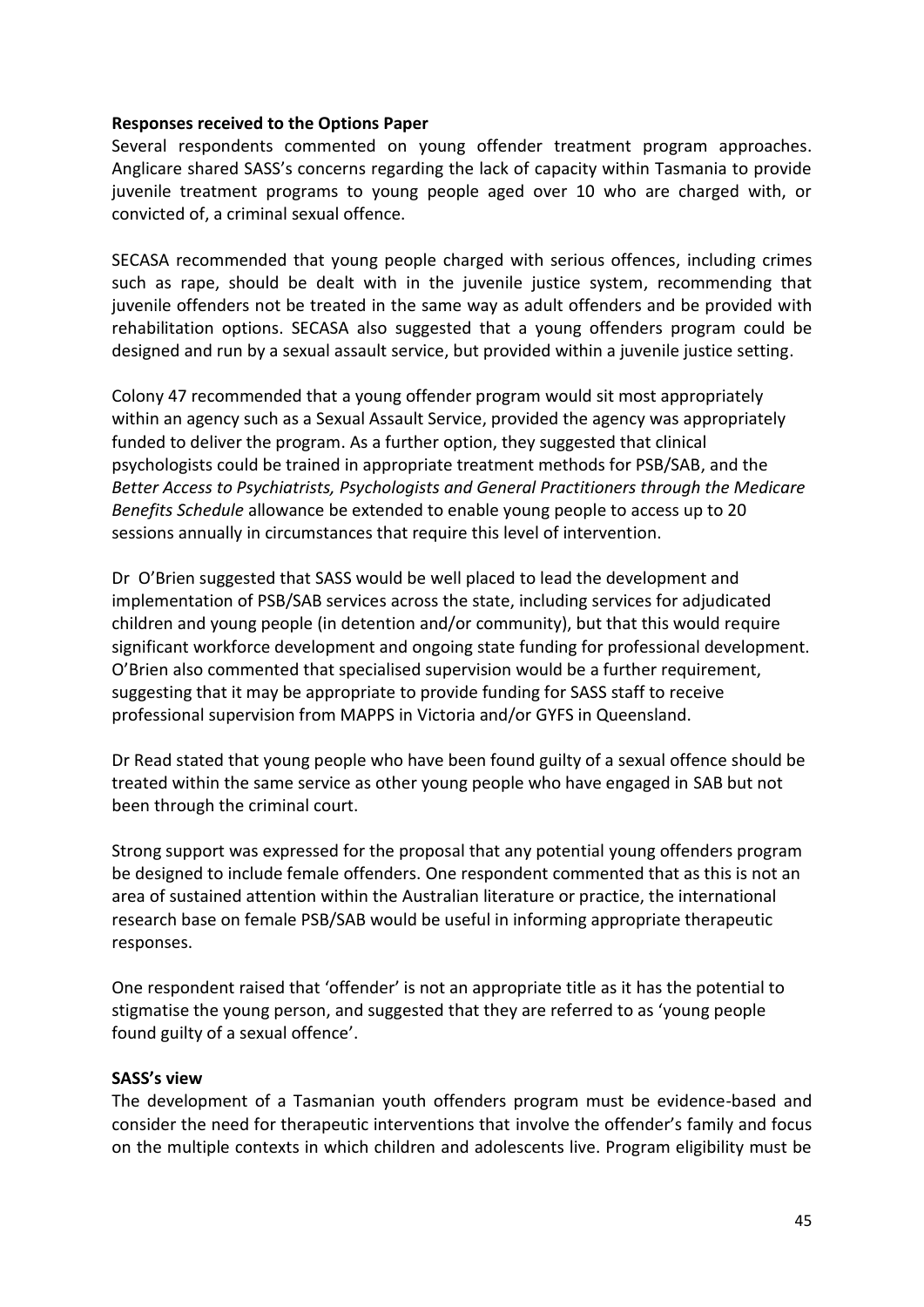open to both male and female youth offenders, and young people up to and including 18 years of age.

#### **Recommendations**

- **22. The development of the Tasmanian sexual assault prevention and support sector should include the creation of a young offender treatment program. This program would operate as a tertiary intervention strategy that functions within a comprehensive system of secondary and tertiary prevention programs.**
- **23. The young offender treatment program would be open to both young men and young women, although we note that practice understandings in the area of treatment programs for young women are under-researched.**
- **24. The young offender treatment program would be open to young people up to and including 18 years of age.**
- **25. The young offender treatment program would draw on the burgeoning evidence base of best practice from Australia and overseas.**

## <span id="page-45-0"></span>**7. Out of Home Care system**

A number of children displaying PSB/SAB have some form of contact with the out of home care (OOHC) system. Evidence indicates that the Tasmanian OOHC system has thus far not taken a strategic or comprehensive approach to supporting or managing these children. Children and young people displaying PSB/SAB are often moved through different placements once their behaviour cannot be managed by their current carer, or is deemed to be putting other children at risk. In some situations the next carer is not fully informed about the child's behaviour, let alone how to manage it for the wellbeing of the child and the safety of other children within the placement. This perpetuates a cycle where traumatised children who display PSB or SAB are moved to a different placement where carers are ill-equipped to manage them, the child then re-displays the behaviour, and is subsequently moved on again.

In redressing these gaps, child protection systems must design and implement a strategic risk and behavioural management strategy throughout the entire continuum of involvement within the child protection system, including the grounds for notifications; substantiation of notification; decision-making regarding care and protection; removal from family; and placement options and management.

Specific strategies will also need to be adopted depending on the type of placement. An effective OOHC support system for foster care placements would involve:

- Careful placement selection and ongoing management to ensure that other children within the foster home are not placed at risk;
- Careful carer selection to ensure that children displaying PSB/SAB are matched with carers who have the appropriate skills, knowledge and attitude to support children to manage and gain control over their behaviours. Specifically, carers must have the knowledge and skills to:
	- o Identify a child displaying PSB/SAB;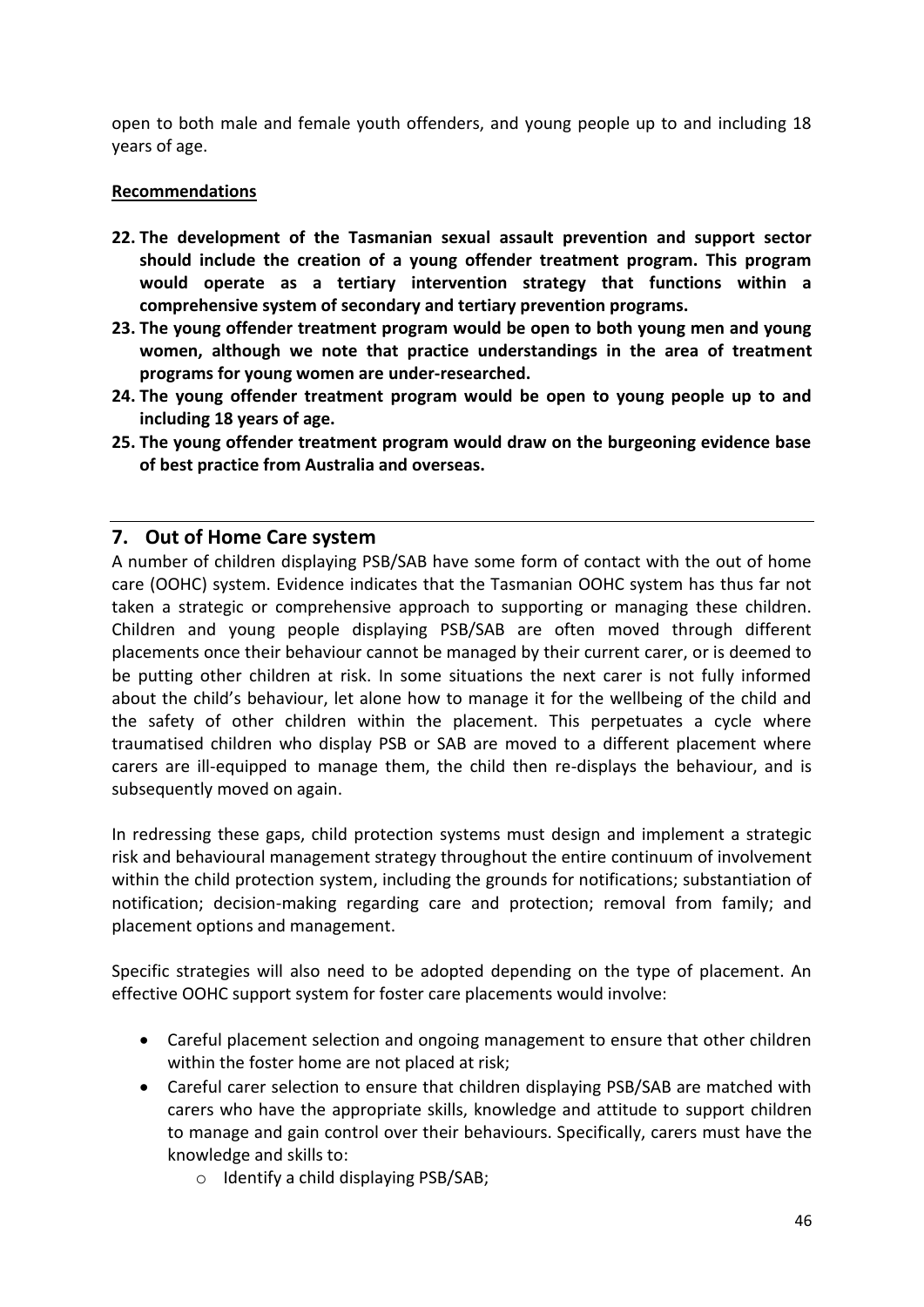- $\circ$  Appropriately respond to the behaviour, including safety planning for other children at risk, and the child displaying the behaviour; and
- o Support the longer-term healing and correction of the child's behaviour.
- Ongoing support, including training, to ensure that carers can continue to meet and manage the child's needs; and
- Carers receive full information regarding the children in their care both before the placement commences, and on an ongoing basis.

Children displaying PSB/SAB frequently end up in residential care placements, as they are often deemed unsuitable for foster care homes. Whilst the safety of other children within foster care placements must be a priority, it is also possible to effectively manage a child's PSB/SAB within a foster care environment for the safety both of themselves and any other children within the home. Unless a child's behaviour directly places others at risk, there is therefore no need for a child's behaviour to preclude them from any form of child and family support that could support their healthy development.

The Tasmanian Government recently recognised in its briefing paper on Out of Home Care Reform, that residential care staffing is often inadequate to cope with the high needs of the children placed within residential units. It states,

Staffing of some residential care arrangements is characterised by staff that do not have specialist professional training or accreditation (which is currently unavailable), inadequate supervision and limited access to training. This has resulted in situations where the only service provided to the most chaotic and vulnerable children, is adult monitoring rather than specific care intervention.<sup>59</sup>

Recognising that a number of children displaying SAB are placed in residential care, and that residential carers often do not have access to training on the provision of care for children displaying SAB, the Child Protection Society (CPS) recently piloted a joint initiative with three agencies that all provide residential care to cohorts of children displaying SAB. CPS employs a Therapeutic Adviser who provides support and consultation to residential carers to "develop their knowledge and skills in looking after young people who have caused sexual harm."<sup>60</sup> This role has several elements:

- "Provide regular on-site consultation to residential care staff and case managers regarding provision of an environment that promotes safety and minimizes the risk of engagement in sexually abusive behaviours.
- Regular liaison with therapeutic treatment providers working with individual young people placed in residential units, to ensure management plans are consistent with the therapeutic needs of each young person.
- Attendance at care team meetings as appropriate, but not in lieu of the young person's treatment provider."<sup>61</sup>

**<sup>.</sup>** <sup>59</sup> Children and Youth Services. (2014). *Out of Home Care Reform in Tasmania*. Tasmanian Government, p.9.

<sup>60</sup> Child Protection Society. (2013). *Annual Report 2013*. Melbourne, p. 8.

<sup>61</sup> Victorian Commission for Children and Young People. (2013). *Submission to Royal Commission into Institutional Responses to Child Sexual Abuse. Issues Paper 4: Preventing Sexual Abuse of Children in Out of Home Care*. Victoria, Melbourne, p.19.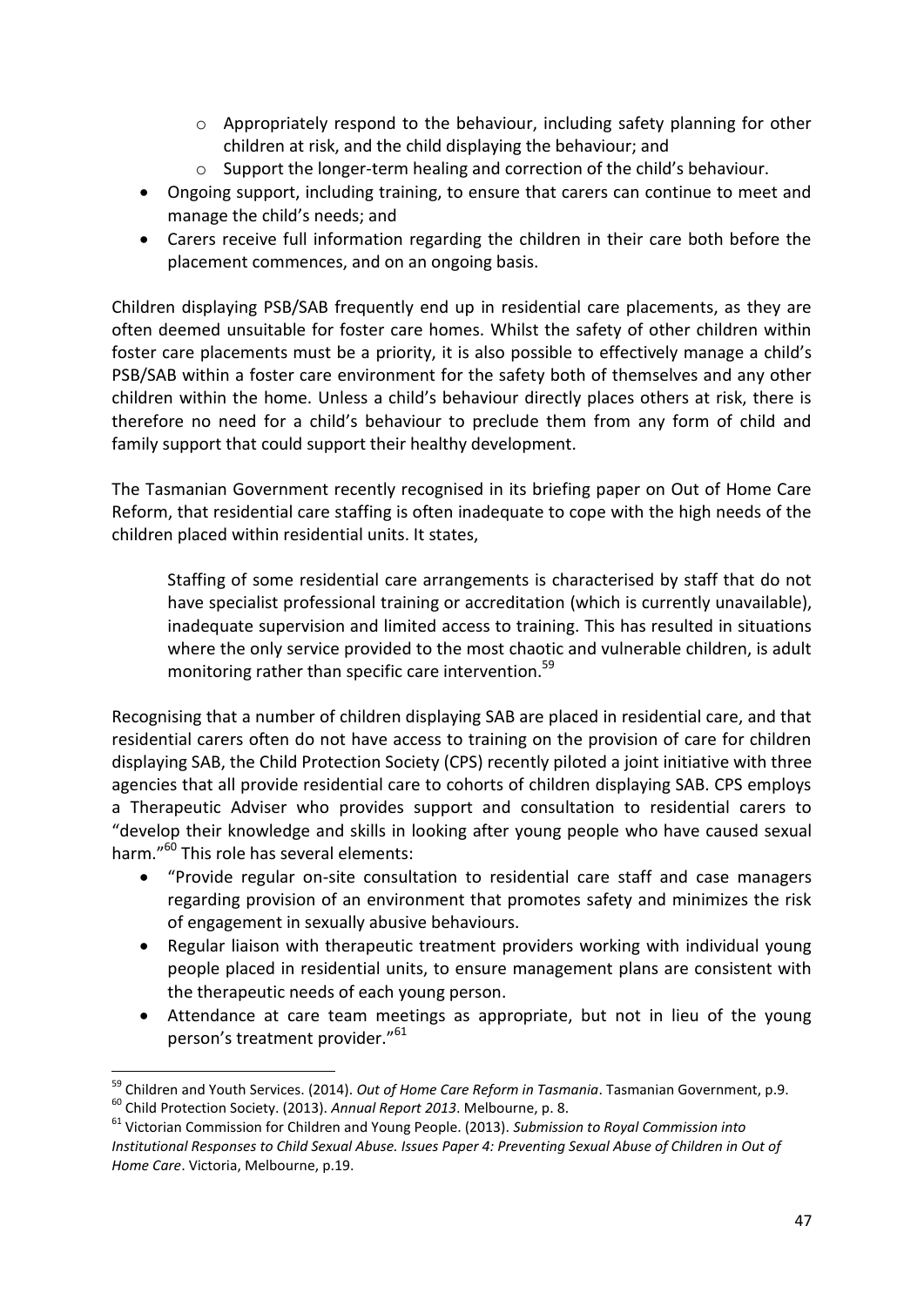In addition to the Therapeutic Adviser position, CPS also provides the following elements:

- "Provision of consultation and support to the Placement Coordination Unit and the Out of Home Care agencies in relation to placement planning and matching…and assisting in the development of safety plans.
- A one day training package was offered for all residential care staff across the region, to be repeated four times per year to address staff turnover.
- Additional training packages were to be offered to the three residential care agencies as needs were identified." <sup>62</sup>

This project, the first of its kind in Victoria, has to date "demonstrated very positive outcomes for the care and support of these young people."<sup>63</sup> This example demonstrates a comprehensive, strategic approach to managing the provision of care for children and young people with PSB/SAB who are placed within residential care. It would be prudent to consider the application of such an approach within the Tasmanian context.

Kinship carers are a further group who require targeted support in caring for children displaying PSB/SAB, and specific placement strategies. Kinship carers may experience particular challenges "given the complexity of caring for children and young people who have been sexually abusive or engaging in problematic sexual behaviours with young members of their own extended family and all of the complex family dynamics this is likely to invoke."<sup>64</sup> Within the Tasmanian child protection system there is no standardised approach to kinship carer training or placement management where a child has displayed PSB/SAB.

#### **Responses received to the Options Paper**

A number of respondents expressed support for SASS's recommendations that the OOHC system be appropriately equipped to care for children with PSB/SAB, including through carer training, appropriate placement matching and case management, and provision of appropriate therapeutic support to the child/young person.

Colony 47 recommended that the principles of Trauma-Informed Care be adopted, and specialist support be provided for both the foster carer and the child.

A number of respondents supported the proposal for a 'Therapeutic Adviser' position to provide ongoing support and consultation to residential carers and agencies working with children displaying PSB/SAB, recommending that this be located within the Tasmanian Department of Health and Human Services. One respondent commented that this was necessary as a 'minimum standard' for supporting children with PSB/SAB in OOHC.

O'Brien highlighted that all those involved in providing OOHC, including foster and kinship carers as well as staff in OOHC residential units, "should be provided with at least basic training to foster an awareness of PSB/SAB, with a view to ensuring the safety and wellbeing

**.** 

 $62$  Ibid, p. 18.

<sup>&</sup>lt;sup>63</sup> Child Protection Society (2013), p. 3.

 $64$  Victorian Commission for Children and Young People (2013), p.19.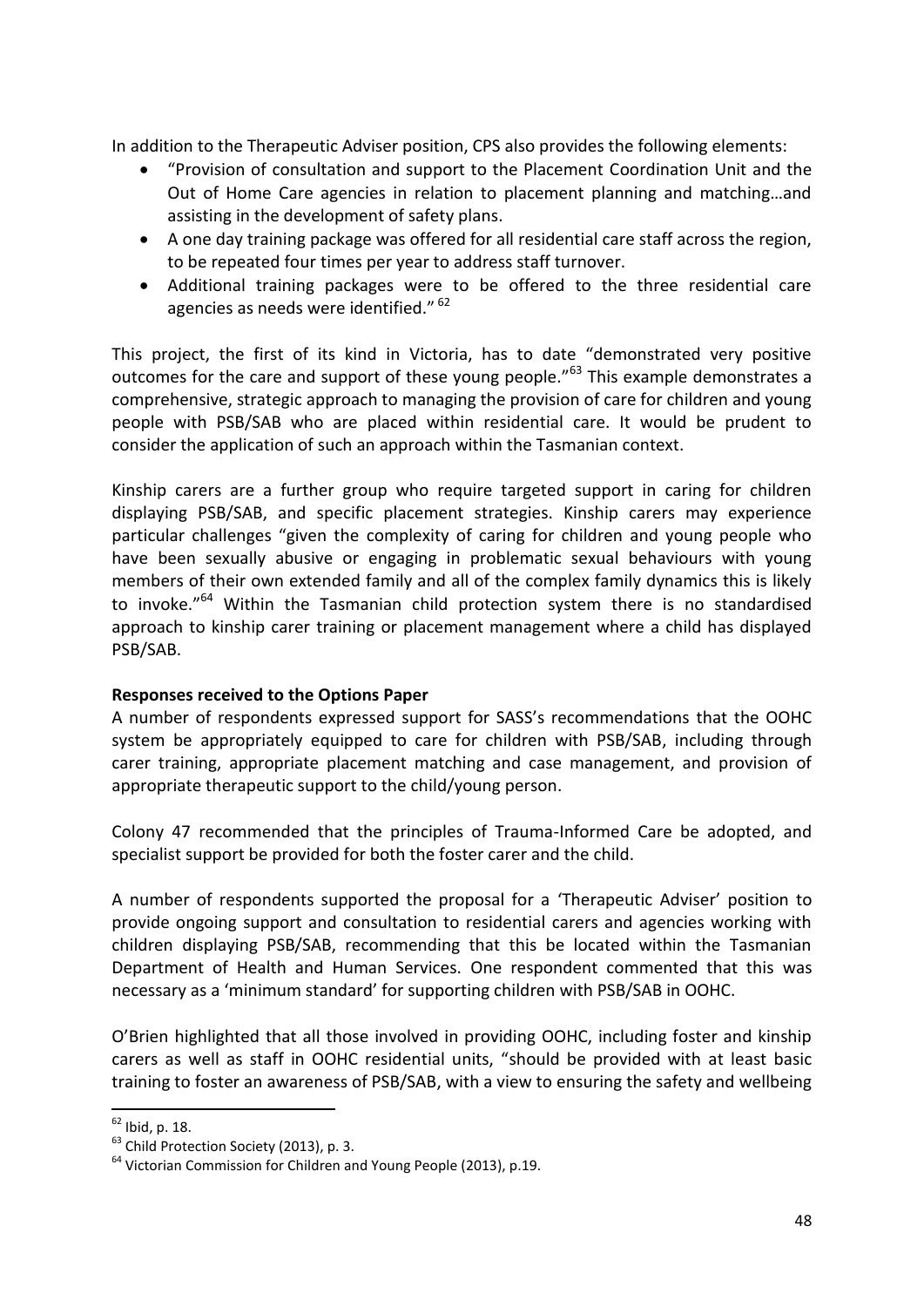of all children, and preventing the stigmatisation of children with PSB/SAB." O'Brien highlighted the necessity of targeted training to ensure that carers are well equipped to provide timely and sensitive responses to children's PSB/SAB. She stated that this was particularly crucial given the "significant capacity for increased harm to children once their behaviours come to attention."

O'Brien also commented on the importance of avoiding placement breakdowns by ensuring that carers are fully informed about a child's behaviour prior to placement, and that they have appropriate training. She further noted that "Ensuring the safety of other children will require that foster and kinship carers and residential care staff work closely with the child's PSB/SAB counsellor in implementing a counselling attendance schedule and an appropriate (respectful) safety plan."

Additional comments offered by respondents included that whilst specialist foster care placements are the best option for children displaying PSB/SAB, the dearth of foster carers means that many children are placed in group homes. Anglicare also noted the importance of ensuring that families are involved in decisions about treatment and out-of-home care options.

#### **SASS's view**

SASS recommends that the Department of Health and Human Services implement a holistic strategy, as detailed below, to ensure the delivery of appropriate care to children and young people displaying PSB/SAB in out of home care, including the provision of appropriate support to carers, families and other key stakeholders.

#### **Recommendation**

- **26. Child protection services implement a comprehensive strategy towards the provision of care to children and young people displaying PSB/SAB that includes:** 
	- **Appropriate placement choices so that children displaying PSB/SAB are matched with carers with the appropriate skills and temperaments, and with households where other children will not be put at risk;**
	- **Full disclosure to carers of all details of the child's past and current behaviour, and any past trauma that may be contributing to the behaviour, prior to the child commencing the placement;**
	- **The provision of comprehensive and targeted training in identifying, responding to and providing care to children displaying PSB/SAB for all carers;**
	- **In addition to the above, kinship carers receive particular training on managing PSB/SAB within a family environment and context.**
	- **Every case to have a comprehensive case plan detailing how the child's PSB/SAB will be addressed and managed. These are to be developed collaboratively by Child Protection Services, the child's family and carer/s and the relevant support providers who will be providing the therapeutic programs;**
	- **Where assessed as potentially beneficial for the child, children displaying PSB or SAB to receive early intervention in the form of therapeutic care**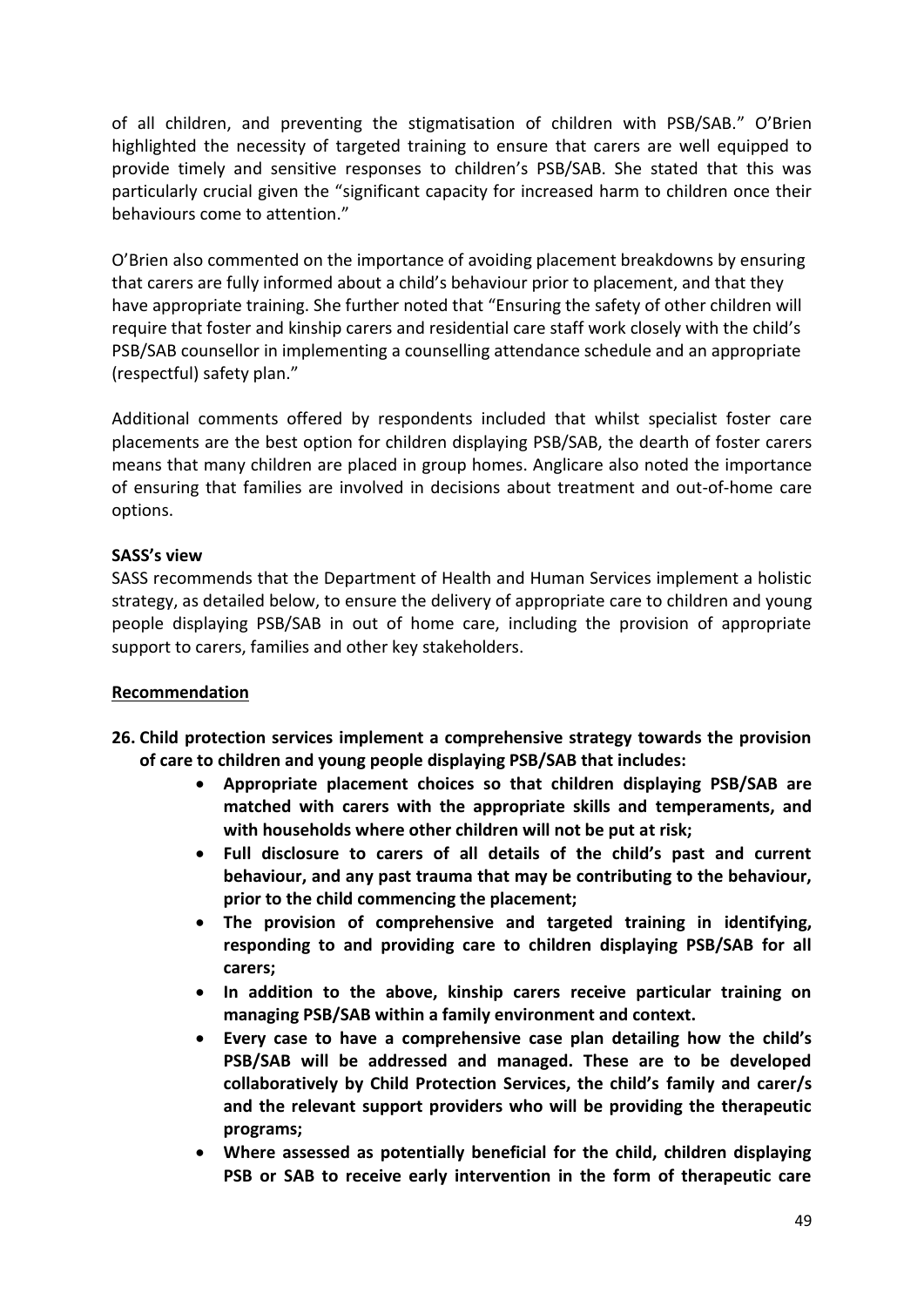**with a provider trained in working with children and young people displaying PSB/SAB; and**

 **The appointment of a Therapeutic Treatment adviser to provide ongoing support and consultation to foster and residential carers and agencies working with children displaying PSB/SAB. This position could be located either within the DHHS or within a sexual assault support service.** 

## <span id="page-49-0"></span>**8. Practitioner regulation**

#### <span id="page-49-1"></span>**8.1 Approved Standards of Practice**

SASS has identified the CEASE *Standards of Practice for Problem Sexual Behaviours and Sexual Abusive Behaviour Treatment Programs* as best practice in outlining the requirements for services to ensure equity of access and quality of care. SASS has adapted these Standards to create a modified form for the Tasmanian context; the *Tasmanian Standards of Practice for Problem Sexual Behaviour and Sexually Abusive Behaviour: Intervention and Treatment Programs*. These Standards have been adopted within SASS and are offered to Government and other agencies and services for their consideration as possible state-wide standards.

#### **Responses received to the Options Paper**

Three respondents commented on this section. All recommended that the Standards and practitioner resource be adopted uniformly across the state "to ensure parity of service provision and therapeutic approach." O'Brien highlighted the value of the Standards in "safeguarding children and young people against deficits in public understanding, punitive or stigmatising responses driven by fear."

#### **Recommendation**

**27. The** *Pathways to Change Standards of Practice for Problem Sexual Behaviours and Sexually Abusive Behaviours* **and complementary practitioner resources be recognised and formally adopted by the Tasmanian Government.**

#### <span id="page-49-2"></span>**8.2 Practitioner training and accreditation**

The provision of therapeutic treatment to children displaying PSB, and particularly SAB, is a highly specialised area of practice. Practitioners must possess particular knowledge and skills above and beyond generalist counselling approaches. A Tasmanian response to treating PSB and SAB therefore requires the identification of appropriate practitioner standards, and the specific training required to become and remain appropriately professionally equipped.

Significant barriers exist in accessing professional development in Tasmania, with most professional development opportunities occurring on mainland Australia. The development of a comprehensive Tasmanian service response to PSB and SAB therefore needs to include the creation of state-based training opportunities specific to this work.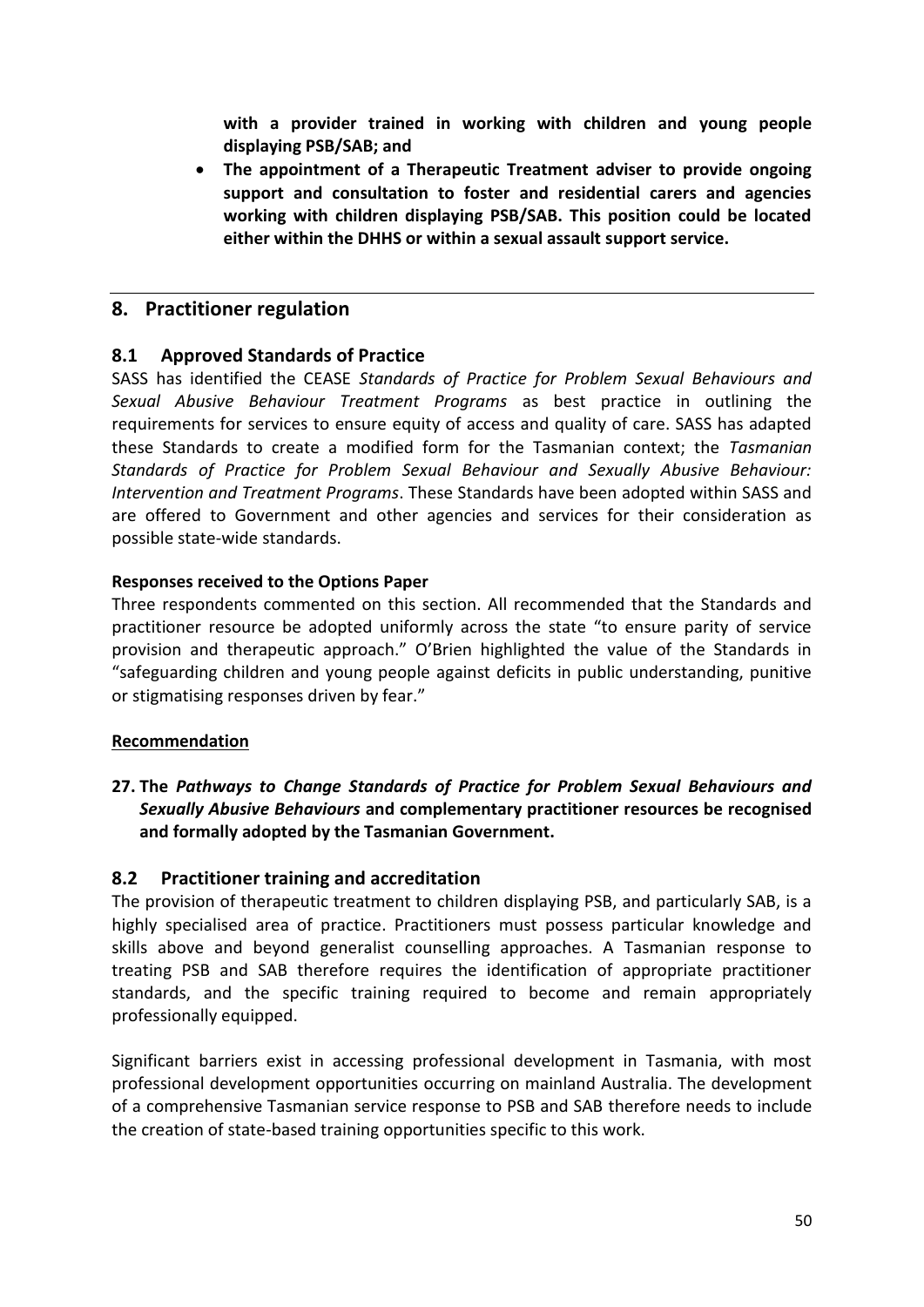The Victorian CEASE Standards outline education, training and practitioner requirements, including that practitioners must annually complete a specified amount of professional development on working with children displaying PSB or SAB, and their families.

NSW practitioners working with children and young people displaying SAB are required to be accredited under the NSW Child Sex Offender Counsellor Accreditation Scheme (CSOCAS).<sup>65</sup> To be accredited, practitioners must have certain qualifications, successfully undergo a 'good character check', and abide by the Australian and New Zealand Association for the Treatment of Sexual Abuse (ANZATSA) *Codes of Conduct and Ethics*. The scheme offers three levels of accreditation; supervisor, associate and clinical, and two types of accreditation; working with adult offenders or working with children displaying SAB.

Accredited counsellors are provided with annual professional development workshops. These workshops are designed to keep counsellors abreast of current research findings and techniques to improve their work with clients, including children, who sexually offend against children. The NSW example showcases a specific training response to a specialised practice area. It clearly sets out standards and qualifications, and requires practitioners to demonstrate their capacities in relation to these through an accreditation process. It also enables the public to clearly identify appropriately trained practitioners.

#### **Responses received to the Options Paper**

Four respondents commented on this section. O'Brien highlighted that ill-informed approaches cause children additional harm, and accreditation is therefore a critical safeguard to ensure a specialised, skilled sector. Specifically she recommended:

- the provision of funding for counsellors to undertake a graduate diploma;
- ongoing training and workforce development in line with current international best practice; and
- ongoing consultation with Australian and New Zealand experts potentially through ANZATSA.

SECASA expressed concern that Tasmania may not have the critical mass of workers or population to sustain a state-based accreditation system. Instead SECASA suggested the provision of an annual training program such as the current CEASE/ANZATSA sexually abusive treatment services workforce development program, which provides 10 workshops a year, and an advanced practitioner group. Similarly, whilst Colony 47 endorsed the establishment of a formal accreditation pathway, they cautioned against the implementation of a Tasmanian specific scheme, and instead suggested that adopting the Victorian or NSW system would be more cost effective and efficient.

The Commissioner for Children noted that accreditation of specialised practitioners, in addition to maintenance of qualifications in terms of ongoing professional development, should be a mandatory requirement for service providers seeking to provide a treatment program.

**<sup>.</sup>** <sup>65</sup> For more information see [http://www.kidsguardian.nsw.gov.au/About-us/Offender-counsellors.](http://www.kidsguardian.nsw.gov.au/About-us/Offender-counsellors)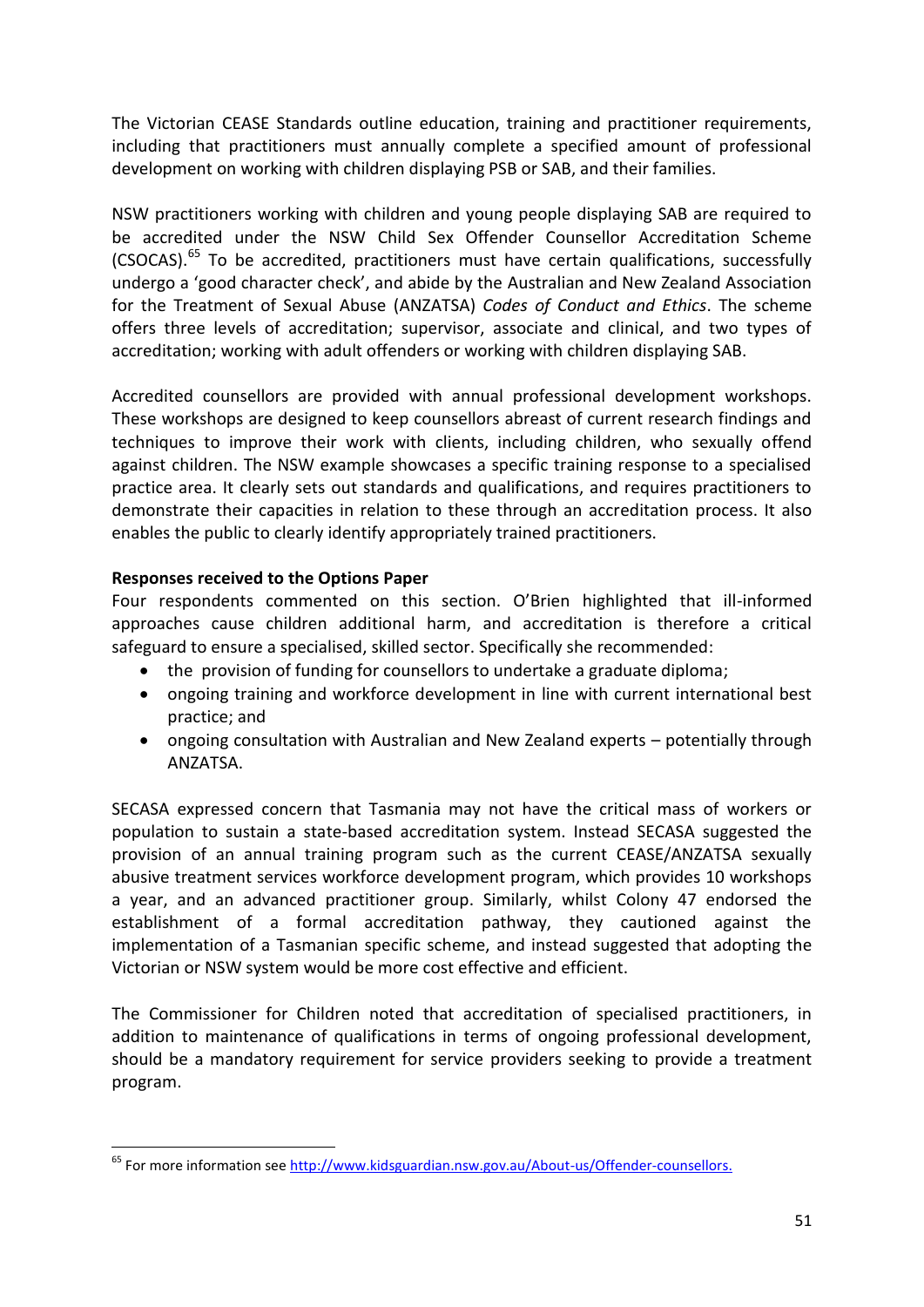Anglicare noted the importance of recognising the valuable supportive work that can be provided by professional support staff, for example, social workers and psychologists employed within community sector organisations. Anglicare also noted their support for SASS's recommendations in regards to training and accreditation, and suggested that state based training opportunities be sought and developed.

With regard to the provision of training, O'Brien commented that relying solely on interstate training opportunities could be problematic as "the ad hoc arrangements that would be required with individual specialists might be successful for a time, but perhaps not on an ongoing basis." She also noted however the excellent training opportunities currently offered by services such as the Australian Childhood Foundation, and Dr Russell Pratt from the Victorian Department of Human Services, and suggested that where possible, these training opportunities should be utilised as a supplement to, or as a part of, a formal accreditation program.

O'Brien also raised that there are significant workforce development needs that must be met before services can be expanded for delivery to additional cohorts (young people aged 12-17; adjudicated children and young people; and children and young people in regional communities). She indicated that this will likely necessitate ongoing state funding for professional development.

#### **Recommendation**

**28. The Tasmanian Government explore options for an appropriate system of accreditation and ongoing professional development for practitioners working with children displaying PSB/SAB, whether through a state-based system or through utilising existing networks across Australia.** 

#### <span id="page-51-0"></span>**8.3 Practitioner supervision**

The CEASE Standards of Practice state that a minimum standard for practitioners in the field of PSB and SAB is a fortnightly supervision session with a supervisor experienced in the field. One issue for Tasmanian sexual assault practitioners is accessing appropriate supervisors who have relevant practice knowledge and supervision experience. The provision of appropriate supervision options therefore needs to be considered throughout the development of a Tasmanian service response to PSB and SAB.

Whilst sexual assault services across Australia generally utilise their own combination of supervision approaches, minimum standards for supervision across the sexual assault field include a combination of informal debriefing, peer, clinical and line-management supervision. $66$ 

The NSW Child Sex Offender Counsellors Accreditation Scheme (CSOCAS) requires accredited counsellors to receive regular supervision with an accredited supervisor, thus ensuring that supervision is specific to their work with offenders. This pool of accredited

 $\overline{\phantom{a}}$ <sup>66</sup> See the National Association of Services Against Sexual Violence (NASASV): [http://www.nasasv.org.au/index.htm.](http://www.nasasv.org.au/index.htm)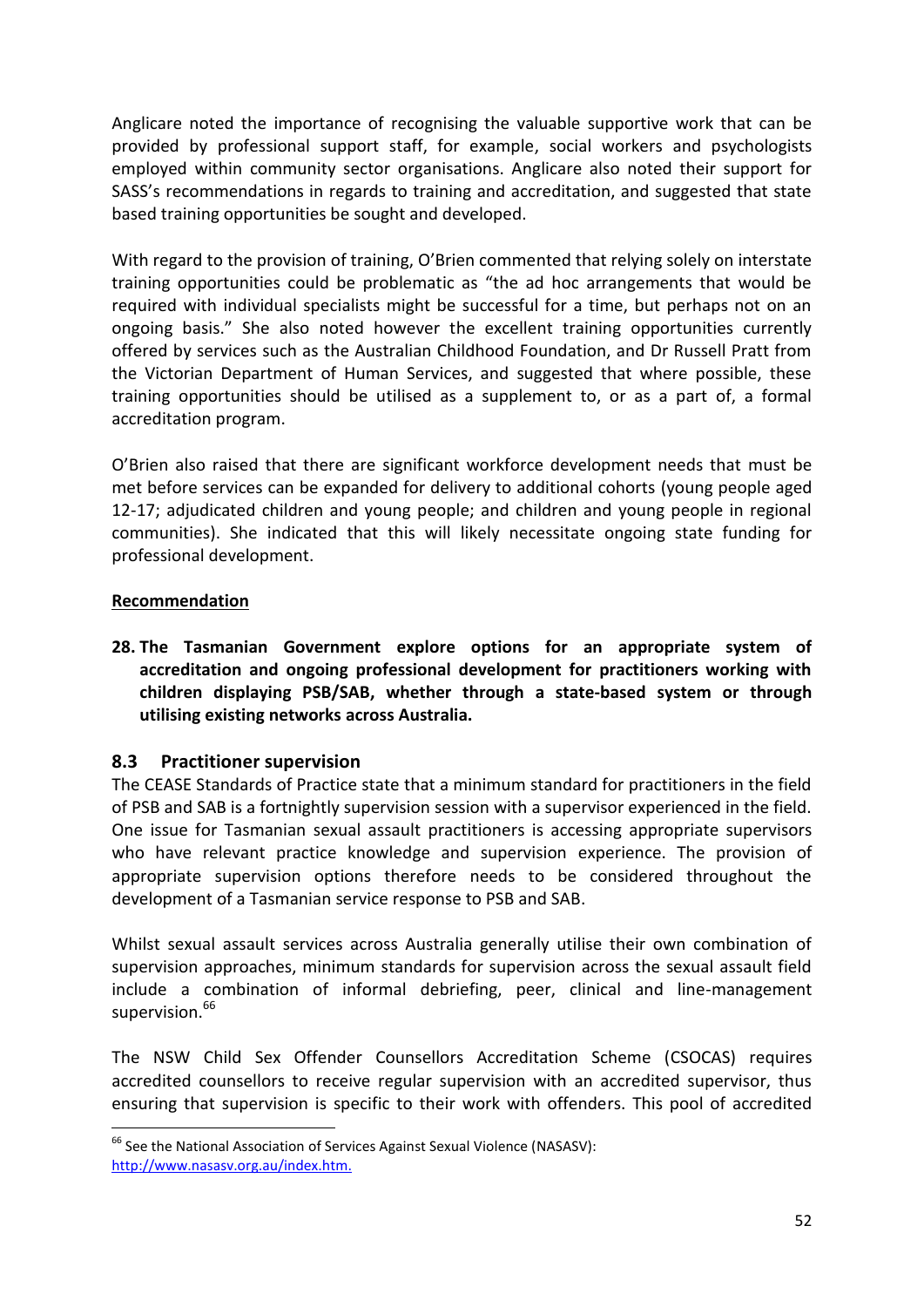supervisors also overcomes the issue of practitioners being unable to locate external supervisors who have appropriate experience. In Victoria, SECASA provides clinical supervision for practitioners working within the fields of sexual assault and family violence.

#### **Responses received to the Options Paper**

Six respondents commented on this issue, confirming that professional supervision is an important element of ongoing workforce development. Further comments were:

- Colony 47 recommended that the Tasmanian government fund Victorian or NSWbased clinicians to supervise and advise Tasmanian practitioners as required until there is a sufficient pool of qualified practitioners who can provide supervision within the Tasmania.
- SECASA suggested that Skype could provide a feasible option for supervision sessions for Tasmanian workers in remote areas.
- O'Brien noted that specialised supervision is critical to ensure practitioners remain abreast of developments in best practice. She further noted that "[o]ngoing, specialised supervision is also important to mitigate vicarious trauma and/or counsellor burnout. Investing in appropriate and regular supervision is therefore necessary to preserve the valuable expertise that exists within the current cohort of Tasmanian PSB/SAB counsellors.
- Dr Read suggested that it could be useful to compile a list of individual supervisors, and/or to establish an agreed secondary-consult arrangement with pre-existing services in other states. Supervision could then be provided via skype/telephone.

#### **SASS's view**

SASS recommends that the Tasmanian government fund clinicians/supervisors from other Australian states to supervise and advise Tasmanian practitioners as required until a sufficient pool of qualified practitioners can provide supervision within the State. This could utilise technology such as skype and/or video-conferencing sessions.

#### **Recommendations**

- **29. Standards for supervision within the sexual assault field are developed and upheld by services working with SAB and PSB clientele in Tasmania.**
- **30. The Tasmanian government fund supervisors from across Australia to supervise and advise Tasmanian practitioners until a sufficient pool of qualified practitioners can provide supervision within the State.**

#### <span id="page-52-0"></span>**9. Additional issues raised during the consultations**

A number of issues were raised by respondents that had not been considered in the initial Options Paper. These are discussed below, with additional recommendations put forward where relevant.

#### <span id="page-52-1"></span>**9.1 Primary prevention**

Several submissions discussed the need for primary prevention programs to support normative positive adolescent sexuality. One respondent suggested that the Griffith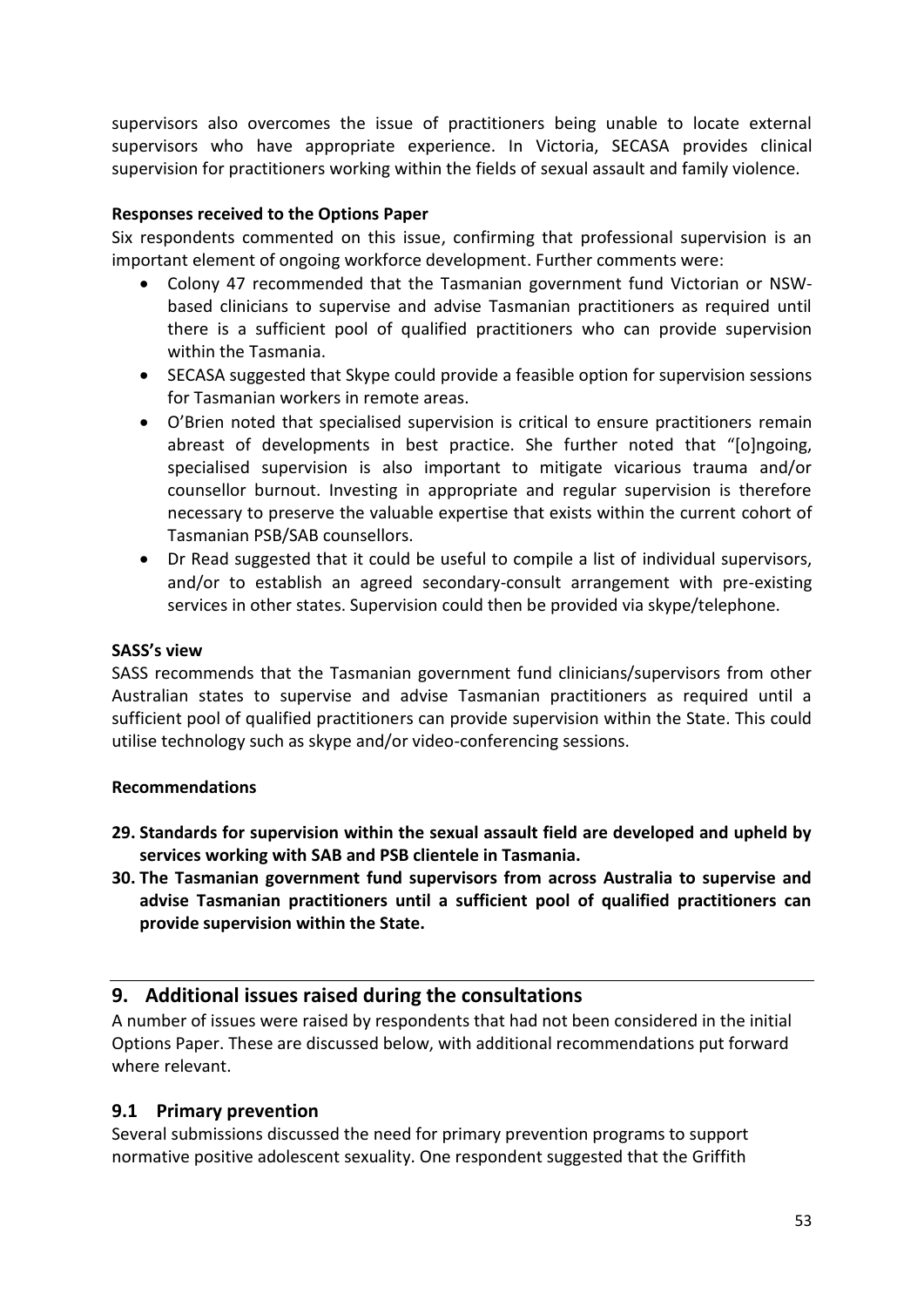University Bystander Education program provides a useful example of community education through peer intervention, which could work well as a group intervention for young people.

Whilst SASS is wholly supportive of primary prevention programs as an integral element to reduce sexual assault in Australian society, we consider that this issue is out of the scope of this particular paper. This paper is focused upon the specific responses required to support the identification, management and rehabilitation of children and young people displaying problem sexual behaviour and sexually abusive behaviour, rather than the preventative approaches necessary to ensure the behaviours do not manifest in the first place. Our decision not to address primary prevention programs does not reflect the importance we attribute to such programs in supporting adolescents to develop healthy, developmentally appropriate sexual identities.

## <span id="page-53-0"></span>**9.2 IT-enabled PSB and SAB**

Several respondents highlighted that responses to PSB/SAB must be cognisant of IT-enabled PSB and SAB, including through the use of computers, smart phones, digital cameras, social media, the internet and other technologies.

SASS strongly supports this proposition, and considers that PSB/SAB displayed through these mediums is consistent with the current definitions of PSB/SAB. The Traffic Light resource, which is widely accepted as a valuable tool to identify age-appropriate behaviours, discusses the appropriateness of children and adolescents' use of mobile phones and the internet at different ages. SASS strongly recommends that the service delivery framework be cognisant of and responsive to IT-enabled PSB and SAB.

## <span id="page-53-1"></span>**9.3 Sexualisation of children and exposure of children to inappropriate sexual content**

Several respondents raised concerns regarding the increased sexualisation of children, and the exposure of children and young people to harmful and inappropriate sexual content through pornography and online games. Dr Spiranovic highlighted research indicating that pornography use is a risk factor for sexually aggressive behaviour among already predisposed children and adolescents (children and adolescents who possess other risk factors that predispose them towards sexual aggression).<sup>67</sup>

SASS agrees with respondents that the increasing sexualisation of children and their exposure to inappropriate sexual content is of significant concern and is closely linked to the occurrence of PSB/SAB. It is therefore an issue of which practitioners working with children/young people displaying PSB/SAB need to be aware.

## <span id="page-53-2"></span>**9.4 Criminalisation of children**

Several respondents s expressed concern regarding the potential criminalising of children through state interventions into their lives and their involvement in the criminal justice system. Dr Prichard suggested that any state intervention be implemented with caution and

**<sup>.</sup>**  $^{67}$  Owens, E. et al. (2012). 'The Impact of Internet Pornography on Adolescents: A Review of the Research'. *Sexual Addiction & Compulsivity*. Vol. 19, Issue 1-2, pp.108-9.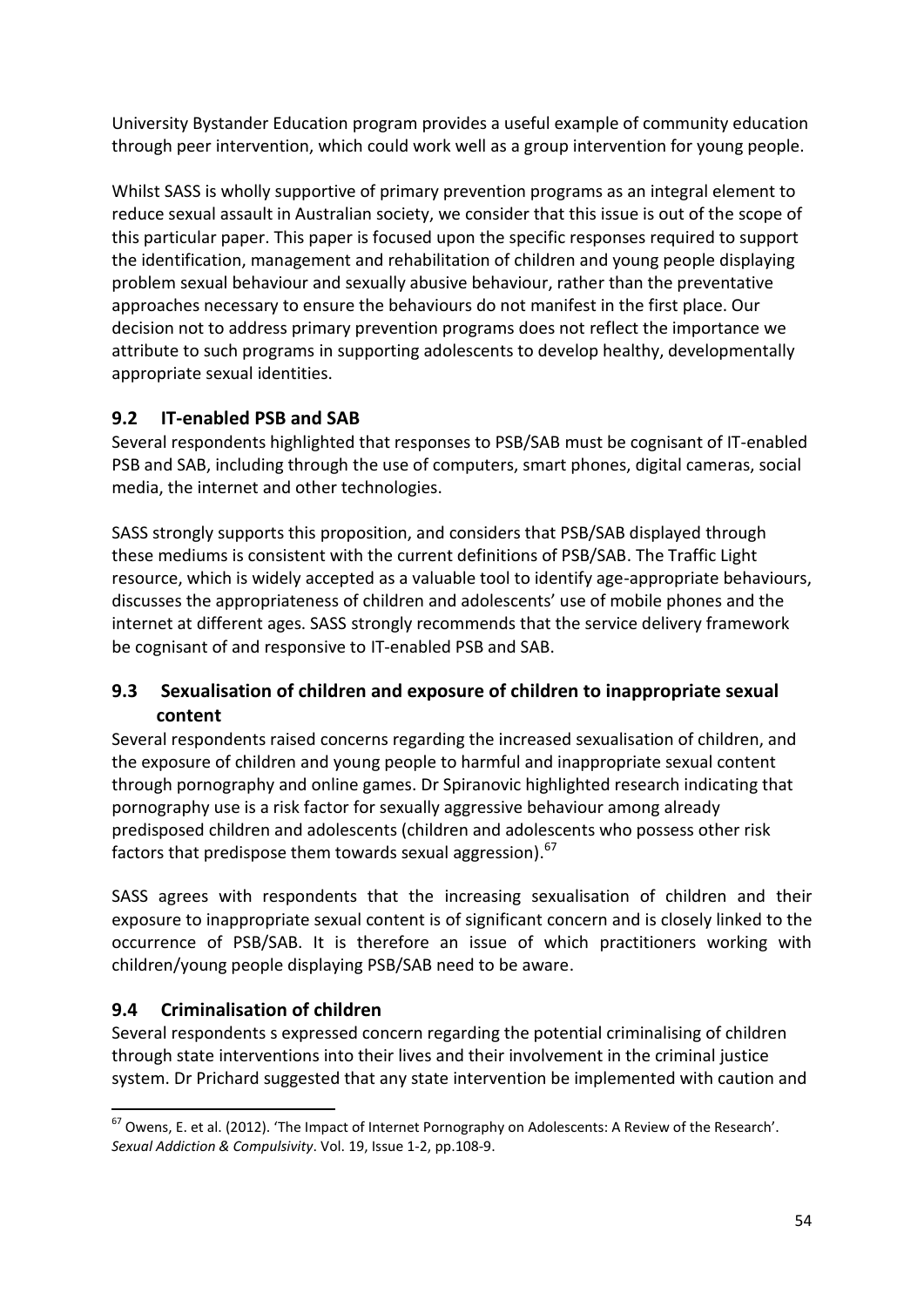due acknowledgement of the risks of young people, as a result of an intervention, labelling themselves as 'sexual predators' or 'sexual offenders'. He highlighted that criminological research suggests that such a labelling process may be criminogenic – becoming a selffulfilling prophecy for the child or young person concerned. Prichard indicated that any response must not be more severe than that targeted at an adult – as per section 5 (1) (b) of the *Youth Justice Act* 1997, highlighting that for some behaviours young people have been effectively incarcerated (through involuntary residential therapies) for longer periods of time than adults (in prison).

SASS affirms that a service system response to PSB/SAB must be founded on a desire to enable access to supportive, non-judgmental and rehabilitative therapeutic treatment and appropriate supports. It should never be viewed or operate as a punitive system. Children who have displayed PSB or SAB must never be thought of as young sexual offenders, but as children in need of support.

## <span id="page-54-0"></span>**9.5 Culturally and Linguistically Diverse communities**

Three respondents raised the issue of working with culturally and linguistically diverse (CALD) communities, with one respondent referring specifically to the need to work sensitively with humanitarian entrants. Another respondent noted the need to use qualified, accredited interpreters through a phone service – which enables the client to state their preference for a particular gender, and helps to ensure client confidentiality.

The recently developed SASS *Practice Handbook: Responding to Children and Young People with Problem Sexual Behaviours* contains a section on working with CALD children and families. This section discusses, amongst other aspects, the need for practitioners to be open-minded, self-reflective and culturally sensitive; and to work in partnership with cultural experts.

## **Recommendations**

- **31. When working with families from CALD backgrounds, practitioners are to consult with cultural experts.**
- **32. Where needed qualified and accredited interpreters are to be provided, accommodating as far as possible the client's preference for a particular gender of interpreter.**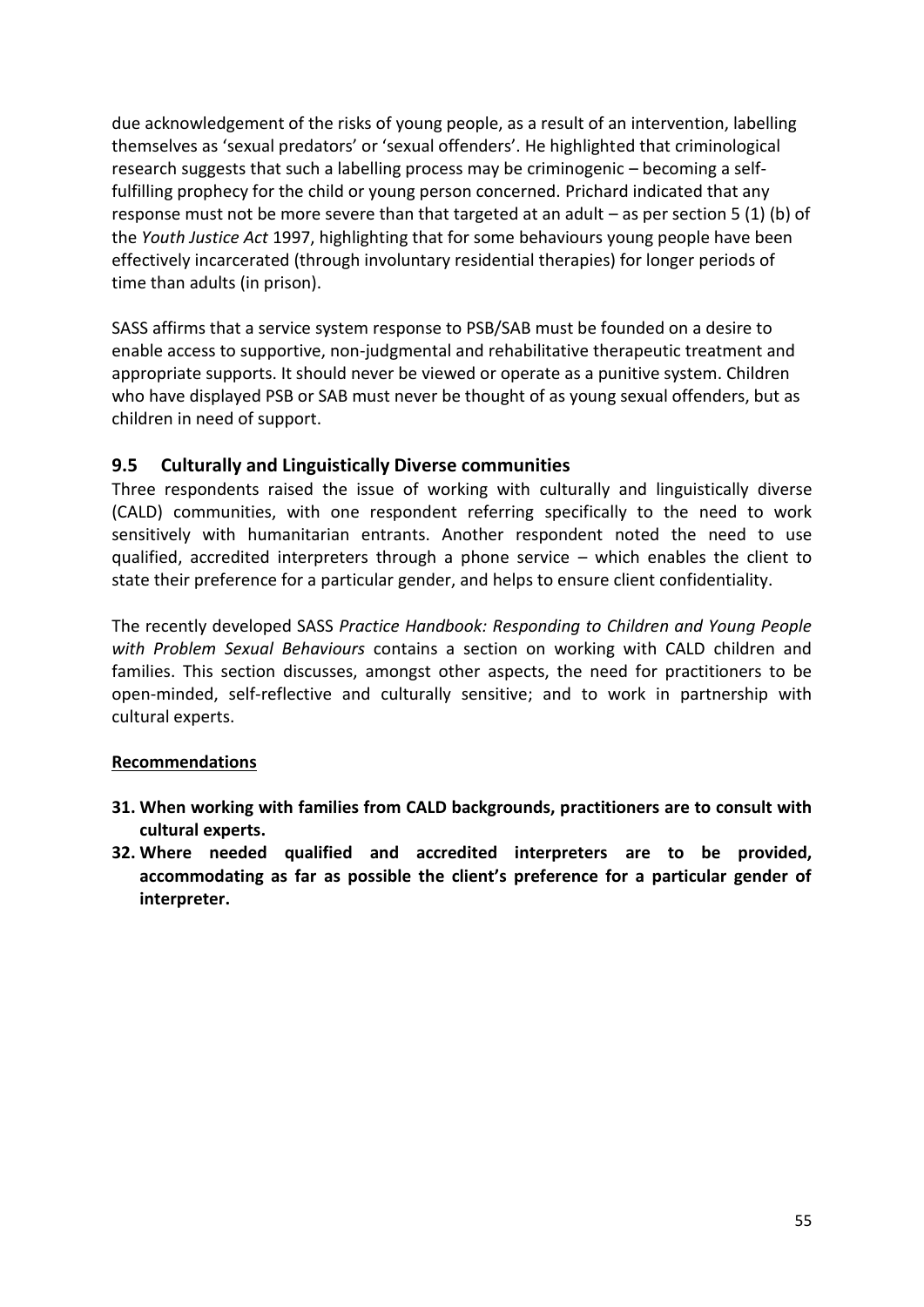#### <span id="page-55-0"></span>**Reference List**

Australian Childhood Foundation (ACF) (2005). *Children who engage in problem sexual behaviours: context, characteristics and treatment: A review of the literature*. Staiger, P (ed). Melbourne.

Briggs, F. (2014). 'Child sexual abuse in early-childhood care and education settings'. *Early Child Development and Care*. Vol. 184, Issue 9-10.

Children and Youth Services. (2014). *Out of Home Care Reform in Tasmania*. Tasmanian Government, p.9.

Child Protection Society. (2013). *Annual Report 2013*. Melbourne.

*Children, Youth and Families Act 2005* (Vic).

Department of Health and Human Services (2012). *Sharing Responsibility for Our Children, Young People and Their Families: Implementation Framework 2012-2015*. Tasmanian Government, Hobart.

Department of Human Services. (2007). Children in need of therapeutic treatment. Therapeutic treatment orders. Victorian Government.

Department of Human Services (2009). *Male Adolescent Program for Positive Sexuality (MAPPS): Youth Justice fact sheet*. Government of Victoria. Melbourne.

Department of Human Services. (2012). *Adolescents with sexually abusive behaviours and their families*. Best interests case practice mode. Specialist practice resource. Victorian Government. Melbourne.

Douglas, A. (2013). "Getting beyond "Just" talk – making thinking visible in Conferencing Contexts". Paper presented at the *Australasian Youth Justice Conference "Changing Trajectories of Offending and Re Offending.* Canberra, May 20-22, 2013. Available at [http://www.aic.gov.au/media\\_library/conferences/2013](http://www.aic.gov.au/media_library/conferences/2013-youthjustice/presentations/douglas-paper.pdf) [youthjustice/presentations/douglas-paper.pdf](http://www.aic.gov.au/media_library/conferences/2013-youthjustice/presentations/douglas-paper.pdf)

Evertsz, J. and Miller, R. (2012). *Children with problem sexual behaviours and their families. Best interests case practice model. Specialist practice resource*. Department of Human Services, Victorian Government. Melbourne.

Gelb, K. (2007). *Recidivism of Sex Offenders Research Paper*. Sentencing Advisory Council. Victoria.

Grant, J., Indermaur, D., Thornton, J., Stevens, G., Chamarette, C. and Halse, A. (2009). 'Intrafamilial adolescent sex offenders: psychological profile and treatment.' *Trends & issues In crime and criminal justice*, No. 375. Australian Institute of Criminology. Canberra.

Griffith Youth Forensic Service. 'Services provided by GYFS'. *Griffith University*, accessed 18/03/2015 at: [http://www.griffith.edu.au/criminology-law/griffith-youth-forensic-service/clinical-service/services-provided](http://www.griffith.edu.au/criminology-law/griffith-youth-forensic-service/clinical-service/services-provided-by-gyfs)[by-gyfs](http://www.griffith.edu.au/criminology-law/griffith-youth-forensic-service/clinical-service/services-provided-by-gyfs)

Laing, L., Tolliday, D., Kelk, N. and Law, B. (2014). 'Recidivism Following Community Based Treatment for Non-Adjudicated Young People with Sexually Abusive Behaviors'. *Sexual Abuse in Australia and New Zealand*. Vol. 6, Issue 1.

MacGregor, S. (2008). *Sex offender treatment programs: effectiveness of prison and community based programs in Australia and New Zealand*. Brief 3, April 2008. Indigenous Justice Clearinghouse.

McGinness A. and McDermott, T. (2010), *Review of Effective Practice in Juvenile Justice.* Report prepared for the Minister for Juvenile Justice. Noetic Solutions. Canberra.

Miller, R. (2007). *Cumulative harm: a conceptual overview. Best interests series*. Department of Human Services. Victorian Government. Melbourne.